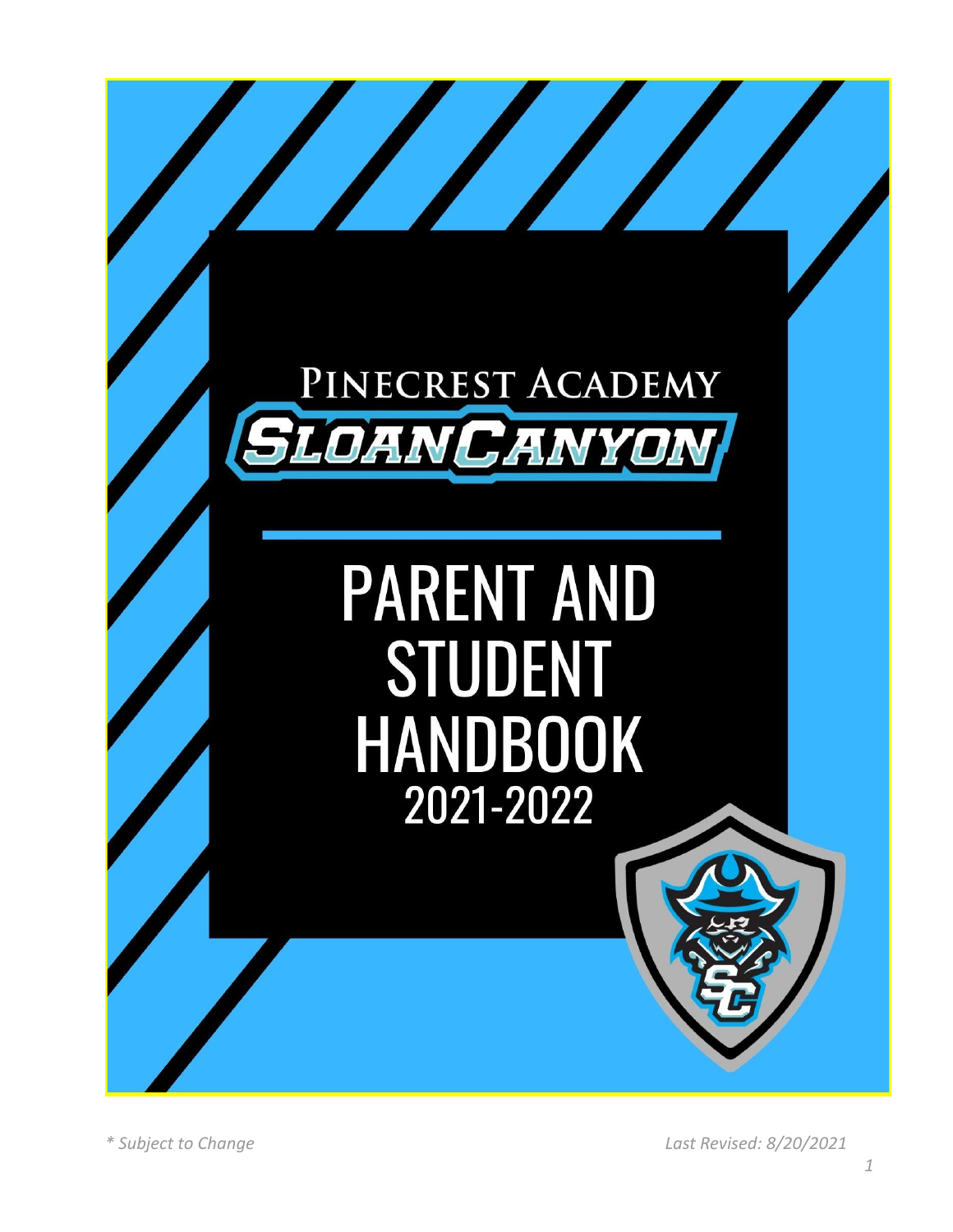# **Table of Contents**

| <b>Welcome Letter</b>                        | 7              |
|----------------------------------------------|----------------|
| <b>Charter Information</b>                   | 8              |
| <b>Charter School Information</b>            | 8              |
| <b>Governing Board Members</b>               | 8              |
| <b>Administrative Staff</b>                  | 8              |
| <b>School Overview</b>                       | 9              |
| Mission                                      | 9              |
| Vision                                       | 9              |
| <b>Educational Philosophy</b>                | 9              |
| <b>Core Values</b>                           | 9              |
| <b>General Information</b>                   | 10             |
| <b>School Hours</b>                          | 10             |
| <b>School Records</b>                        | 10             |
| Infinite Campus                              | 10             |
| Data Days                                    | 10             |
| <b>School Closings and Delays</b>            | 11             |
| Lost and Found                               | 11             |
| <b>School Parties &amp; Gifts</b>            | 12             |
| Lockers                                      | 12             |
| <b>School Safety and Security</b>            | 13             |
| Crisis Response Plan                         | 13             |
| <b>Visitors</b>                              | 13             |
| <b>Classroom Observations</b>                | 13             |
| Incidents On or Near School Campus           | 13             |
| <b>Parent Crisis Notification Letter</b>     | 14             |
| Before a Crisis                              | 14             |
| During a Crisis                              | 14             |
| Reunification                                | 15             |
| <b>Health Office Policies and Procedures</b> | 15             |
| <b>Authorization for Medication</b>          | 15             |
| <b>Immunization Policy</b>                   | 15             |
| Accidents                                    | 16             |
| Illness                                      | 16             |
| <b>Independently Contracted Services</b>     | 16             |
| <b>General Arrival and Dismissal</b>         | 17             |
|                                              | $\overline{2}$ |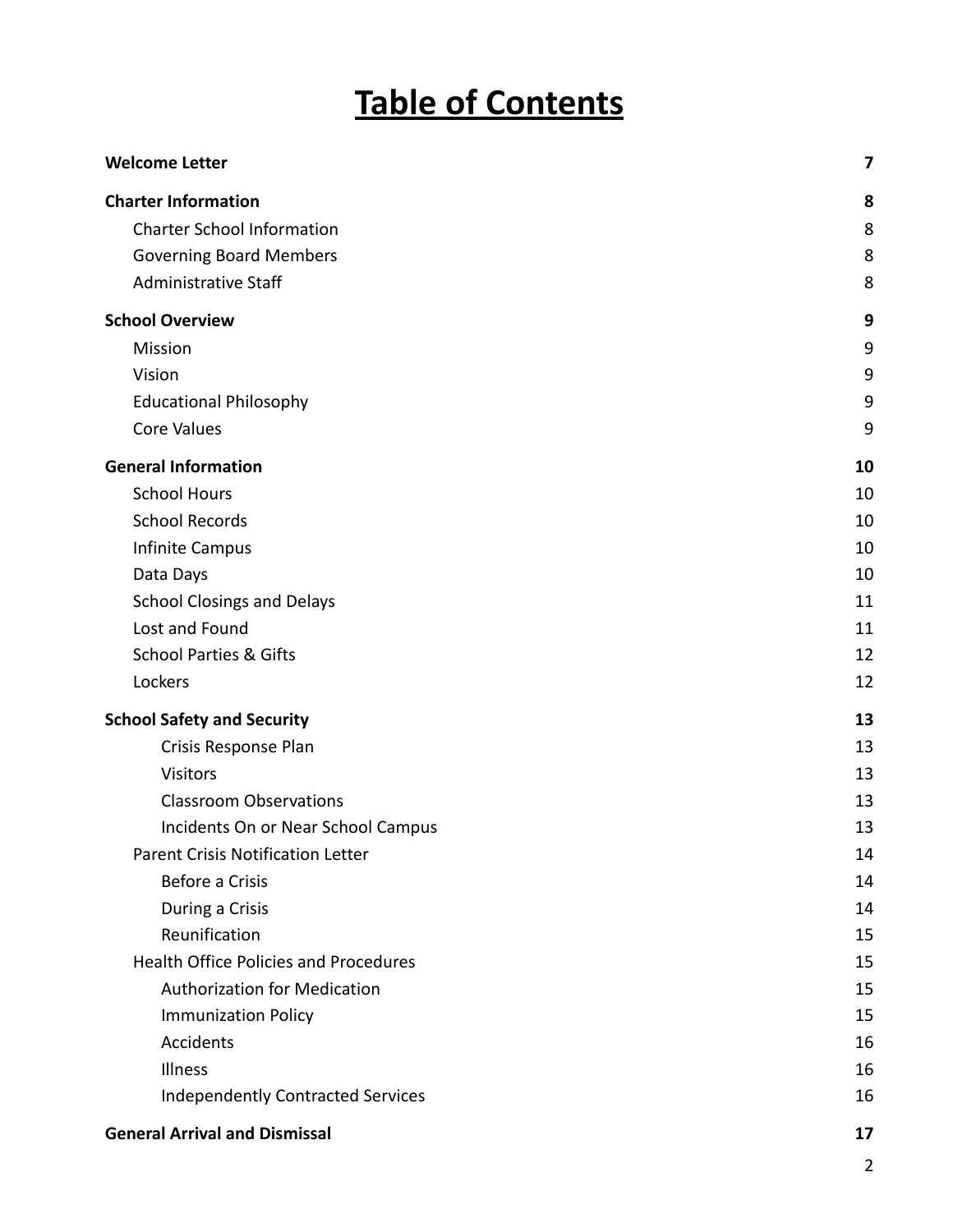| <b>Arrival Procedures</b>                                      | 17 |
|----------------------------------------------------------------|----|
| <b>Elementary Opening Ceremonies</b>                           | 17 |
| <b>Dismissal Procedures</b>                                    | 17 |
| <b>Arrival and Dismissal Guidelines</b>                        | 18 |
| <b>Elementary Arrival Guidelines</b>                           | 18 |
| <b>Elementary Dismissal Guidelines</b>                         | 18 |
| <b>Elementary Carloop Information</b>                          | 18 |
| <b>Sibling Care</b>                                            | 18 |
| <b>Prohibited From Carloop</b>                                 | 19 |
| <b>Secondary Arrival Guidelines</b>                            | 19 |
| <b>Secondary Dismissal Guidelines</b>                          | 19 |
| Walking On and Off Campus (Grades 6-12)                        | 20 |
| <b>Waiting Near Campus (Grades 6-12)</b>                       | 20 |
| <b>Sibling Care</b>                                            | 20 |
| Steps for Violations to Policies and Procedures                | 21 |
| <b>Student Parking Regulations</b>                             | 21 |
| <b>Parking Permit Applications</b>                             | 21 |
| For Permit/License Holders:                                    | 22 |
| (Pirate Care) Fusion                                           | 24 |
| Pirate Care AM/PM                                              | 24 |
| <b>Outstanding Fees</b>                                        | 24 |
| Athletics*                                                     | 24 |
| Fees                                                           | 24 |
| Seasons                                                        | 24 |
| <b>School Lunch</b>                                            | 26 |
| Lunch Payment                                                  | 26 |
| Low and Negative Balances                                      | 26 |
| Free & Reduced Lunch Program                                   | 26 |
| <b>School Wellness Policy</b>                                  | 27 |
| Smart Snacks Nutrition Standards for all Foods Sold in Schools | 27 |
| <b>Advisory Group</b>                                          | 27 |
| <b>Wellness Policy Coordinators</b>                            | 27 |
| <b>School Wellness Policy Goals</b>                            | 27 |
| Incentives & Rewards                                           | 28 |
| Fundraising                                                    | 28 |
| <b>Special Occasions Policy</b>                                | 28 |
| <b>Smart Snacks Nutrition Standards</b>                        | 28 |
| Specific Nutrient Standards for Food                           | 29 |
| <b>Beverages</b>                                               | 29 |
|                                                                | 3  |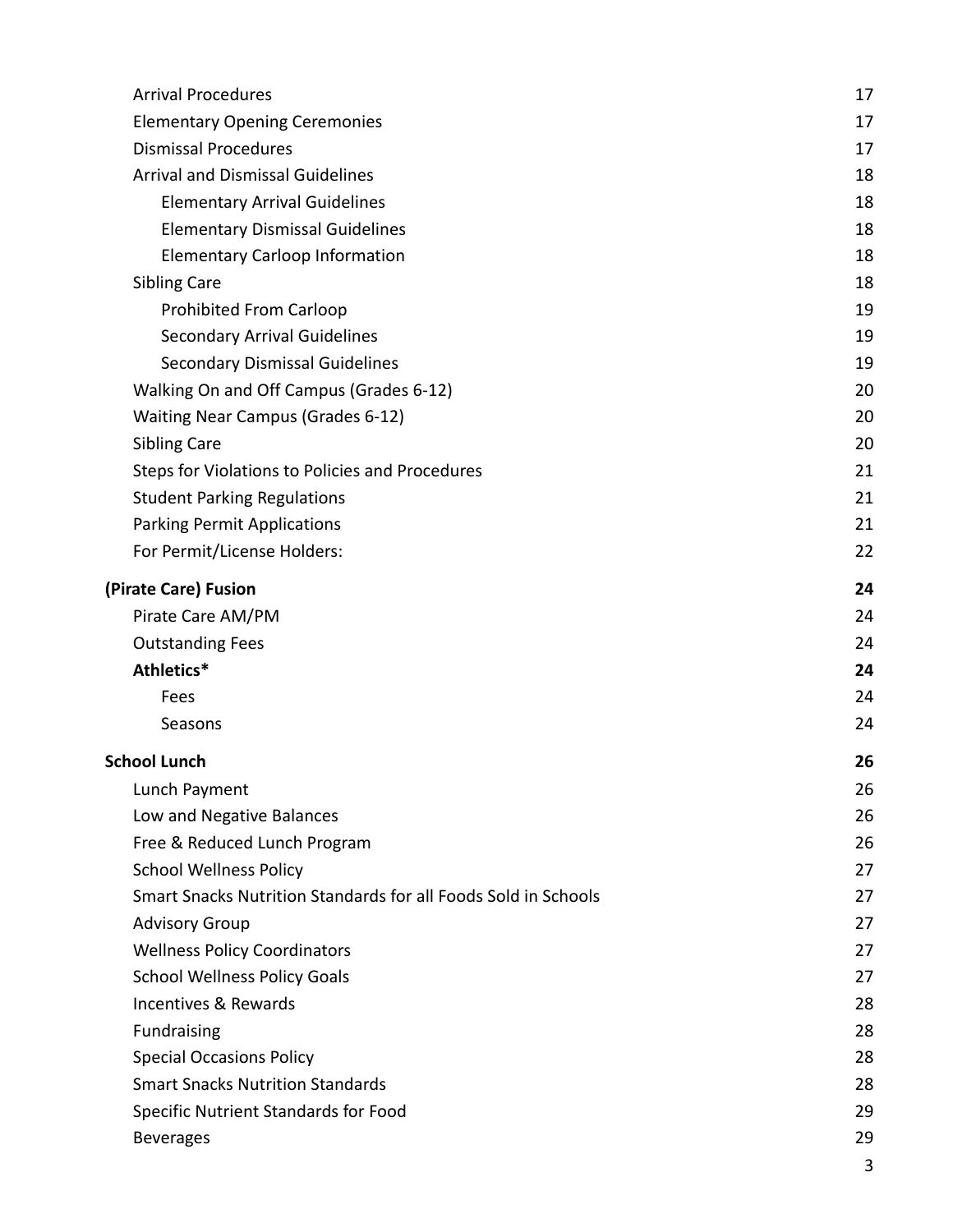| Caffeine                                                      | 30 |
|---------------------------------------------------------------|----|
| Chewing Gum                                                   | 30 |
| <b>Full Wellness Handbook</b>                                 | 30 |
| <b>Academics</b>                                              | 31 |
| <b>School Curriculum</b>                                      | 31 |
| <b>Testing Requirements</b>                                   | 31 |
| <b>Classroom Placement</b>                                    | 31 |
| Textbooks/Agendas/Technology                                  | 31 |
| Field Trips*                                                  | 32 |
| <b>Field Trip Chaperones</b>                                  | 32 |
| <b>Grading and Reporting Student Progress</b>                 | 33 |
| <b>Academic Grades</b>                                        | 33 |
| Elementary Grading Categories and Weights for Infinite Campus | 33 |
| <b>Grade Reporting</b>                                        | 34 |
| Grades K-5 Reporting                                          | 35 |
| Grades 6-12 Reporting                                         | 35 |
| Late Work                                                     | 35 |
| <b>Academic Support</b>                                       | 35 |
| <b>Retention Policy</b>                                       | 36 |
| Assessments/State Mandated Tests                              | 36 |
| <b>Credit Requirements</b>                                    | 37 |
| Middle School Credit Requirements                             | 37 |
| Middle School Course of Action for Credit Deficient Students  | 37 |
| High School Course of Action for Credit Deficient Students    | 37 |
| <b>Secondary Course Catalog</b>                               | 38 |
| <b>Attendance Policy*</b>                                     | 39 |
| <b>General Policy</b>                                         | 39 |
| <b>Elementary Attendance Policy</b>                           | 39 |
| Elementary Excessive Absences / Tardies / Early Releases      | 40 |
| Secondary Attendance Policy                                   | 40 |
| Excessive Absenteeism, Denial of Credit; Retention            | 41 |
| <b>New Secondary Students</b>                                 | 42 |
| Truancy                                                       | 42 |
| <b>Chronic Absenteeism</b>                                    | 43 |
| <b>Pre-Arranged Absences</b>                                  | 43 |
| <b>Unexcused Absences</b>                                     | 44 |
| <b>Excused Absences</b>                                       | 44 |
| Excused absences include, but are not limited to:             | 44 |
|                                                               |    |

4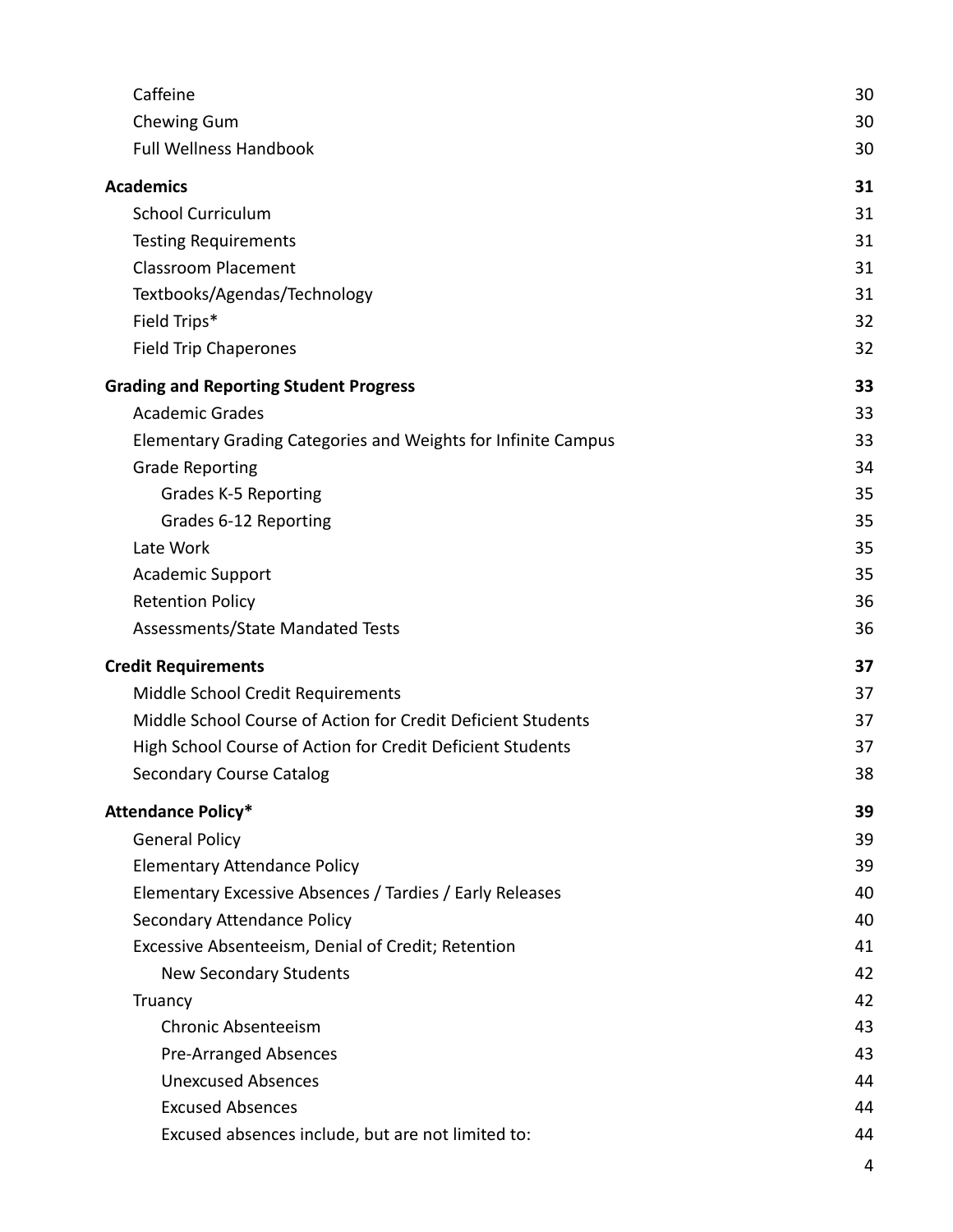| <b>Student Attendance Reporting</b>                            | 45 |
|----------------------------------------------------------------|----|
| <b>Tardies</b>                                                 | 45 |
| Early Release                                                  | 46 |
| Withdrawals                                                    | 46 |
| Parent to School Communication                                 | 47 |
| <b>Student Information</b>                                     | 47 |
| Parent to School Communication                                 | 47 |
| <b>Communicating Parent Concerns/Conflicts</b>                 | 47 |
| <b>Immediate Parent Notification</b>                           | 47 |
| <b>Code of Honor</b>                                           | 48 |
| What is cheating?                                              | 48 |
| What is plagiarism?                                            | 48 |
| <b>Technology</b>                                              | 50 |
| School Media Use                                               | 50 |
| Internet and Media Use Policy                                  | 50 |
| Possible Consequences for Violating Electronic Device Policies | 51 |
| Internet and Appropriate Use of Computers                      | 51 |
| Recording Remote Live Learning Policy                          | 51 |
| Bring Your Own Device (BYOD) Rules                             | 52 |
|                                                                | 53 |
| <b>Uniform Policy</b>                                          |    |
| <b>Dress Code Guidelines</b>                                   | 53 |
| Consequences for violating the dress code policy               | 54 |
| Considerations regarding dress code                            | 54 |
| Pant/Skirt Styles                                              | 54 |
| Free Dress Policy*                                             | 56 |
| Consequences for violating the dress code policy               | 57 |
| <b>Student Code of Conduct</b>                                 | 57 |
| Expectations of Behavior Apply to Any Student                  | 57 |
| <b>Restorative Justice</b>                                     | 57 |
| Multi-tiered System of Support Alignment (MTSS)                | 58 |
| Progressive Discipline                                         | 59 |
| <b>Offenses Warranting Law Enforcement Notification</b>        | 60 |
| Suspensions                                                    | 61 |
| <b>Offenses Warranting Suspension</b>                          | 64 |
| Immediate Removal from School                                  | 66 |
| <b>Habitual Suspensions</b>                                    | 67 |
| <b>Expulsion and Long-Term Suspension</b>                      | 67 |
| <b>State-Mandated Suspensions</b>                              | 67 |
|                                                                | 5  |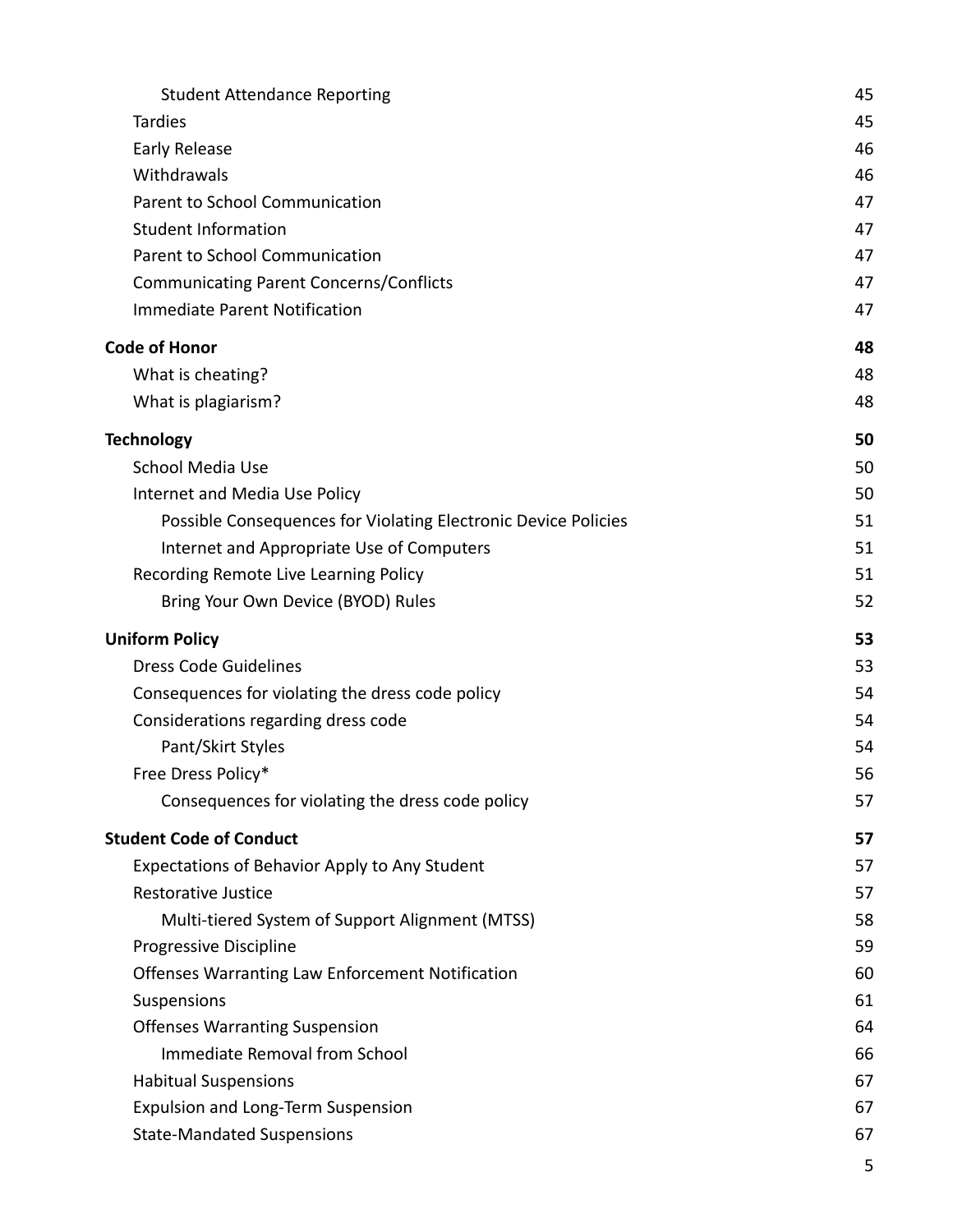| State-Mandated Expulsion - Permanent              | 67 |
|---------------------------------------------------|----|
| Expulsion and Long-term Suspension Hearings       | 68 |
| NRS Statutes Relating to Discipline & Definitions | 69 |
| NRS 388.122 "Bullying" defined                    | 69 |
| NRS 388.125 "Harassment" defined                  | 70 |
| <b>Discrimination</b>                             | 71 |
| Sexual Harassment                                 | 71 |
| Retaliation                                       | 71 |
| <b>Parent Commitment</b>                          | 73 |
| <b>Volunteer Hours</b>                            | 73 |
| Procedures for Volunteering on Campus             | 73 |
| <b>Regular Volunteering</b>                       | 73 |
| <b>Parent Acknowledgement of Handbook</b>         | 75 |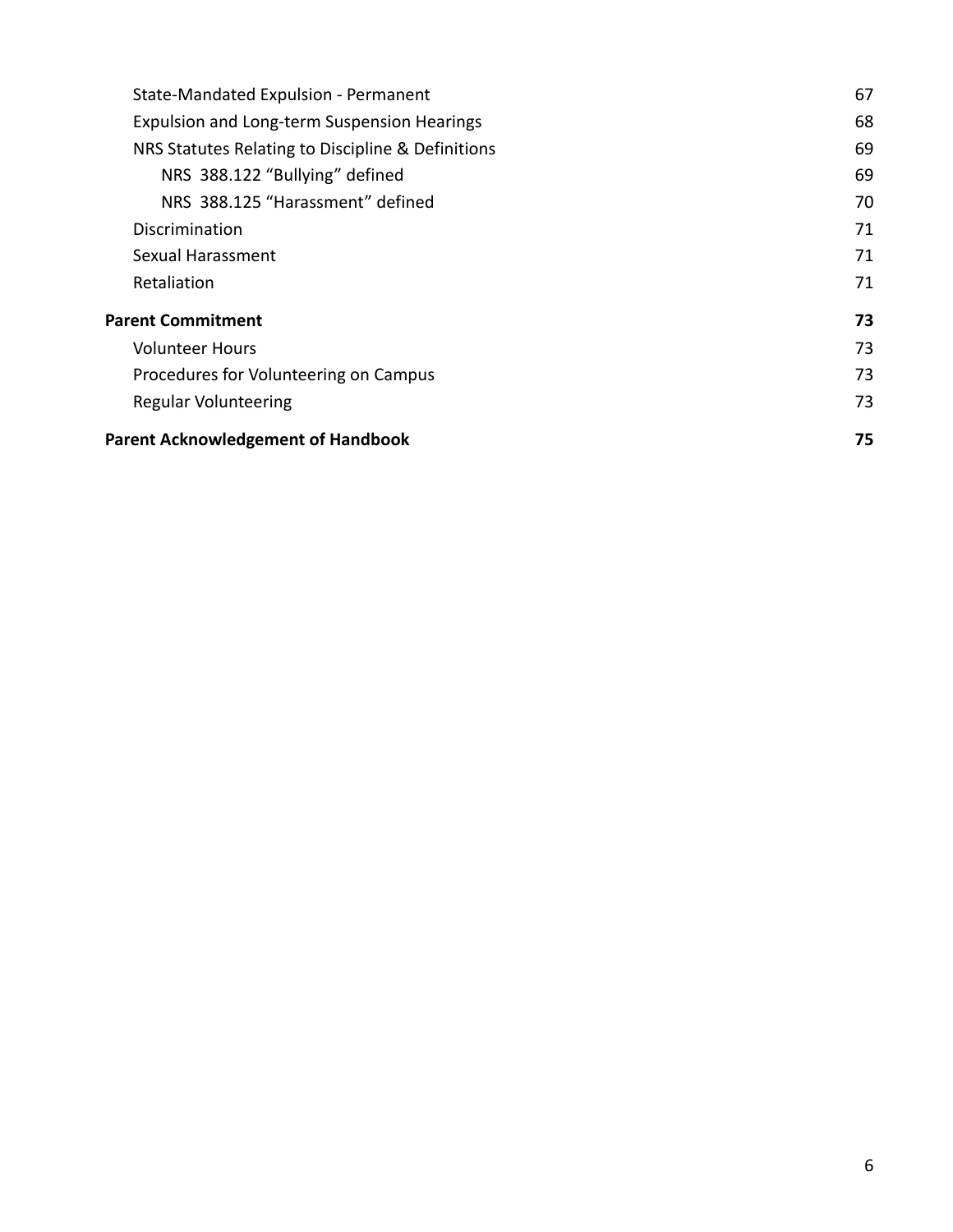# **Welcome Letter**

<span id="page-6-0"></span>Dear Parents and Students,

Welcome to Pinecrest Academy, Sloan Canyon Campus. Parents are an integral part of our school's success and we gladly welcome your input and suggestions throughout the year! Your collaboration is essential in promoting our school's mission as we continue to place an emphasis on the core values of a true Pinecrest Pirate.

We are looking forward to a rewarding and exciting year. On behalf of the administration, teaching faculty, staff, and volunteers, we assure you we are committed to providing an innovative, challenging curriculum utilizing direct instruction and a blended learning environment to promote individualized instruction for all of our students.

While flexibility and differentiation are at the core of how we operate, we also believe high standards and character development are important for providing clear guidelines for students. This handbook outlines our policies and procedures, which are intended to be clear, but still allow students plenty of room for self-expression, creativity, growth, and exploration. Please take the time to review this handbook. We update the handbook every year to reflect changes in our policies and the changing world in which we live. The handbook also resides on the website for your reference throughout the school year, and we will notify you during the school year of any updates.

In addition, you may find routine updates posted on the school's website and Facebook page. If a major policy revision is made, you will be informed. We urge you to participate in this process by offering suggestions and raising any concerns you have about topics documented in this handbook. Please submit electronic mail to me, or any member of the administrative team, to share your thoughts.

Thank you for the dialogue and for your support in promoting the collaborative commitment we all have to creating the best learning environment for our students.

We are honored that you have selected Pinecrest Academy, Sloan Canyon as your School of Choice!

Lisa Satory

Lisa Satory, M.S, M.Ed. Principal Pinecrest Academy, Sloan Canyon Campus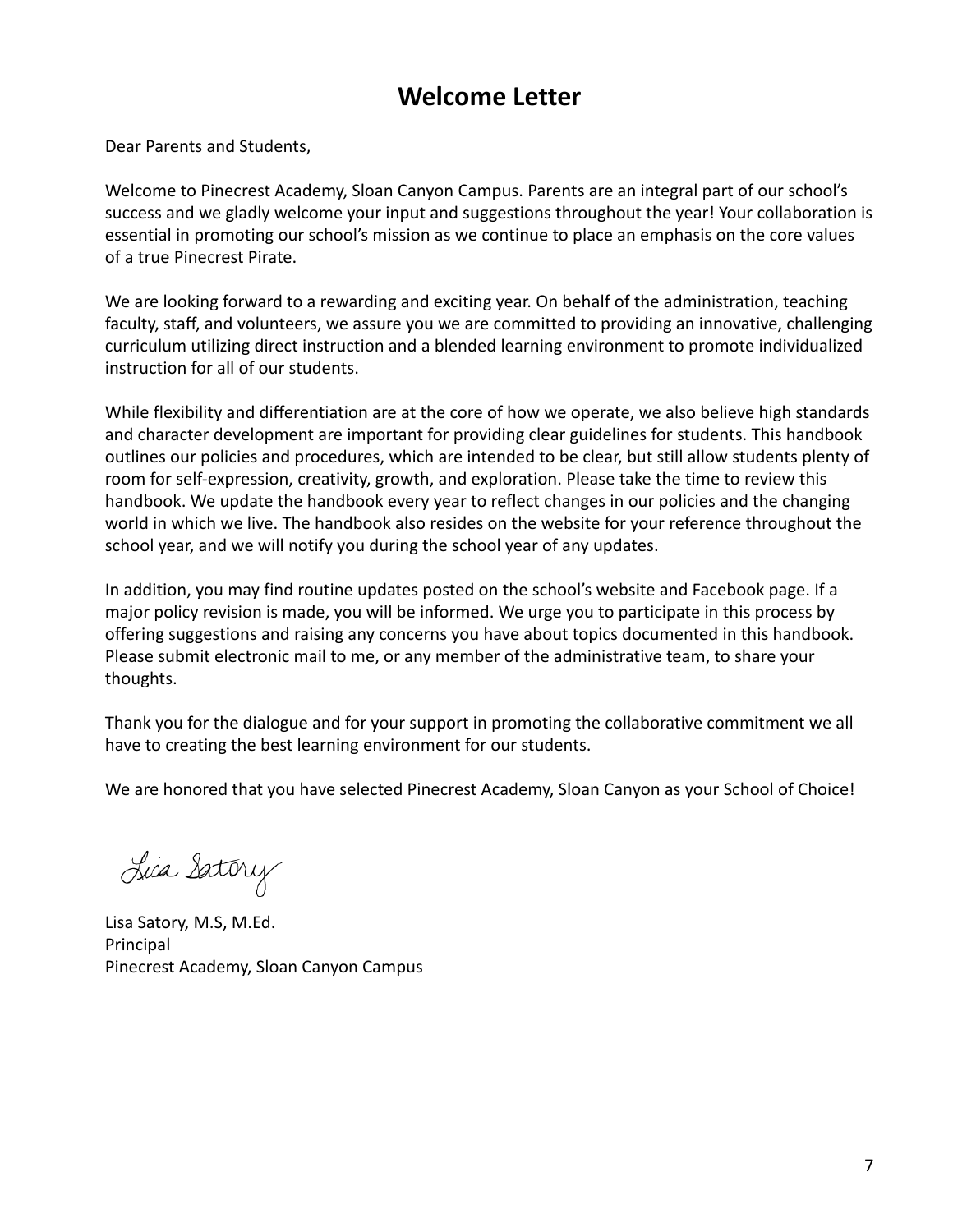# **Charter Information**

#### <span id="page-7-1"></span><span id="page-7-0"></span>**Charter School Information**

As defined by the National Alliance of Public Charter Schools (www.publiccharters.org), charter schools are independent public schools allowed freedom to be more innovative, while being held accountable for improved student achievement. Charter schools are non-profit, self-managed entities that enroll public school students. They are approved and monitored by the Nevada State Charter Authority; yet, they run independently of one another. Charter schools are funded by state and local monies and are open to any student residing in Nevada who would otherwise qualify to attend a regular public school in the state of Nevada. Charter school students are public school students, subject to all applicable policies.

Charter schools foster a partnership between parents, teachers, and students and create an environment in which parents can be more involved, teachers are given the freedom to be innovative and students are provided the structure they need to learn, with all three held accountable for improved student achievement. Pinecrest Academy is sponsored by the State of Nevada Charter Authority, not the Clark County School District.

#### <span id="page-7-2"></span>**Governing Board Members**

| <b>Travis Keys, Chair</b><br>Travis.Keys@pinecrestnv.org |                                     |  |
|----------------------------------------------------------|-------------------------------------|--|
|                                                          |                                     |  |
| <b>Kacey Thomas, Vice Chair</b>                          | <b>Marni Watkins, Secretary</b>     |  |
| Kacey.Thomas@pinecrestnv.org                             | Marni. Watkins@pinecrestnv.org      |  |
| <b>Craig Seiden, Treasurer</b>                           | <b>Coby Sherlock, Member</b>        |  |
| Craig.Seiden@pinecrestnv.org                             | coby.sherlock@pinecrestnv.org       |  |
| <b>Jeff Cahill, Member</b>                               | Jennifer Williamson, Member         |  |
| Jeff.Cahill@pinecrestnv.org                              | jennifer.williamson@pinecrestnv.org |  |

Procedures for adding items to the board meeting agenda and filing complaints: Board meeting schedules are posted outside of the main office. Items may be added to the board meeting agenda by contacting Kim Ballou (Kim.Ballou@AcademicaNV.com) at least 10 days prior to a scheduled board meeting. Complaints may be submitted to site administration.

#### <span id="page-7-3"></span>**Administrative Staff**

| <b>Lisa Satory, Principal</b>                          |                                                         |  |
|--------------------------------------------------------|---------------------------------------------------------|--|
|                                                        | Lisa.Satory@pinecrestnv.org                             |  |
| Jennifer Czarnecki, Elementary Assistant Principal     | Alia Rothstein, Secondary Assistant Principal           |  |
| Jennifer.Czarnecki@pinecrestnv.org                     | Alia.Rothstein@pinecrestnv.org                          |  |
| <b>Edward Savarese, Elementary Assistant Principal</b> | <b>Stephanie Russell, Secondary Assistant Principal</b> |  |
| Edward.Savarese@pinecrestnv.org                        | Stephanie.Russell@pinecrestnv.org                       |  |
| <b>Brittany Doran, ES Student Support Advocate</b>     | Nicole Moreno, Secondary Assistant Principal            |  |
| Brittany.Doran@pinecrestnv.org                         | Nicole.Moreno@pinecrestnv.org                           |  |
| Lisa Panaro, High School Counselor                     | <b>Tina Lahr, Secondary Dean</b>                        |  |
| Lisa.Panaro@pinecrestnv.org                            | Tina.Lahr@pinecrestnv.org                               |  |
| Yesenia Fromhart, Middle School Counselor              | <b>Brian Lindemuth, CTE Coordinator</b>                 |  |
| Yesenia.Fromhart@pinecrestnv.org                       | brian.lindemuth@pinecrestnv.org                         |  |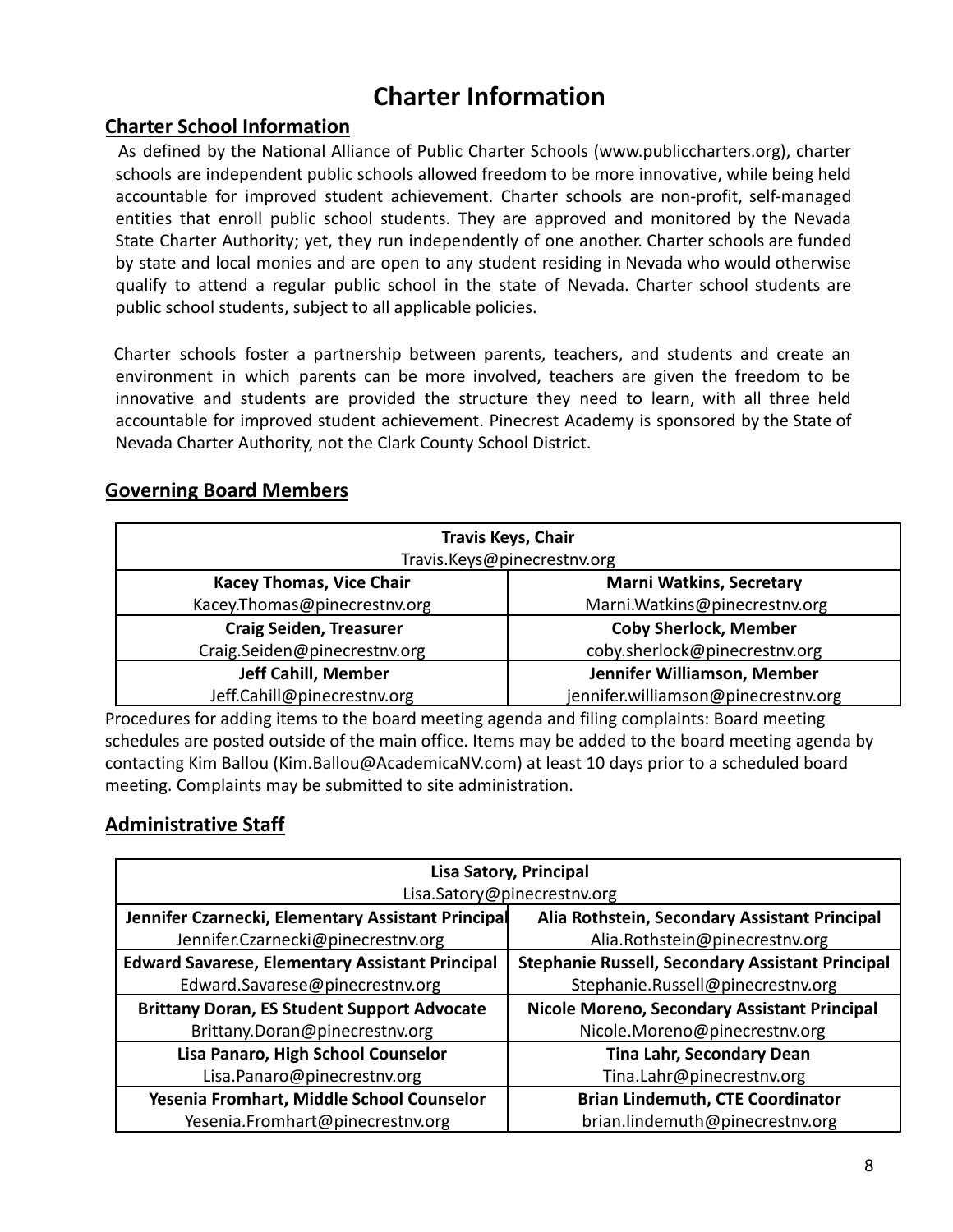# **School Overview**

<span id="page-8-0"></span>*\*\*All information contained herein is subject to change based on restrictions given by the Southern Nevada Health District (SNHD) and the Governor of Nevada.*

#### <span id="page-8-1"></span>**Mission**

Pinecrest Academy unites the community to prepare students for college and career.

#### <span id="page-8-2"></span>**Vision**

Pinecrest students perform at the highest level on all academic measures.

#### <span id="page-8-3"></span>**Educational Philosophy**

The School's educational program is modeled after specific innovative learning methods and strategies that have proven successful in raising student learning and achievement. These include but are not limited to:

- A standards-based curriculum based on Nevada Academic Content Standards for Learning.
- A thematic approach to integrate core areas of study such as mathematics, reading, language arts, writing, science, and social studies.
- Arts programs such as band, orchestra, studio art, and choir.
- Appropriate assessments for learning (screening, progress monitoring, and diagnostic).
- Career and Technical Education programs.
- Data-driven, high-quality differentiated instruction.
- Dual Enrollment courses for college credit.
- Supplemental programs for student advancement and remediation.
- Support for teachers and ongoing professional development for advancing technology and other 21st century resources.
- Research-based instructional practices (e.g., Marzano's High Yield Teaching Strategies and Coalition of Essential Schools Principles).
- Weekly grade level, monthly staff meetings, and ongoing professional development workshops.
- Tutoring for remediation and acceleration.
- Targeted interventions for struggling readers and students performing below grade level.

# <span id="page-8-4"></span>**Core Values**

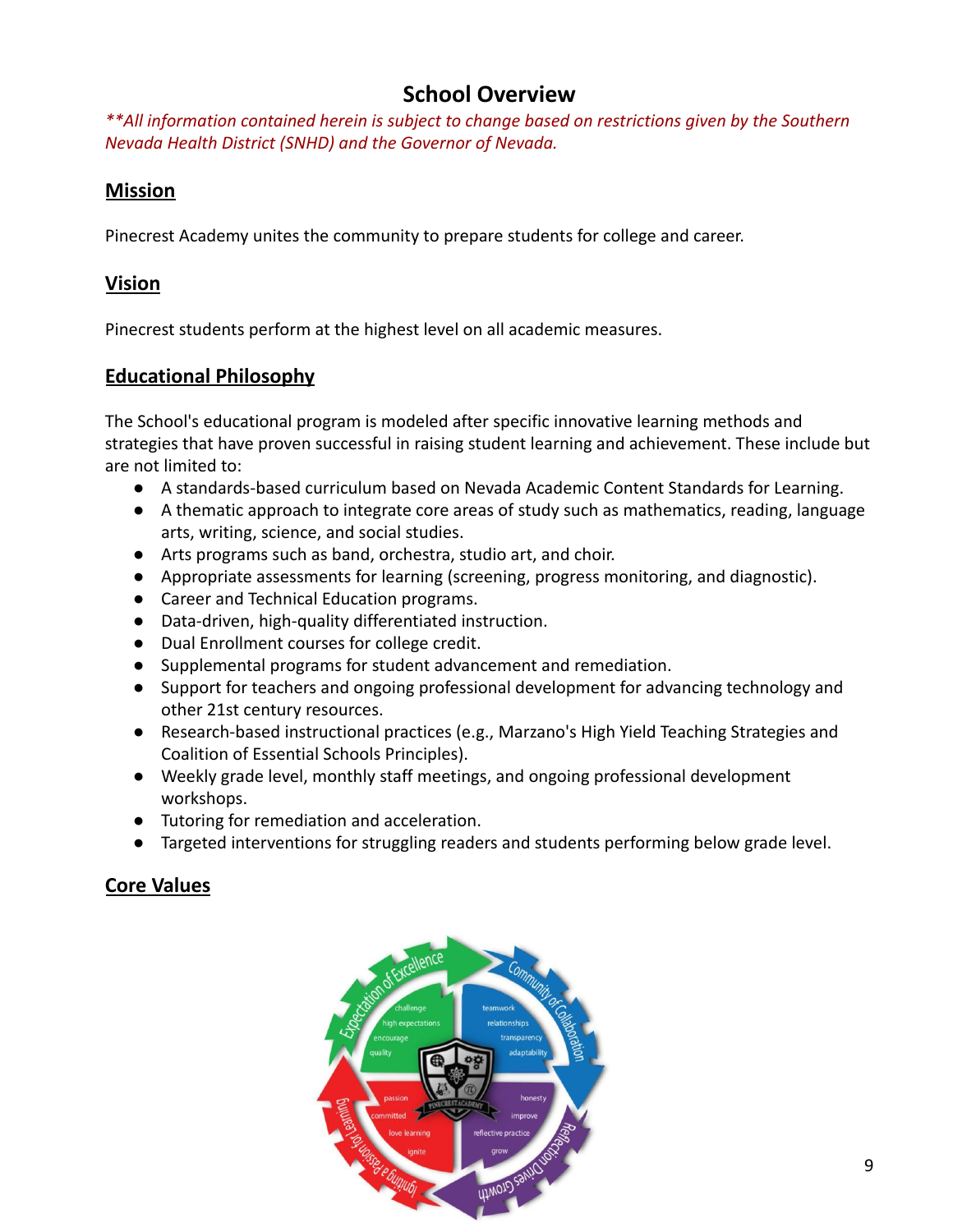# **General Information**

#### <span id="page-9-1"></span><span id="page-9-0"></span>**School Hours**

Elementary K-5: 8:30am- 3:25pm Secondary 6-9: 7:40am-2:45pm

\*Before and After School Care available for a fee through the Pirate's Care program. See page 19.

#### <span id="page-9-2"></span>**School Records**

Student records may be requested by the legal parent/guardian only. Only the legal parent/guardians may request to review or change the records of a student. Legal guardianship shall be determined by the student's birth certificate, unless the school has been provided with a court ordered custody agreement, adoption certificate, or other legally binding documentation.

#### <span id="page-9-3"></span>**Infinite Campus**

Infinite Campus will be your insight into your child's grades, upcoming assignments, and attendance. Please monitor this closely. Also, in order to pay school related fees (Pirate's Care, sports, clubs, field trips, lunch, etc.) you will need to access Infinite Campus. If you have had an Infinite Campus account with another school, except for any Pinecrest Academy of Nevada campus, you will need to create a new Parent Portal account from the email that will be sent out by Infinite Campus at least twice a month to new parents/guardians. The link to the Pinecrest version of Infinite Campus is on the homepage of our website once you have created your new account.

#### <span id="page-9-4"></span>**Data Days**

There are periodic Data Days at Pinecrest Academy to monitor, report, and discuss student achievement. (Please see the School Calendar for exact dates.) As a school, we monitor and track student progress, especially the progress of our struggling students, to help increase school wide student achievement. We meet school-wide and teachers discuss struggling students at each grade level. Grade levels discuss the strengths and weaknesses of each student. Discussions are based solely on student achievement and strategies for improvement. Teachers present data on each student and offer suggestions, materials, websites, and activities that will help students increase their achievement. Data Days are very beneficial to the staff and students. It is truly a collaborative, school wide effort to monitor and track student achievement.

The Data Days are half days and students will attend school from:

- 7:40 am 11:10 am (Grades 6-11)
- 8:30 am  $-12:00$  pm (Grades K-5)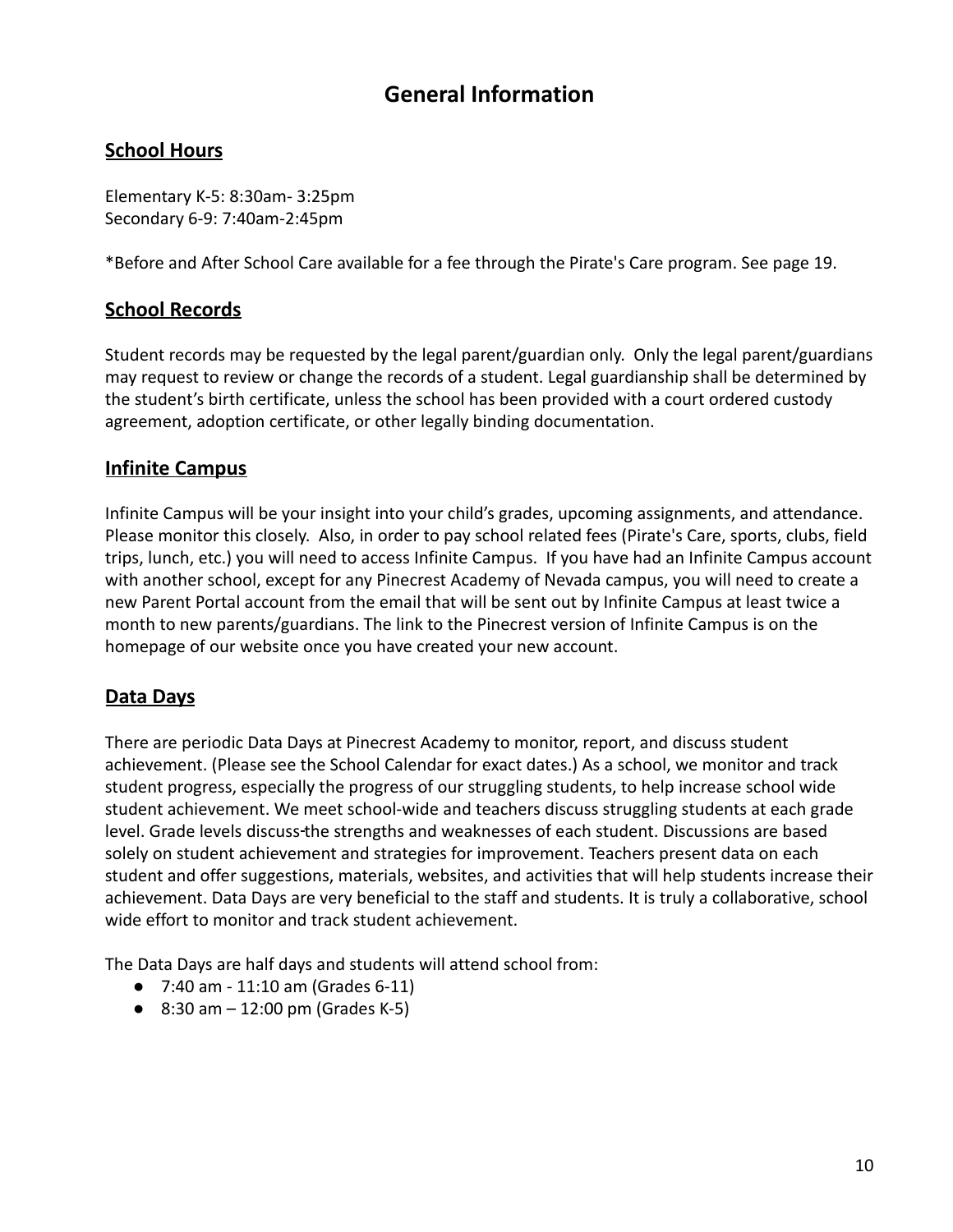# **Late Pickup Fees for Pirate Care**

Students must be picked up by 6:00pm. Students not picked up by 6:01 will be subject the following fees:

- $\bullet$  6:01 pm to 6:15 will be charged a \$20 late fee.
- 6:16 pm to 6:30 pm will be charged an additional \$20 late fee.
- If students are not picked up by 6:31pm will result in notifying the local authorities and a \$50 late fee will also be added to your infinite campus account.

#### <span id="page-10-0"></span>**School Closings and Delays**

Inclement weather and/or unexpected community incidents may require Pinecrest Academy to cancel school, open late or close early. The following action plan will be followed:

- The school's Crisis Response Team (CRT) will monitor and manage the situation.
- Parents will be notified via phone, email, and/or Infinite Campus.
- If classes are canceled or dismissed early, all athletic and extracurricular events will be canceled.
- Pirate's Care before/after-school programs will operate from an early dismissal to the regular closing time if applicable.
- NO athletic, extracurricular events, or before/after-school activities will operate if the school is closed.
- $\bullet$  If school is canceled due to an unforeseen event, make-up day(s) may be added to the end of the school year or distance education will be enacted.

# <span id="page-10-1"></span>**Lost and Found**

Lost and found items will be held for a limited amount of time. To minimize the quantity of lost articles, we ask that you please write your child's first and last name on everything your student brings to school. Items left unclaimed will be donated to a local charity at the end of each month.

#### **Lost, Stolen or Damaged Items**

Pinecrest Sloan Canyon is not responsible for items brought to school which become lost, stolen or damaged.

#### **Confiscated Items**

Pinecrest Academy's policy says certain items such as vapor cigarettes, electronic devices( MP3's, computer games), cell phones (when being used against policy), hats, chains, food and drink items, trading cards, toys, and items not conducive to learning, are prohibited and will be confiscated if found. They are held in the dean's office for safe keeping. In the event that this becomes an ongoing issue, discipline may occur. This may include, but is not limited to a parent phone call, parent pick up, or RPC. Pinecrest Academy is not responsible for lost or stolen items after confiscation. Items which are not claimed will be donated to a local charity at the end of each semester.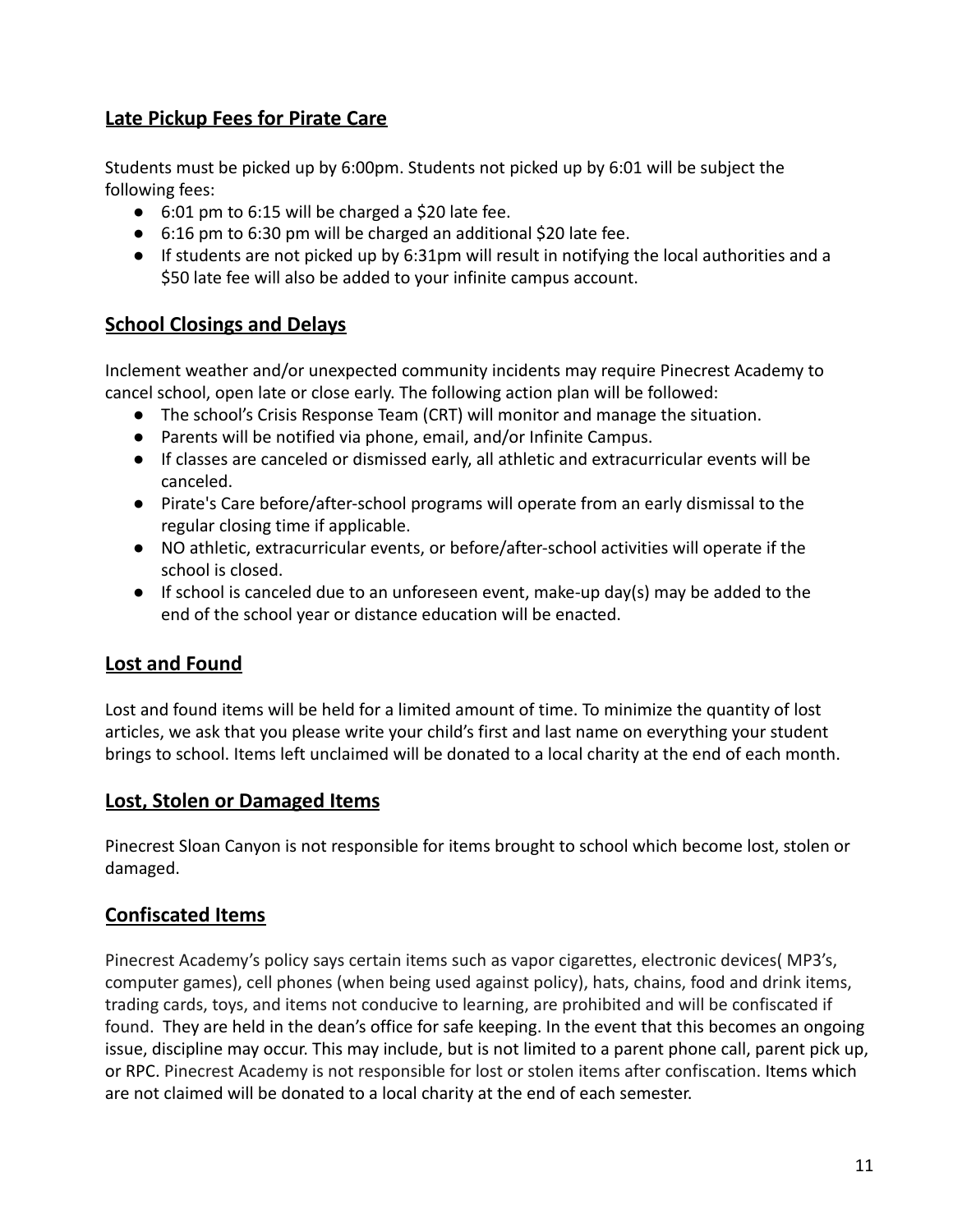### <span id="page-11-0"></span>**School Parties & Gifts**

School parties may be held to recognize special holidays or events related to instruction. Celebrations will be announced throughout the year. Parents may be asked to assist teachers with special preparations. No gift exchanges will take place at school. If parents wish to send a small treat, please know that only store bought and packaged treats are allowed to be shared. The teacher must be notified in advance. All treats must adhere to the allergy restrictions of the class. It is recommended that a small nonfood item be given in place of a treat for healthier options. Celebrations will be limited to the last 30 minutes of the day. The school will communicate information regarding parties specific to a grade level. All special events and activities must be pre-approved by the administration. Birthday party celebrations, which include treats for students, will be held on the last Friday of the month.

#### <span id="page-11-1"></span>**Lockers**

- Only the school issued combination locks will be permitted on the lockers.
- The school assumes no responsibility for loss or damages to personal or school items and valuables, in an unlocked or locked locker.
- Pinecrest Sloan Canyon reserves the right to search lockers at any time.
- The storage of open food and drink in the locker is not allowed.
- Food items are to be removed by the end of each school day.
- Students are solely responsible for the contents of their lockers and should not share their lockers with other students, nor divulge locker combinations to other students. Sharing lockers and locker combinations is a violation of school rules and may result in loss of locker privileges.
- Students are to only use the locker that has been assigned to them. Lockers are not to be shared.
- Decorating the inside of lockers to personalize them is permissible. No decorations on the outside of lockers. No tape of any kind, contact paper, stickers or writing. Nothing glued or stuck to lockers, such as mirrors or notepads INSTEAD USE: Magnetic mirrors, magnets or sticky tak.
- Students may not use lockers, without permission, during class time. Students will have access to lockers beginning at 7:20 a.m. before school. Lockers may also be accessed during the lunch passing period and after school.
- Being tardy to class, due to going to a locker, is not acceptable and is not excused.
- If students are having problems with lockers, they need to report this information to the office.
- The rental fee for the lock and locker for the school year is \$10.00.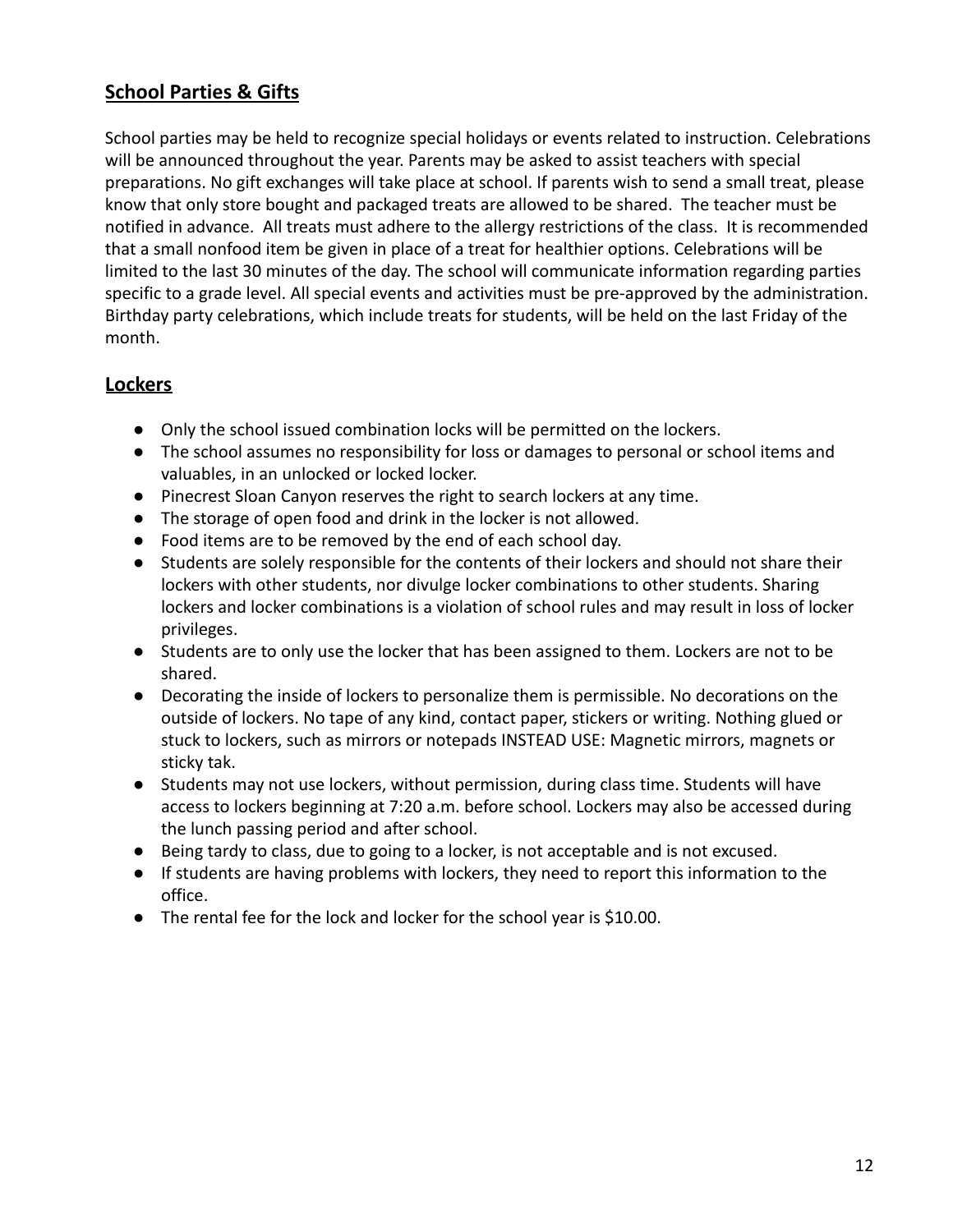# **School Safety and Security**

# <span id="page-12-1"></span><span id="page-12-0"></span>**Crisis Response Plan**

Pinecrest Academy has plans and procedures in place to protect your child and communicate in the event of an emergency. Our administration works with school staff, local law enforcement, and other public health and safety leaders to make our campus a safe place to learn. To protect our students and staff, Pinecrest Academy is surrounded by security gates. We also have an electronic security system, burglar alarms, digital video recorders, and access controls.

#### <span id="page-12-2"></span>**Visitors**

Each visitor to our school is required to sign in at the front office to obtain a visitor's badge. It is extremely important for parents to adhere to the rules of the school to ensure everyone's safety. If you do not have a visitor's badge, you will be asked to return to the front office to obtain one. Parents attending the Opening Ceremony, will need to obtain a visitor's badge immediately afterward if you are going to volunteer or attend any school functions. There are new regulations regarding volunteer fingerprinting. Depending on how frequently you volunteer, you may be required to get fingerprinted at your own expense. The school will inform you when you are required to get fingerprinted.

#### <span id="page-12-3"></span>**Classroom Observations**

On occasion, parents request to observe their child in the classroom setting. We do allow classroom observations; however, we have established the following guidelines to limit disruptions:

- Observations must be scheduled with the teacher at least one day in advance.
- Observations are limited to thirty minutes.
- Parents cannot disrupt the educational setting ( i.e., talk to, or distract, the child or classroom teacher during instruction).
- Parents need to sign in at the front office and receive a visitor's badge. Once in the classroom, the teacher will show you where to be seated during the observation.
- Parent actions that cause a distraction to the learning environment are prohibited. All observations are at the discretion of the Principal.
- Before, during, or after an observation, there should be NO conversation with the teacher while students are present. To set up a conference, please contact administration.

#### <span id="page-12-4"></span>**Incidents On or Near School Campus**

Pinecrest Academy has a Crisis Response Team focused on prevention and reaction to emergencies. Furthermore, a Crisis Response Team provides support to students and staff after an incident. If there is a potential threat the school will go on lockdown to protect students, staff, and visitors. No students will be released during a lockdown or shelter in place.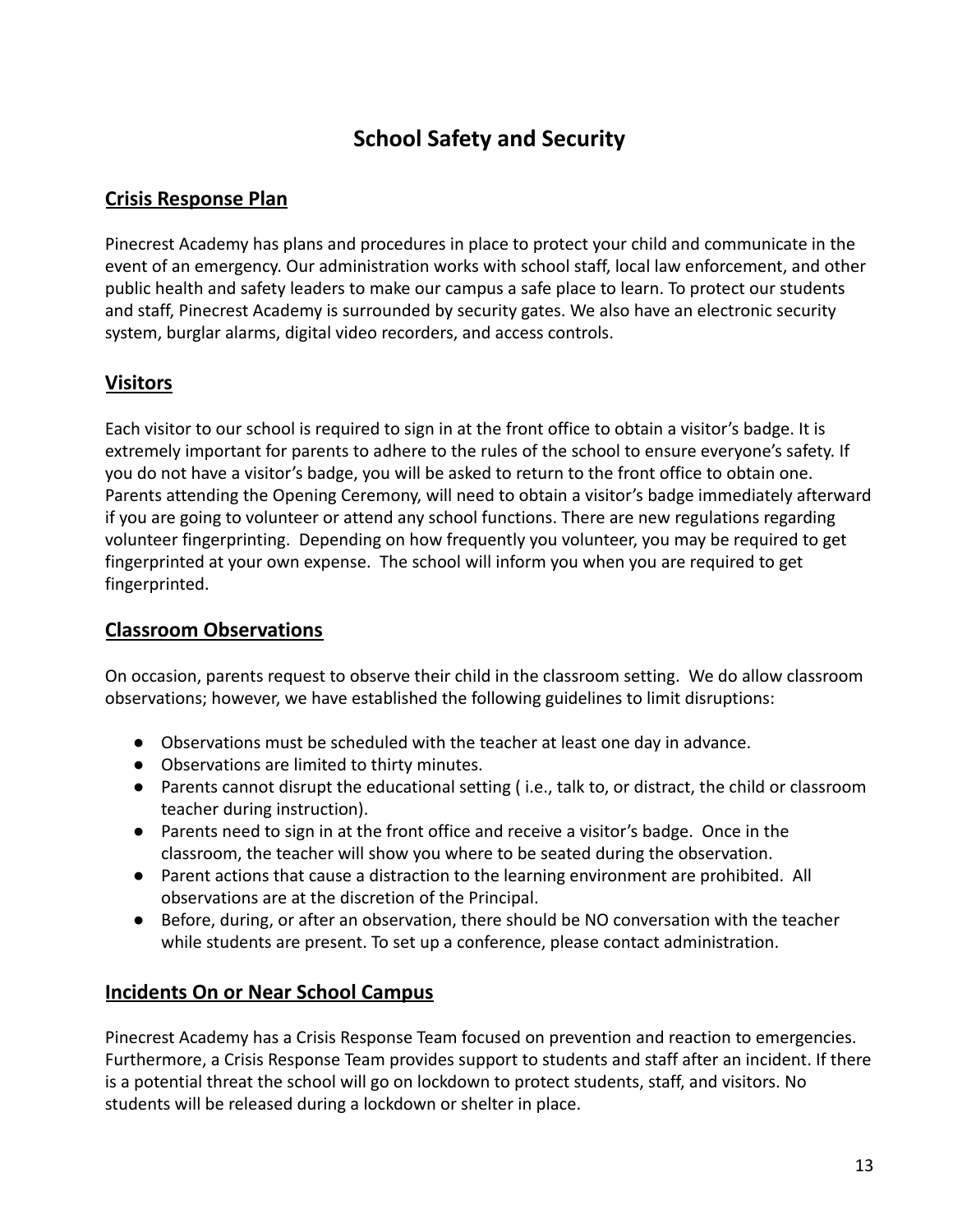# <span id="page-13-0"></span>**Parent Crisis Notification Letter**

Dear Parent/Guardian:

At Pinecrest Academy, we place a high priority on protecting the safety of our students and employees. In emergency situations, if everyone knows what to do, all involved can Stay Calm and Stay Safe. This letter will inform you of how you and your student can stay safe in an emergency.

The Charter School Emergency Operations Plan, created in accordance with Nevada Revised Statutes 388.229 – 388.266, includes the following elements:

• A detailed plan, coordinated with national, state, county, and municipal emergency action plans, with detailed procedures for protecting the welfare of students during an emergency event.

• School based and community emergency response teams, integrated with community and mental health resources.

• Site-Based Plans, including drills for evacuation, soft lockdown, hard lockdown, shelter-in place, reverse evacuation, and plans for other potential emergency situations.

• School–based health services, integrated with community health and medical resources.

• A reunification site to reunite parents and students if off-school site evacuation is necessary. All community media outlets will communicate the site of reunification immediately after confirmation of need for reunification off-site.

As the parent of a Pinecrest Academy student, you are a vital part of our plans to protect your child. You can assist the various school personnel, police or fire personnel, or others engaged in the protection of your student and others by remaining calm and following the steps outlined below.

# <span id="page-13-1"></span>**Before a Crisis**

- Practice family crisis response at home: have a plan and supplies organized, and discuss remaining calm and asking for help when needed.
- Make sure the school has updated information regarding your child, including contact names and numbers and your child's medical history.
- Discuss with your child the school's rules during drills for fire and other emergencies; be sure your child understands correct procedures.
- Teach your child to stay with school staff and follow their directions.
- Tell your child NOT to try to contact you by cellular phone or landline until given the OK by school staff, thus allowing communication channels to remain open for emergency responders.
- Tell your child that you will remain at work or home and watch for information from Pinecrest Academy as to where and when you and your child can reunite.
- Assure your child that the school staff will follow procedures to keep them safe.

# <span id="page-13-2"></span>**During a Crisis**

- Stay calm and do not come to the school so emergency responders can complete their mission.
- Keep phone lines free so school personnel and community responders can communicate with each other.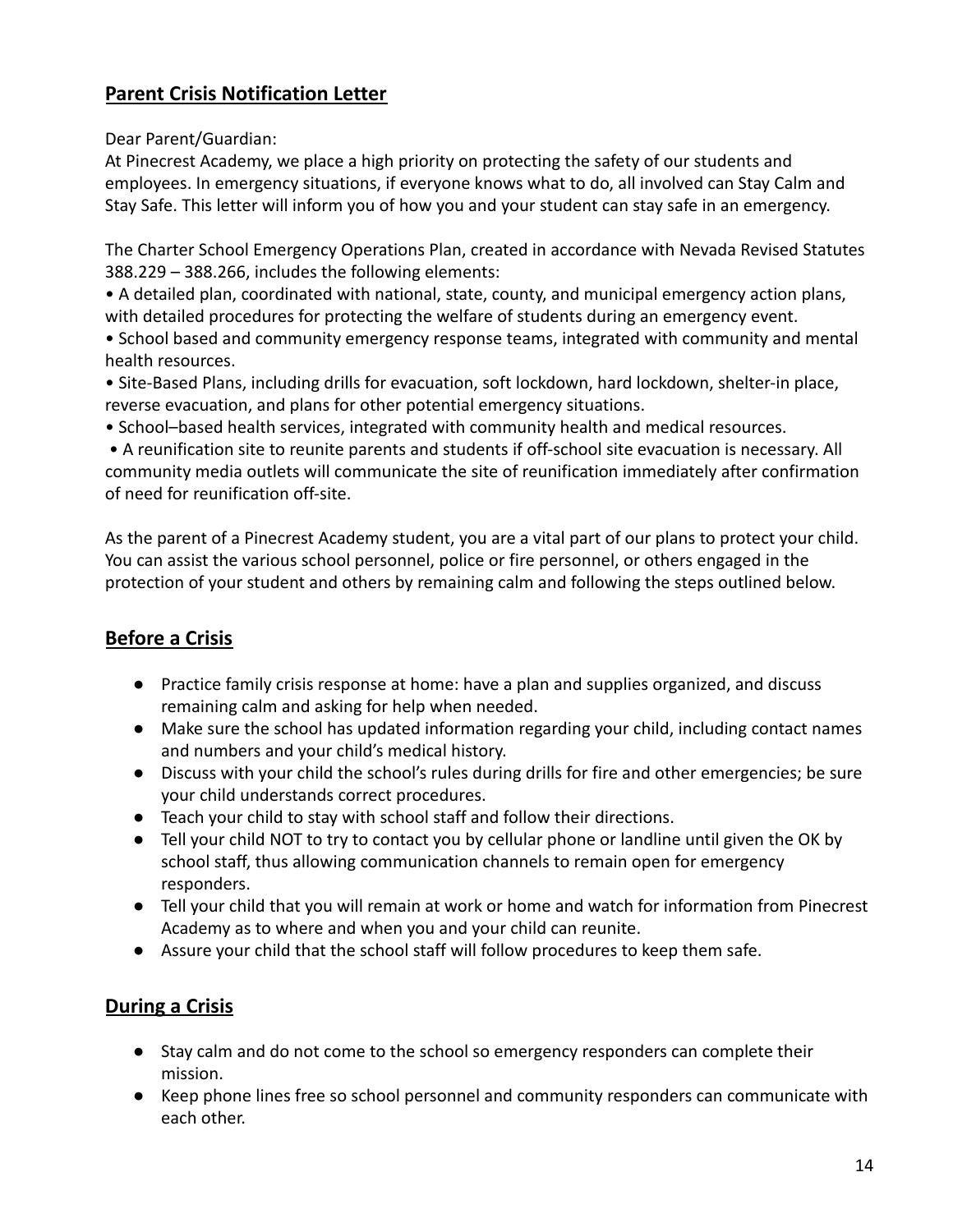- Listen for information from Pinecrest Academy over TV, radio or the Internet. This information will help you reunite with your child in an orderly and safe manner.
- Make sure you bring legal identification (driver's license or passport) to the designated reunification site (may be at a location other than the school).
- For the safety of your child, students will not be released to anyone who is: 1. Not listed on the enrollment form as a parent or guardian or 2. Who is on the enrollment form but has no identification

#### <span id="page-14-0"></span>**Reunification**

When you reunite with your child:

- Be a model of calm, control and comfort let your child know you will protect them.
- Listen to your child and watch for temporary changes in behavior.
- Seek assistance for negative behavior changes that persist after two weeks.
- Keep in contact with your child's school and follow recommendations from community experts.

We at Pinecrest Academy take pride in responding to the needs of our students and employees. Training and awareness activities continue in all areas of crisis management/response and school safety in an effort to stay current with national, state and county response plans. We appreciate your efforts in doing all you can to help us protect your child in an emergency.

# **Health Office Policies and Procedures**

#### <span id="page-14-2"></span><span id="page-14-1"></span>**Authorization for Medication**

For medication to be administered to your child, we must have an Authorization for Medication form. This form is available in the office and on our website. A pediatrician or family doctor must complete these forms.

Medication must be in its original container and labeled with the following information: the child's name, dosage, name of the drug, physician's name, and the name/phone number of the pharmacy that filled the prescription. Office personnel designated to dispense medication are required to count the number of pills the student brings to school and document in the student medication log.

#### <span id="page-14-3"></span>**Immunization Policy**

NRS 392.435 Immunization of pupils: Certificate prerequisite to enrollment; conditional enrollment; effect of failure to immunize; report to Health Division; inclusion of certificate in pupil's record.

In accordance with Nevada Revised Statute 392.435, unless a student has a written excuse because of religious belief or medical condition, a child may not be enrolled in Pinecrest Academy, a public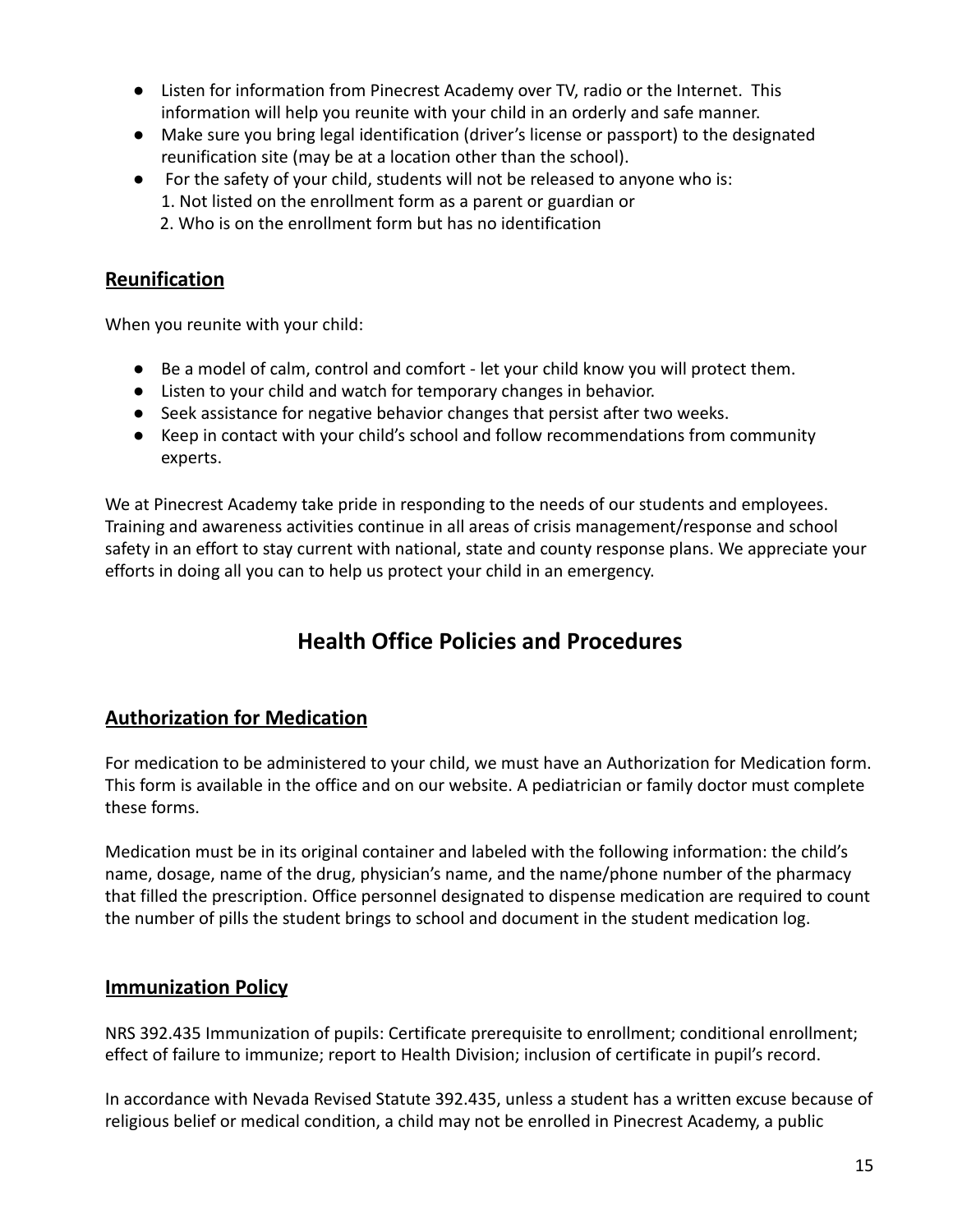charter school, unless the student's parents or guardian submit to the registrar of the school a certificate stating that the child has been immunized against diphtheria, pertussis (whooping cough), tetanus, poliomyelitis (polio), rubella (German measles), rubeola, and other such diseases as the local Board of Health or State Board of Health may determine, and has received proper boosters for that immunization, or is complying with the schedules established pursuant to NRS 439.550.

# <span id="page-15-0"></span>**Accidents**

Parents will be notified immediately in case of illness or serious accident. In the event a parent cannot be contacted, the person(s) named as the emergency contact will be called. Please review and update your child's emergency contact list to ensure accuracy. Please notify the office immediately of any accident or injury that occurs during arrival or departure from school.

#### <span id="page-15-1"></span>**Illness**

Children who are ill should remain at home to minimize the risk of passing the illness onto others. Parents should send written notification of all absences. Please notify the school of any chronic condition your child may have by completing the Student Health Form.

Due to the ongoing risk of Covid-19, we are taking extra safety precautions at our school to protect our students, families and staff. Please review these temporary changes and share them with your student. We want everyone to feel comfortable and have a positive, healthy experience as the school reopens.

Before sending your student to school: Students with the following symptoms should stay home then notify the school immediately:

• Cough • Shortness of breath or difficulty breathing • Fever 100.4 F or higher • Chills • Muscle pain

• Fatigue • Sore throat • Nasal congestion • New loss of taste or smell • Abdominal pain • Nausea/Vomiting/Diarrhea • Your child had close contact to an individual who has been diagnosed with Covid-19 or has Covid-19 symptoms in the last 14 days

Please do not send your child to school if your student displays any of these signs or symptoms. We understand symptoms can be related to other health issues. If your student is experiencing these symptoms from a condition that is not contagious, a letter from your child's physician is required that specifically states the medical condition and provides the exact symptoms related to the condition.

# <span id="page-15-2"></span>**Independently Contracted Services**

In order to minimize disruptions to the learning environment, Pinecrest Academy cannot accommodate independently contracted services for students from outside agencies during the school day. These services include, but are not limited to, psychological counseling and other related services not documented on a student's Individual Education Plan.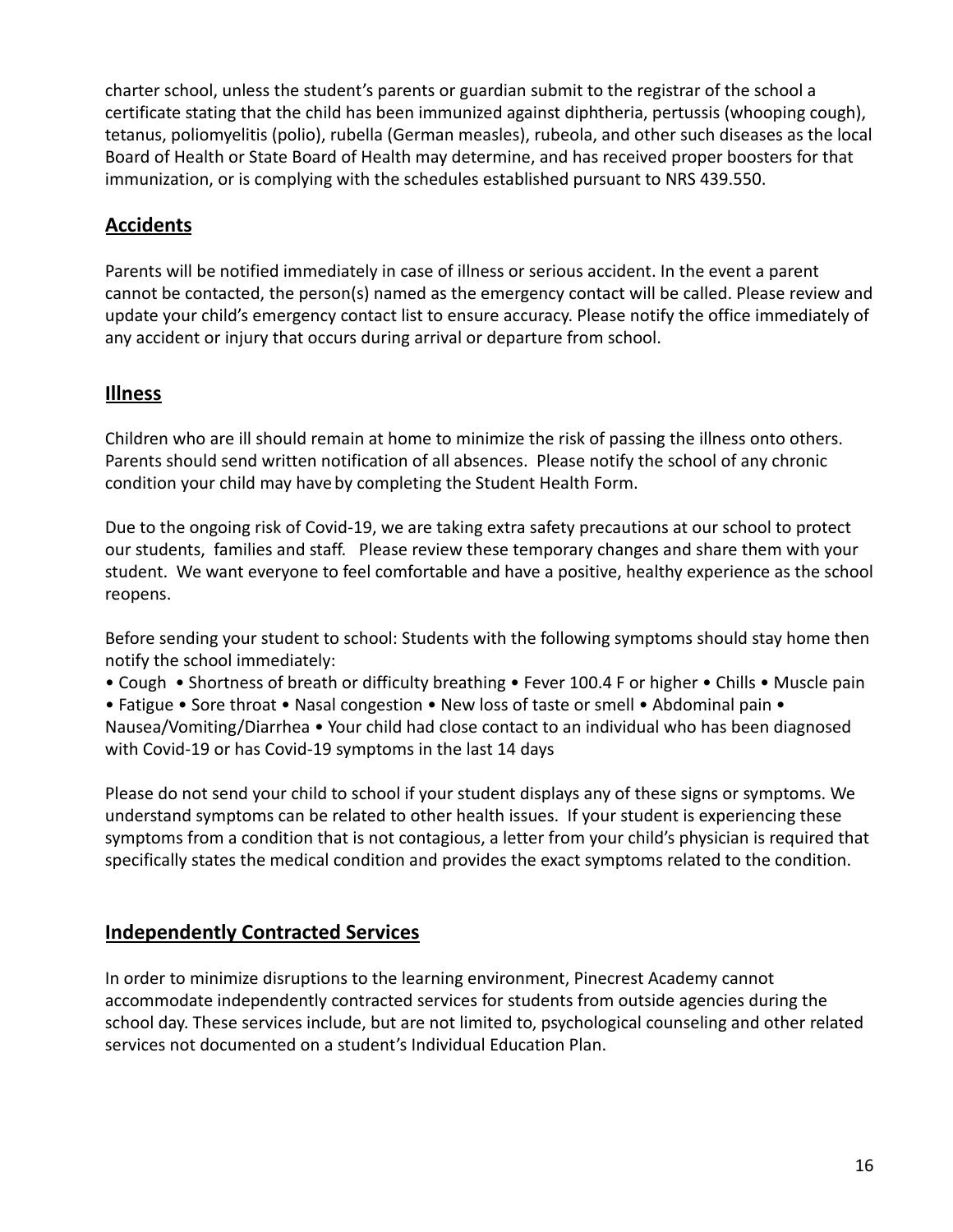# **General Arrival and Dismissal**

#### <span id="page-16-1"></span><span id="page-16-0"></span>**Arrival Procedures**

- Secondary students:
	- Arrive between 7:20 am and 7:35 am.
	- Classes begin promptly at 7:40 am.
- Elementary students:
	- Arrive between 8:00 am and 8:25 am.
		- Do not arrive prior to 8:00 am to limit interference with secondary drop off.
	- Opening Ceremony will begin at 8:15 am on Mondays and Fridays. At the 8:15 am bell, all students will line up for the opening ceremony on the playground with their teacher on their designated dot.
	- Classes begin promptly at 8:30 am.

Students arriving or departing outside of the school's designated times must be enrolled in the Pirate's Care program.

# <span id="page-16-2"></span>**Elementary Opening Ceremonies**

The Opening Ceremony will include a flag presentation, 30 seconds of silence, daily affirmation, student and staff recognition, and school announcements. After the completion of the opening ceremony, teachers will escort students directly to their classroom. Opening ceremony will take place on Mondays and Fridays, unless there is a rainy day schedule in which all students will report to their homeroom teacher. Any student entering their classroom after their designated start time must be walked in by a parent or guardian to obtain a tardy slip from the front office.

Once the opening ceremony begins, students must line up with their class and may not play or move throughout the grounds. Students and families are expected to stand still during the pledge and moment of silence. After classes are dismissed, parents and families are asked to leave the school grounds.

# <span id="page-16-3"></span>**Dismissal Procedures**

- Secondary students will have a thirty-five (35) minute dismissal window from:
	- $\circ$  2:30 pm 3:05 pm.
- Elementary students will have a forty-five (45) minute dismissal window from:
	- $\circ$  3:25 pm 4:10 pm. (Do not arrive any earlier than 3:20 to prevent traffic jams with secondary families.)

At the designated times carloop will begin, as well as our walk-up and parent pick-up for Pre-K. Please ensure your child is picked up from school on time.

Students remaining on campus after 3:05 pm for secondary and 4:10 pm for elementary will be sent to the Pirate Care Program and parents will be responsible for the charged daily fee. Pirate Care is available until 6:00 pm and the applicable fees are listed in the Pirate Care handbook on the school website.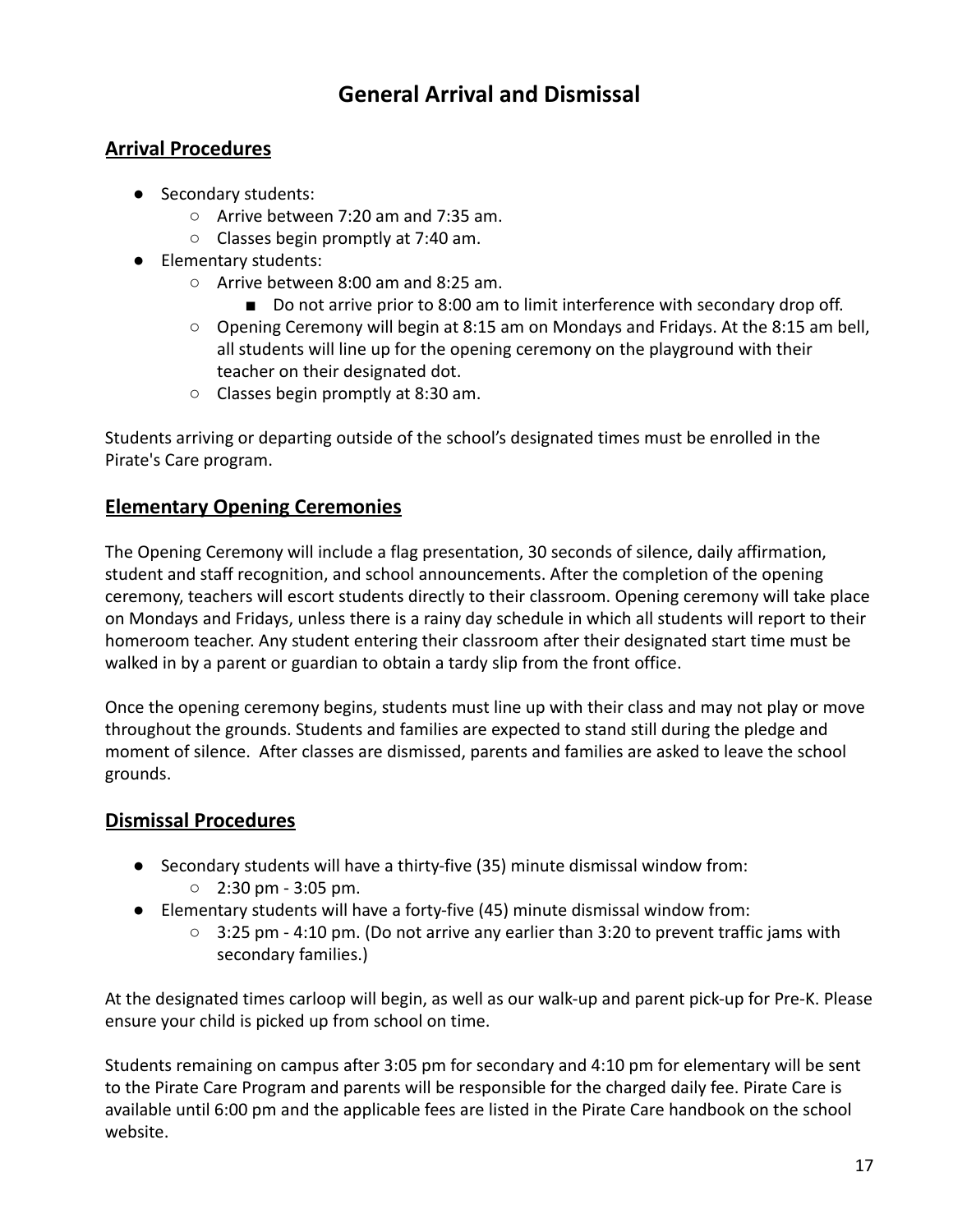# **Arrival and Dismissal Guidelines**

#### <span id="page-17-1"></span><span id="page-17-0"></span>**Elementary Arrival Guidelines**

- Students arriving prior to 8:00 am must check in to our Pirate Care Program. Students arriving after 8:30 am must be walked in and signed in to obtain a TARDY pass at the elementary school front desk before proceeding to class. Students must be escorted by an adult and may not sign in alone.
- ADA needs will be accommodated in the main parking lot. The morning overflow is not ADA accessible.
- Please cross ONLY in the designated areas to avoid carloop congestion and maximize safety.
- There is NO PARKING on Volunteer, Dale, Amigo, Chaparral or any other streets that have no parking signs.
- There is NO LOADING/UNLOADING on Volunteer, Amigo, Dale, or Chaparral. Parents attempting to let their students out on any neighboring street are in violation of city and school policies. Drivers violating these guidelines assume personal liability for city repercussions and safety of their children.

#### <span id="page-17-2"></span>**Elementary Dismissal Guidelines**

- All elementary students will be dismissed through carloop only during the times of 3:25-4:10 pm. Walkers will not be allowed for elementary students.
- If you need to retrieve your student prior to our regular dismissal window, please arrive at the office by 3:00 pm.

# <span id="page-17-3"></span>**Elementary Carloop Information**

Each student will receive carloop placards. You may also use a digital photo of your students' carloop tags on a cell phone or electronic device. Elementary carloop will begin at **3:25 pm**. If your secondary student is in Pirate Care you may present both tags to the inputter and pick up your secondary student in Pirate Care and your elementary students through the carloop. Elementary carloop will close at 4:10 pm.

To safely facilitate student arrival and dismissal, please adhere to the following guidelines:

- Remain in your vehicle, and place your vehicle in park. Your children will be prompted to unload by a staff member.
- Adhere to the 5 MPH speed limit, as well as the zero tolerance for aggressive behavior.
- Yield to all children and carloop duty personnel.
- Staff members are not permitted to buckle your child in their seat or car seat.

# <span id="page-17-4"></span>**Sibling Care**

Sibling Care can be used If you have kids in both Elementary and Secondary. Students who are signed up will be on a list that will be checked as they enter. Students who are not signed up through this form will be sent to Fusion Pirate Care for a fee.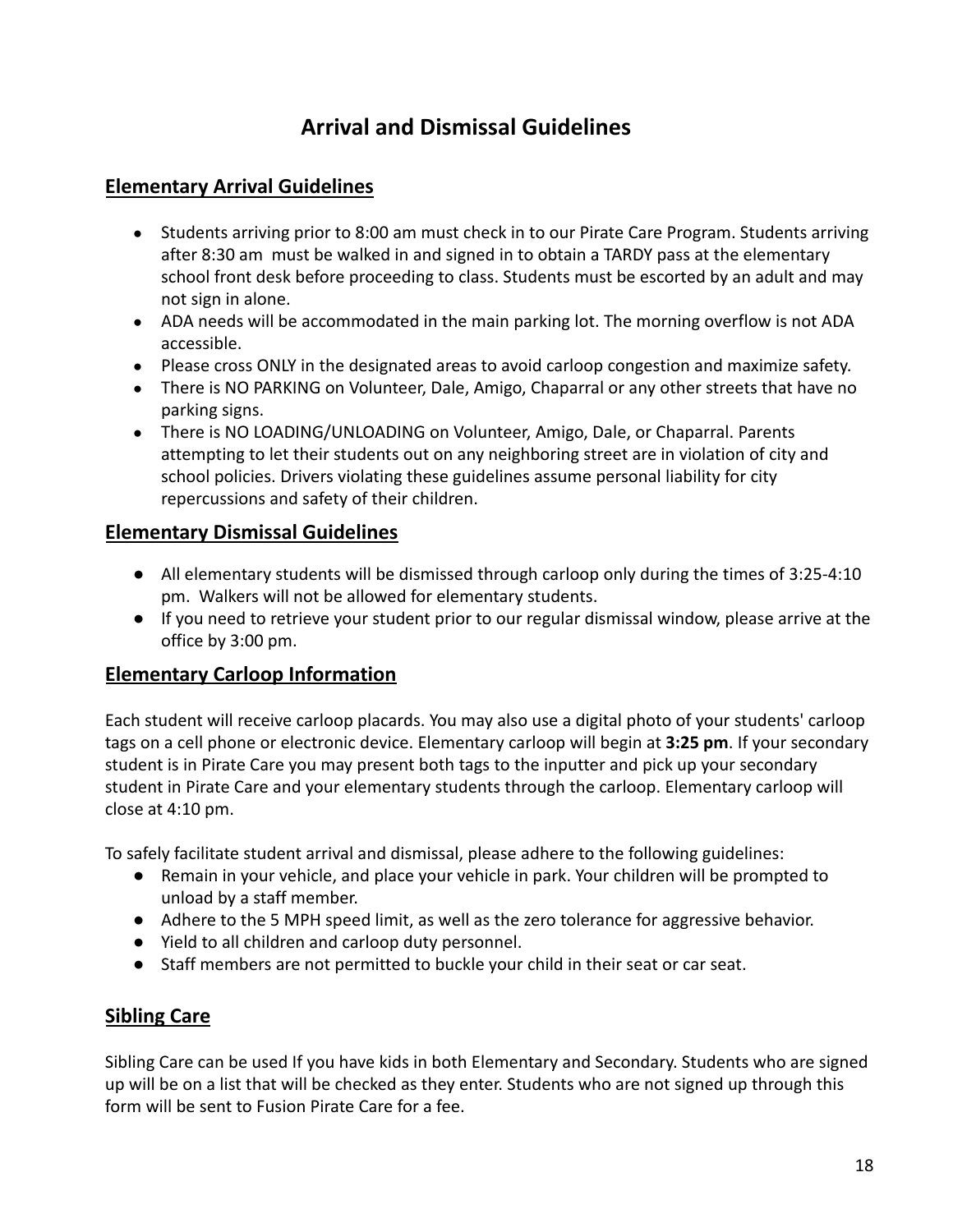Before school sibling care will be for elementary children with secondary siblings. Care will be from 7:20am-8:00am in the elementary building. They can be dropped off in the carloop with their sibling. Students will be excused to their classrooms at 8:00am. Students who arrive before 7:20am will be sent to Fusion Pirate Care for a fee.

After school sibling care will be for secondary students with elementary siblings. Students will be excused to the secondary Multi-Purpose Room at the end of silent dismissal. From here, students will be excused to carloop once their names appear on silent dismissal during elementary carloop. Parents are required to have tags for all children to pick them up. Students who are not picked up by the time carloop is over will be sent to Fusion Pirate Care for a fee.

# **Walking On and Off Campus (Grades K-5)**

Kindergarten thru 5th grade walkers are prohibited.

# **Prohibited From Carloop**

The following acts are prohibited and may jeopardize student safety and the continuance of our charter school contract:

- Refusing to follow school procedures for carloop.
- Backing up onto entrance cross-streets or any place in the carloop unless directed by staff.
- Blocking the entrance/exit of any surrounding business.
- Dropping students on side roads, specifically communicated by the city and school as no drop zones.
- Cell phone use while the carloop is moving.
- Smoking and vaping while on school property.

# <span id="page-18-0"></span>**Secondary Arrival Guidelines**

- Students arriving prior to 7:20 am must check in to our Pirate Care program.
- Students arriving after 7:40 am must obtain a TARDY pass at the middle/high school front desk before proceeding to class.
- ADA needs will be accommodated in the main parking lot.
- Please cross ONLY in the designated areas to avoid carloop congestion and maximize safety.
- There is NO PARKING on Volunteer or other streets that have no parking signs.
- There is NO LOADING/UNLOADING on Volunteer, Amigo, Dale, or Chaparral. Parents attempting to let their students out on any neighboring street are in violation of city and school policies. Drivers violating these guidelines assume personal liability for city repercussions and safety of their children.

# <span id="page-18-1"></span>**Secondary Dismissal Guidelines**

All students will exit the building at dismissal and will be permitted to independently walk to their car when their parent arrives in the loading zone. Students are expected to stay on campus if they are not a walker. Any student who walks off campus without a pass will be subject to discipline.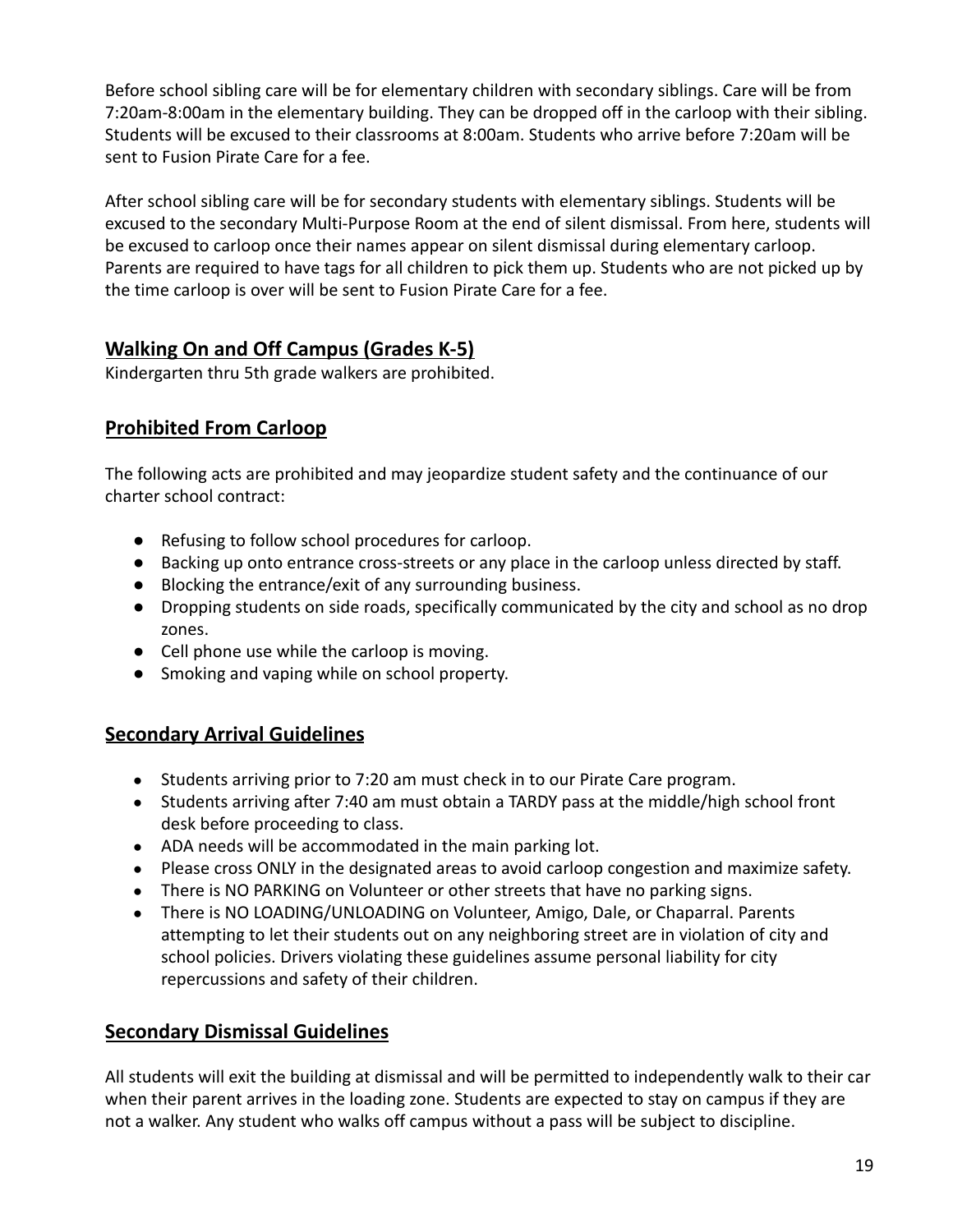- Students with a signed permission slip to walk or ride a bike off of the campus MUST leave campus immediately, once carloop is over.
- If you need to retrieve your student prior to our regular dismissal window, please arrive at the office by 2:00 pm.

# <span id="page-19-0"></span>**Walking On and Off Campus (Grades 6-12)**

Secondary students must have a "walker pass" signed in the front office if they are walking or biking off campus at dismissal. Students biking on or off campus must walk with their bike while on campus. If a student is designated a "walker" they must be able to independently walk on and off campus and will be asked to show their pass daily. A student's walker pass may be revoked if behavior or safety becomes an issue. Any student who walks on or off campus without a pass will be subject to discipline. Students must enter and exit using the gate next to the gym.

Walkers will be dismissed at the end of silent dismissal to make sure there are not as many moving cars when they are dismissed. This is also in case a parent decides to pick them up in carloop instead of having them walk.

# <span id="page-19-1"></span>**Waiting Near Campus (Grades 6-12)**

Students waiting on side roads are the responsibility and liability of the parent/guardian, regardless of parent/guardian supervision. If students are on sidewalks near campus and are not acting in accordance with behavior expectations, including but not limited to - throwing rocks, using profanity, playing near the road, running around, fighting, threatening, or littering, the following actions may be taken:

- Students will be asked to return onto campus for required supervision in the Pirate's Care program. Fees, including registration and daily charges, accrued for this care will be the responsibility of the parent/guardian.
- School progressive discipline may be applied for the observed behavior, including all punitive measures.
- Local law enforcement will be called for students who are a threat to the safety of themselves or others and who refuse to return to school for required supervision and/or school disciplinary actions.

# <span id="page-19-2"></span>**Sibling Care**

Sibling Care can be used If you have kids in both Elementary and Secondary. Students who are signed up will be on a list that will be checked as they enter. Students who are not signed up through this form will be sent to Fusion Pirate Care for a fee.

Before school sibling care will be for elementary children with secondary siblings. Care will be from 7:20am-8:00am in the elementary building. They can be dropped off in the carloop with their sibling. Students will be excused to their classrooms at 8:00am. Students who arrive before 7:20am will be sent to Fusion Pirate Care for a fee.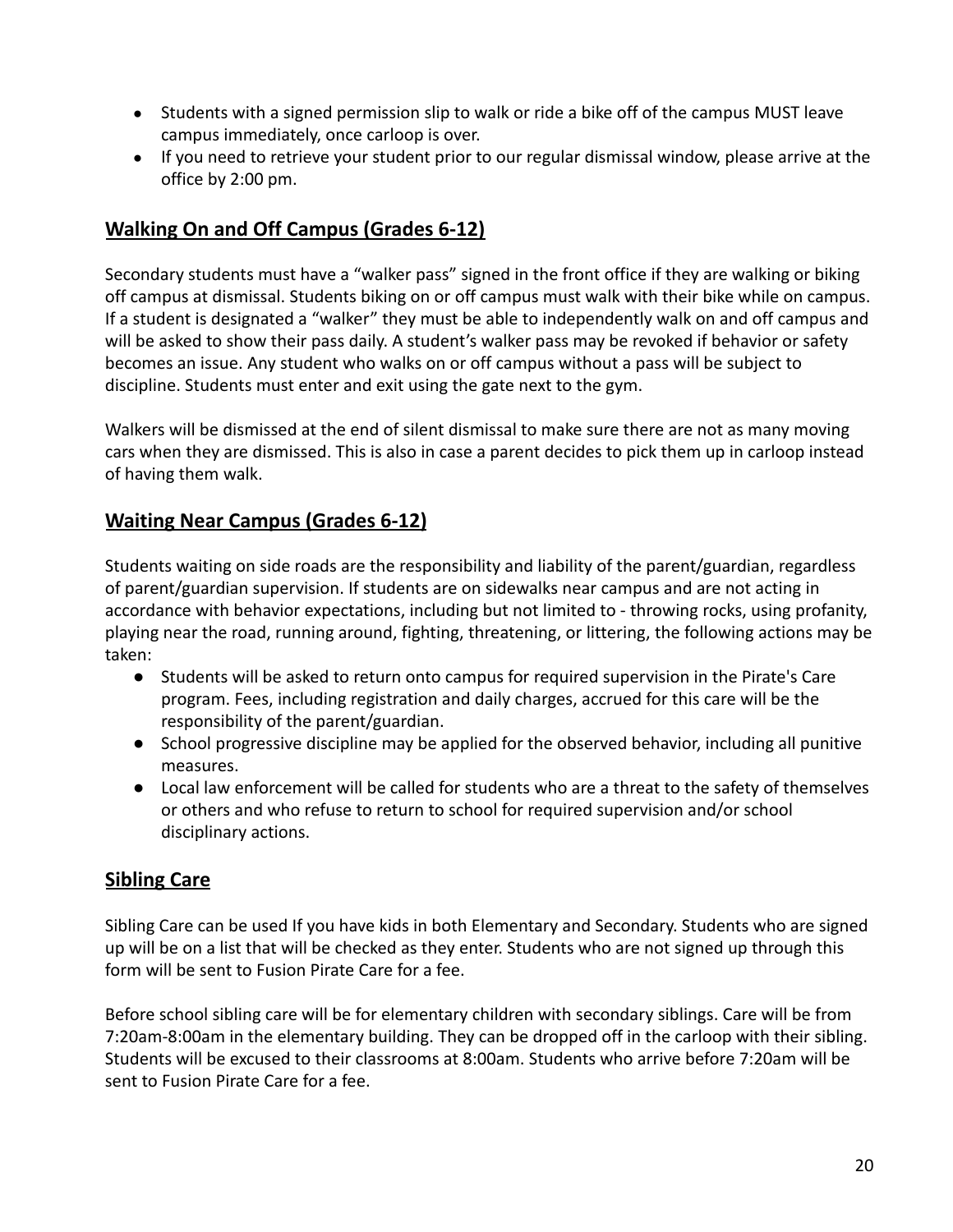After school sibling care will be for secondary students with elementary siblings. Students will be excused to the secondary Multi-Purpose Room at the end of silent dismissal. From here, students will be excused to carloop once their names appear on silent dismissal during elementary carloop. Parents are required to have tags for all children to pick them up. Students who are not picked up by the time carloop is over will be sent to Fusion Pirate Care for a fee.

#### <span id="page-20-0"></span>**Steps for Violations to Policies and Procedures**

In addition to the issuance of citations from local law enforcement, Pinecrest Academy will implement the following consequences for violation of these rules:

- Documented warning
- Incident report
- Administrative meeting for breach of contract
- Possible trespass from the Pinecrest Academy campus
- <span id="page-20-1"></span>● Report to local law enforcement

# **Student Parking Regulations**

Driving to school is a privilege, not a right. To be eligible to purchase a parking permit, students must settle outstanding fines and meet student parking guidelines. A valid driver's license is required before your request for a school parking permit will be reviewed. Students may apply and be granted permission to drive and park a car in the student section of the school parking lot. Student cars parked on school premises are subject to search and seizure. Pinecrest Sloan Canyon is not responsible for the vehicle and/or its contents.

- Parking on school grounds during school hours is BY PERMIT ONLY. Students applying for a permit must meet all other parking requirements.
- Parking on school grounds without a permit will make the driver ineligible for a parking permit privilege for the current and next marking period and student vehicles may be subject to towing at owner's expense.
- Using another student's permit will make the driver ineligible for a parking permit privilege for the current and the next marking period. The student who gave the permit will lose his/her parking privilege for the current and next marking period. Students involved in misuse of parking regulations will also be subject to disciplinary action.
- Repeat offenders may have their vehicle towed at owner's expense.

# <span id="page-20-2"></span>**Parking Permit Applications**

Students requesting a parking permit privilege are expected to have a good attendance record (3 or fewer absences/tardies to school or class for the current/previous quarter), good discipline record with no referrals for the current/previous quarter, and a minimum 2.0 GPA for the current/previous quarter with no grades of F.

- Applications are located in the Registration & Attendance office.
- There are a limited number of parking spaces for those who qualify.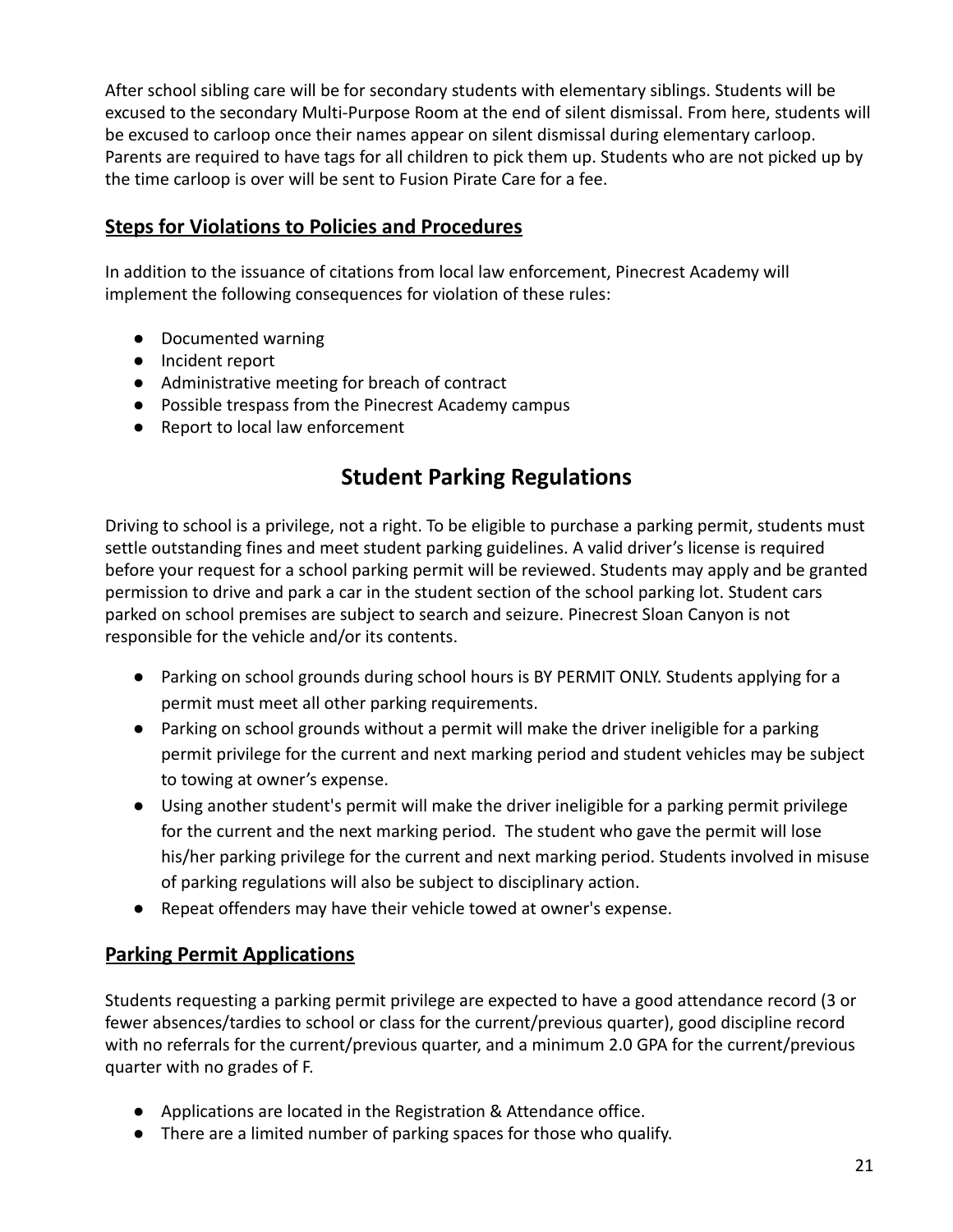- Pinecrest Sloan Canyon will charge a \$10.00 fee to each student who qualifies for a parking permit. If a parking permit is suspended or revoked, the fee is not refundable.
- The parking permit is non-transferable to other students.
- Loss of a permit tag for ANY REASON will result in a replacement charge of \$25.00, payable when the replacement permit tag is issued.
- School will obtain a copy of the students drivers license to go with the parking permit application.

#### <span id="page-21-0"></span>**For Permit/License Holders:**

- The parking permit tag must be hung from the inside rearview mirror and be clearly visible. Repeated citations for failure to display permit will make the driver ineligible for a parking permit privilege for the current and next marking period.
- Student parking is RESTRICTED solely to the student's assigned space. Students will park in their assigned lot and space. Students are not permitted to park in any areas designated for staff or visitor parking.
- Once a vehicle is parked, it is to be locked until after the driver's last class. Any student entering or driving a vehicle without permission during the school day (including lunch time) may be subject to a discipline referral and may lose the parking permit. Students who are unlawfully absent from a class (cutting/skipping) or who transport other students who are unlawfully absent from school/class may lose their parking privileges for the school year or permanently and will be subject to progressive discipline for truancy which can include notification to law enforcement.
- Reasonable care and observance of safe driving practices will be expected on campus grounds and at other Pinecrest Schools. Reckless driving, squealing tires, loud and/or inappropriate music, cell phone use, and any other unsafe driving behavior will not be permitted. Violation may result in loss of parking privileges. Drivers are expected to stop at crosswalks to allow the safe passage of pedestrians.
- Parking signs and regulations must be observed at all times. At a minimum, initial violations will result in a warning. Any further violations may result in ticketing, fines, and may be towed at the owner's expense.
- Accidents, thefts and/or vandalisms involving parked vehicles on campus must be reported to the office immediately.
- Failure to obey the direction of school staff while in or operating a vehicle will result in the loss of driving privileges and the parking permit.

#### **SPEED LIMIT ON SCHOOL PROPERTY IS 5 MILES PER HOUR AT ALL TIMES!**

Committing any one of the following infractions may cause you to lose your parking permit:

- Falling below a 2.0 GPA.
- An F in one or more classes.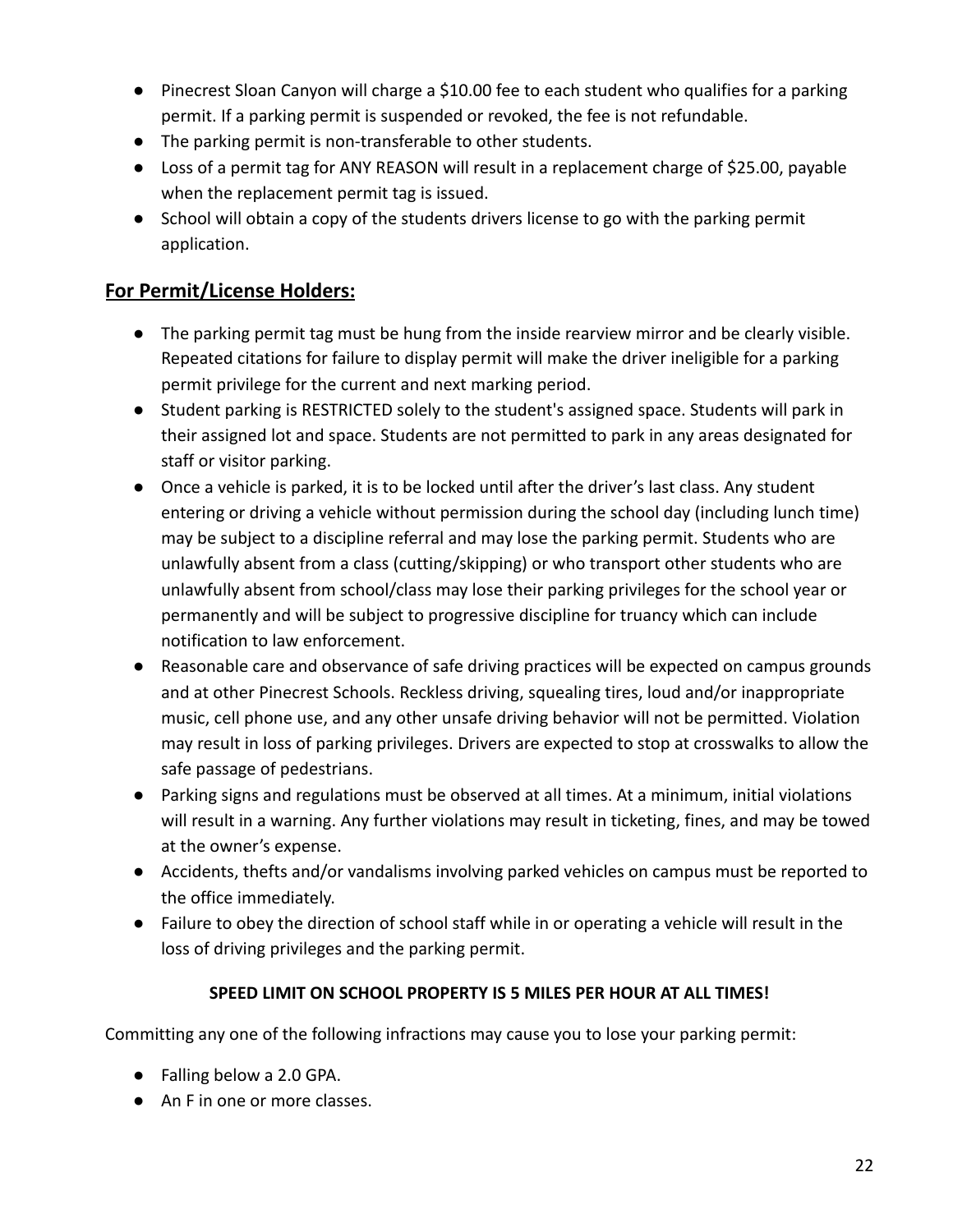- Being absent more than three days per marking period (total 10 for school year) or tardy to school or class more than three days per marking period.
- Cutting a class and/or being tardy to class or school more than three times in a marking period.
- Receiving a discipline referral.
- Transferring your parking permit to a person or vehicle which belongs to another student or making any other attempt to deceive in a parking matter.
- Allowing another student to drive your car on campus.
- Going to the parking lot during school hours without a pass from the grade level administrator or main office. Teachers may not give permission to students to go to their cars during school hours. Athletes may not move their cars from one lot to another after school.
- Exceeding the 5 mph campus speed limit or violating other campus driving/parking regulations.
- Leaving campus without permission before your dismissal time (this includes lunch).
- Transporting another student off campus before his/her dismissal time.
	- $\circ$  Only siblings can be transported per state guidelines the first six months, and the school must have a letter on file from the parent/guardian.
	- $\circ$  Other students who carpool with a student driver, after the student has had their license for six months, must have a letter on file with the school from BOTH the parent/guardian of the student driver and student passenger.
- Causing an accident or committing theft or vandalism on campus.
- Being involved or allowing your passenger to be involved in "horseplay" in the parking lot including, but not limited to, unnecessary noise making (horn blowing, yelling), hanging out of the car, passengers on outside of car, driving on surfaces other than driveways. You are responsible for your passengers' actions/behaviors.
- Per the Nevada Department of Motor Vehicles:
	- Passenger restrictions
		- Young drivers may not transport any passenger under the age of 18, except for immediate family members, for the first six months after the license was issued. Penalties for violations include extending the restriction for six months or more and fines for repeated violations.
	- Statewide Driving Curfew
		- Drivers under 18 may not drive between the hours of 10 p.m. and 5 a.m. unless they are traveling to or from a scheduled event such as school events or work. Law enforcement may ask for satisfactory evidence of the event. This applies to all drivers under the age of 18 until they turn 18.

Pinecrest Sloan Canyon administration reserves the right to revoke your parking permit for infractions other than those specifically stated.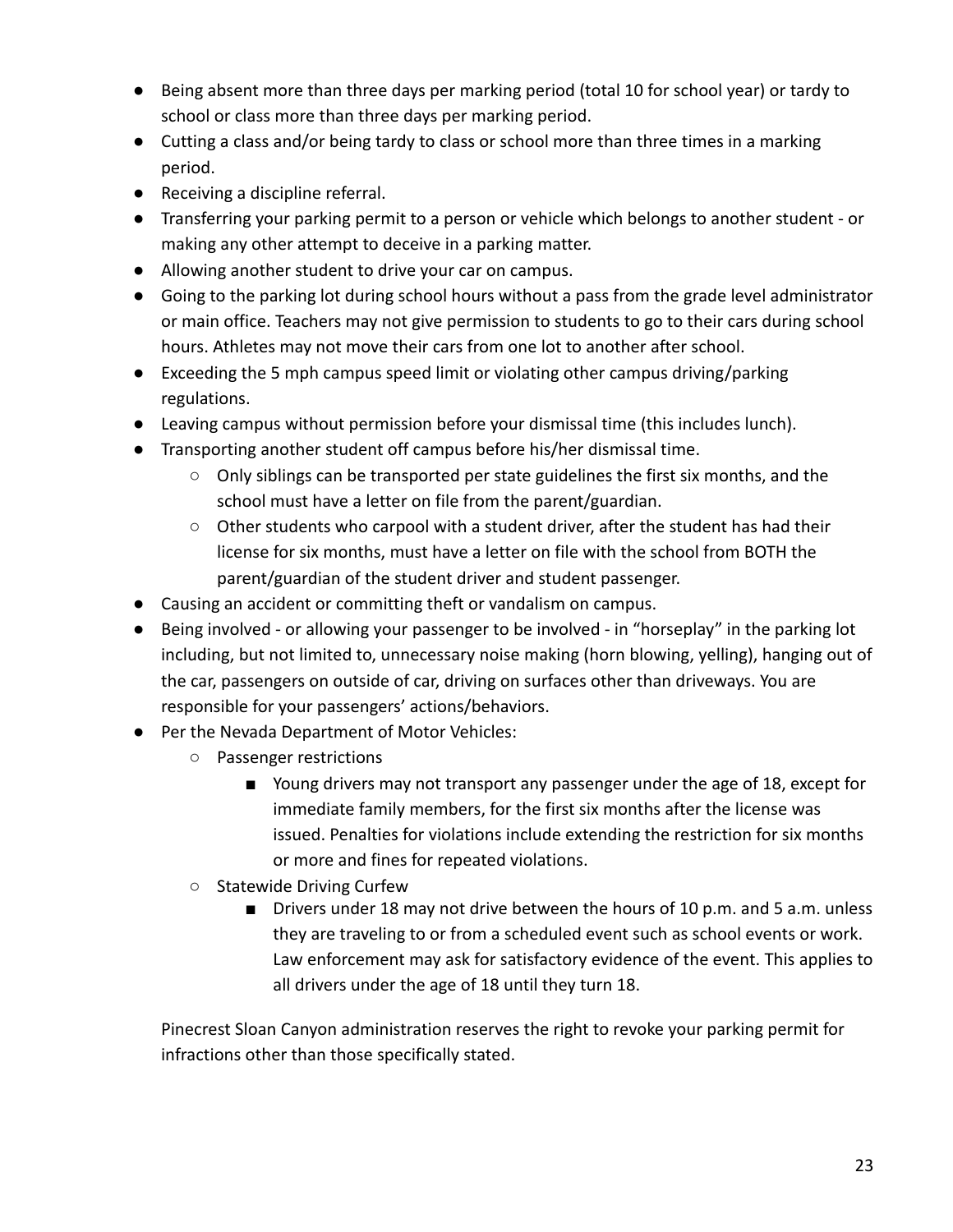# **(Pirate Care) Fusion**

<span id="page-23-0"></span>Students arriving on campus prior to 7:20 am for secondary and 8:00 am for elementary will be sent to the Pirate Care (fee-based) program and parents will be responsible for the daily fee. We ask that you fill out a Pirate Care form in case of emergency. The form is a precautionary measure and does not enroll your child in the program on a daily basis, only in the event it's needed. Pirate Care is available until 6:00 pm and the applicable fees are listed in the Pirate Care handbook on the school website.

#### <span id="page-23-1"></span>**Pirate Care AM/PM**

Pinecrest Academy has established before and after school care in a structured environment to be available on campus. It is the parent/guardian responsibility to register and pay for such services. Please contact the school office for detailed information on how to register for Pirate Care AM and/or Pirate Care PM at our school.

All students need to be toilet trained and be able to utilize the facilities by themselves. Exceptions must be documented and approved before attending before and after school care.

Administration and the director of before/after school programs reserve the ability to remove any student from the program for behavior and non-payment. No refunds will be given if removed from the before/after care program.

Please visit the Fusion Sports League website: <https://www.fusionsportsleague.com/> Any questions, please email: clientservices@fusionsportsleague.com

#### <span id="page-23-2"></span>**Outstanding Fees**

Failure to pay outstanding fees will result in the loss and/or suspension of extra-curricular activity privileges, which includes field trips, sports, dances or other school functions. Fees may include, but shall not be limited to: lost books, late library fees, lunch accounts, Pirate's Care fees, agenda fees, field trip fees, elective fees, and any fees which may accrue in the normal course of the school year. Once the school has made attempts to collect fees, including up to date information on Infinite Campus and email communication, a collections letter will be sent.

# **Athletics\***

<span id="page-23-3"></span>Pinecrest Sloan Canyon is proud to offer a variety of extracurricular sports activities to our students and families. Not all sports are available to all grade levels. Completed physical forms are mandatory for grades 5th-12th to be eligible to participate.

#### <span id="page-23-4"></span>**Fees**

- League Fee: determined based on activity and grade level
- Jersey Fee: determined based on activity and grade level
- Pirate's Care Fee: \$50.00 (paid only once per school year)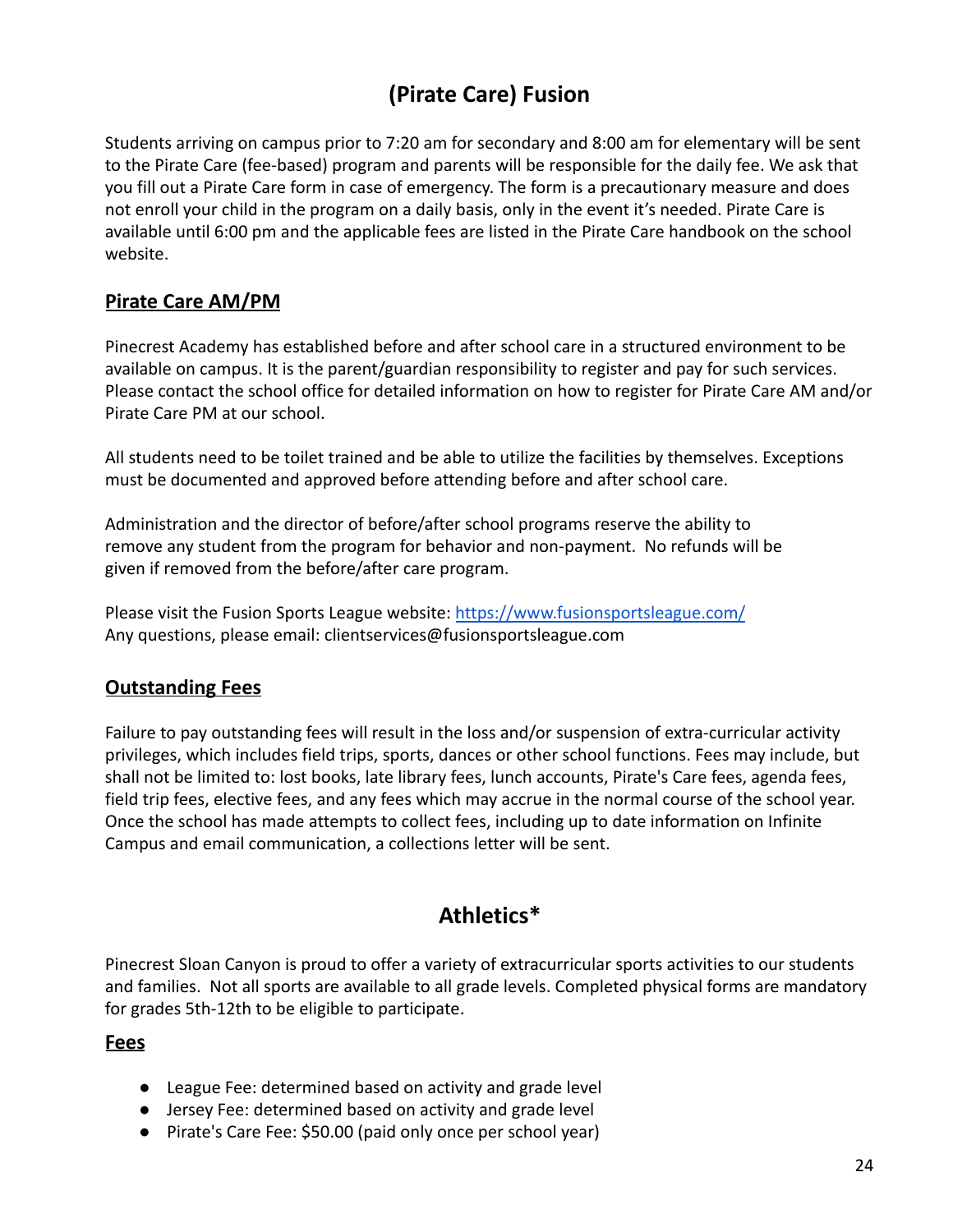#### <span id="page-24-0"></span>**Seasons**

\*All sports are offered to boys and girls unless listed differently \*Subject to change

| <b>SEASON</b> | <b>SPORT</b>     | <b>GRADES</b> |
|---------------|------------------|---------------|
| Year          | Cheer            | $3 - 12$      |
|               | Archery          | $4 - 12$      |
|               | T-Ball           | $K - 2$       |
| Fall          | Flag Football    | $3 - 12$      |
|               | Girls Volleyball | $3 - 12$      |
|               | Cross Country    | $ 3 - 12 $    |
| Winter        | Basketball       | $K - 12$      |
|               | Bowling          | $9 - 12$      |
| Spring        | Soccer           | $K - 12$      |
|               | Track & Field    | $6 - 12$      |
|               | Boys Volleyball  | $ 3 - 12 $    |
|               | Golf             | $9 - 12$      |

Practice and game times vary by team and sport. All athletes need to be picked up at the end of their practice time.

Please note that we hold our student athletes to a high standard of academic excellence and exceptional behavior. A minimum 2.0 GPA is required to play any sport. Students with academic concerns will be given an opportunity to improve grades through a tangible academic improvement plan provided by the athletic directors or dean. Any athlete participating in an activity or engaging in personal conduct that results in disciplinary action may become ineligible to play and will be removed from the team roster. Administration reserves the right to remove a student from any sports for academics, behavior, attendance, or health related concerns.

Athletic fees must be paid in full prior to the first game, otherwise the student will be benched or removed from the team. Students are expected to attend all events and practices, failure to do so may result in removal from the team.

*\*Please note that due to restrictions given by the SNHD and the Governor of Nevada, athletics are limited and may be canceled.*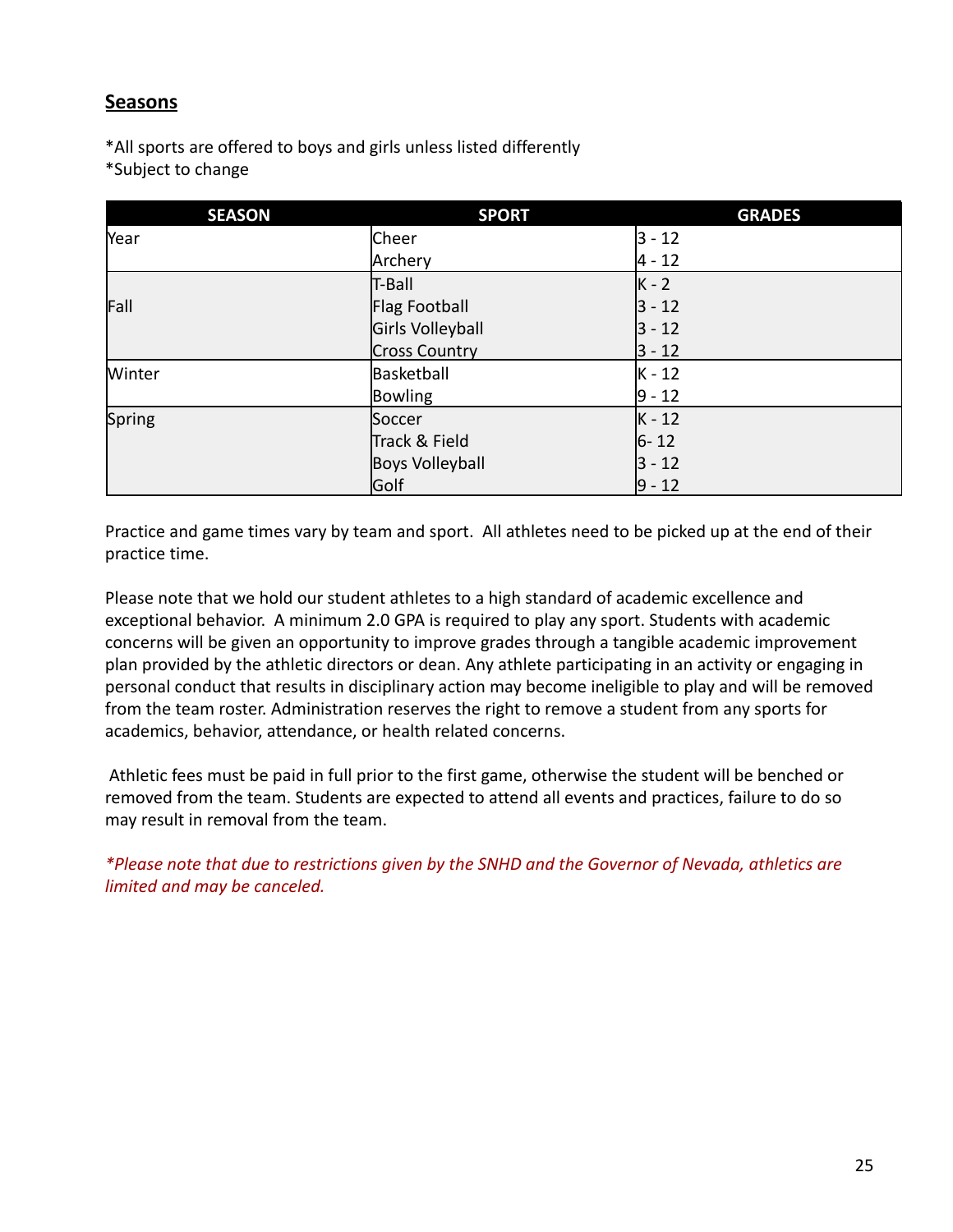# **School Lunch**

# <span id="page-25-1"></span><span id="page-25-0"></span>**Lunch Payment**

Lunch will be provided free of charge for those students who do not bring lunch from home for the 21-22 school year.

The responsibility for meal payments belongs with the parent/guardian. Lunches are to be prepaid online or through the front office of each campus in advance of the meals being served. Funds should be maintained in your child's lunch account to minimize the possibility your child may be without lunch on any given day.

At the end of the school year, any remaining funds for a particular student will be carried over to the next school year unless the parent/guardian requests a refund in writing. Parents/guardians will be given the option to transfer the remaining funds of a graduating student to a sibling's account with a written request.

In order to minimize classroom interruptions, parents are discouraged from dropping off lunch, homework, or other items for their child during school hours.

Food may not be delivered to students from outside sources from individual restaurants or services such as, but not limited to, Uber Eats, DoorDash, or Grubhub.

#### <span id="page-25-2"></span>**Low and Negative Balances**

Notices of low or deficit balances will be sent to parents/guardians when a student charges his/her first meal, third meal, and fifth meal. The campus will notify parents/guardians of low or negative balances via email notifications sent through the parent portal of the student information system and/or sent home in a letter with the student. Notifications to households will include the amount of unpaid meal charges, expected payment dates, the consequences of non-payment, and where to go for questions or assistance. After a deficit of \$35, students will receive a shelf stable lunch. Other consequences of non-payment will be determined on a case-by-case basis. If financial hardships exist, parents/guardians are encouraged to apply for free or reduced price lunches for their child at any time over the course of the school year.

#### <span id="page-25-3"></span>**Free & Reduced Lunch Program**

All families are encouraged to apply for the Free and Reduced Lunch Program (FRLP). The FRLP application will be provided in August, prior to the start of the school year. You can find these applications at any of our school's front offices, on your child's infinite campus accounts, or on our website. If your financial situation has changed, or you think you would qualify, you may obtain a new application at the school office. This designation helps our school apply for grants and extra resources; therefore, we ask every parent to fill out the form regardless of whether or not you believe you would qualify.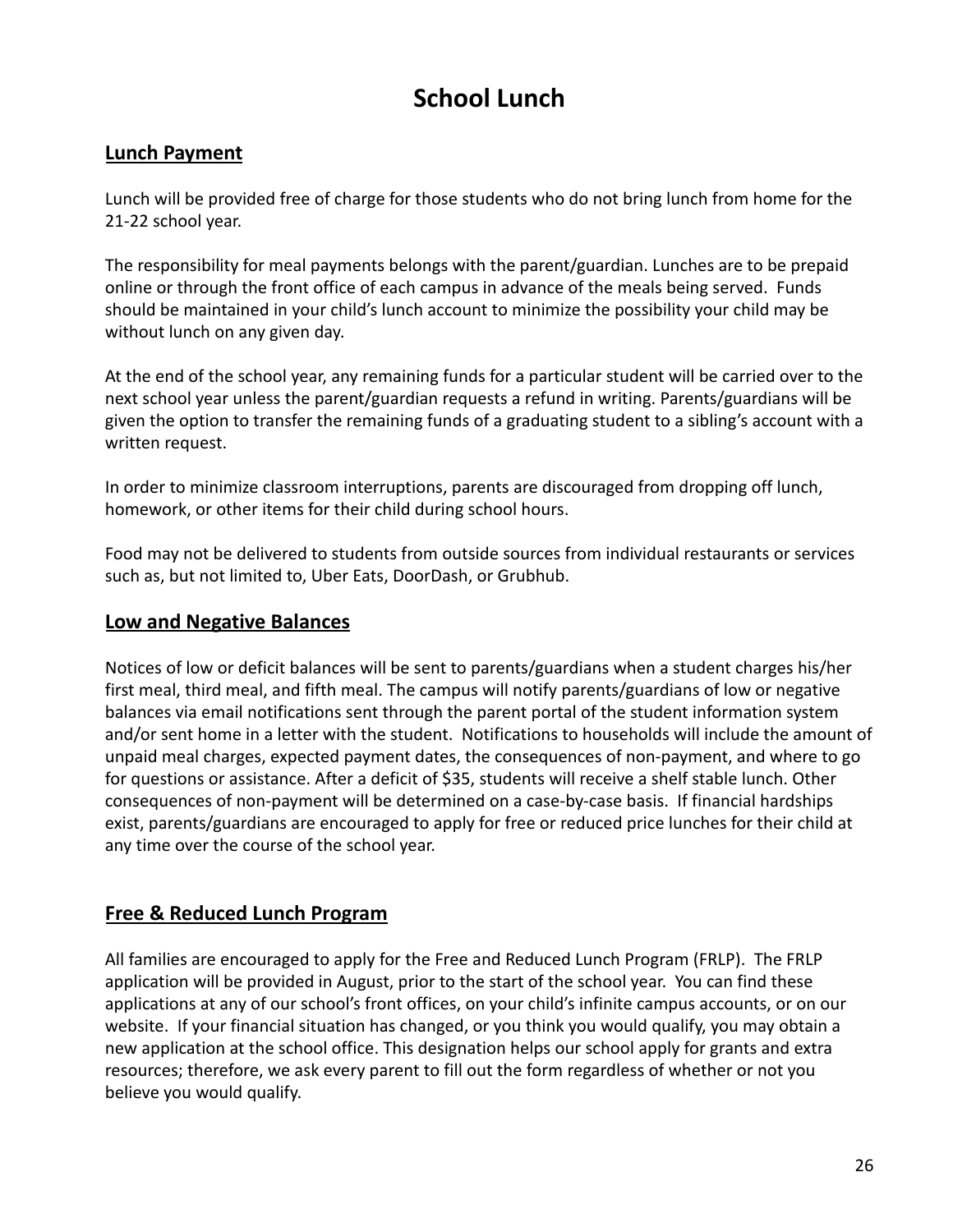# **School Wellness Policy**

#### <span id="page-26-1"></span><span id="page-26-0"></span>**Smart Snacks Nutrition Standards for all Foods Sold in Schools**

The Healthy Hunger-Free Kids Act of 2010 directed the USDA to establish science-based nutrition standards for all foods and beverages sold to students in school during the school day. The Smart Snacks Nutrition Standards support efforts by school food service staff, school administrators, teachers, parents, and the school community, who all work together to instill healthy habits in students. The Smart Snacks Nutrition Standards Carer all foods sold in schools. This means foods sold during the school day in the following locations, (but not limited to) school stores, vending machines, bake sales, the snack bar, must meet the minimum federal regulations as laid out in the Smart Snacks Nutrition Standards. The intent of these standards is not to limit popular snack items, but instead to make healthier snacks available to students. These snacks must meet common-sense standards for fat, saturated fat, sugar, and sodium, while promoting products that have whole grains, low- fat dairy, fruits, vegetables or protein foods as their main ingredients.

#### <span id="page-26-2"></span>**Advisory Group**

- Pinecrest Academy of Nevada will have a Wellness Advisory Group made up of diverse stakeholders to assess the schools needs and develop a policy that meets the operational realities of the school and work toward improved health and wellness outcomes for school children.
- The Wellness Advisory Panel will include
	- One parent representative from each campus.
	- One middle-school student from each campus.
	- One staff member from each campus.
		- The Wellness Advisory Panel will meet twice a year to review the School's Goals, Menu, and discuss other issues.

#### <span id="page-26-3"></span>**Wellness Policy Coordinators**

- Pinecrest System- Lora Flitton- Lora. Fitton@pinecrestnv.org
- Pinecrest Sloan Canyon- Alia Rothstein- Alia.Rothstein@pinecrestnv.org

#### <span id="page-26-4"></span>**School Wellness Policy Goals**

- Promote nutrition education with the objective of improving students' health and reducing childhood obesity.
	- Nutrition education is integrated into the school curriculum through science and physical education.
	- Nutrition education involves sharing information with families and the broader community.
		- Action Steps: Menu review with parents and teachers through meetings regarding calorie intake and healthy eating. Nutrition education information is distributed at parent nights.
		- Promote physical activity with the objective of improving students' health, academic achievement, and reducing childhood obesity.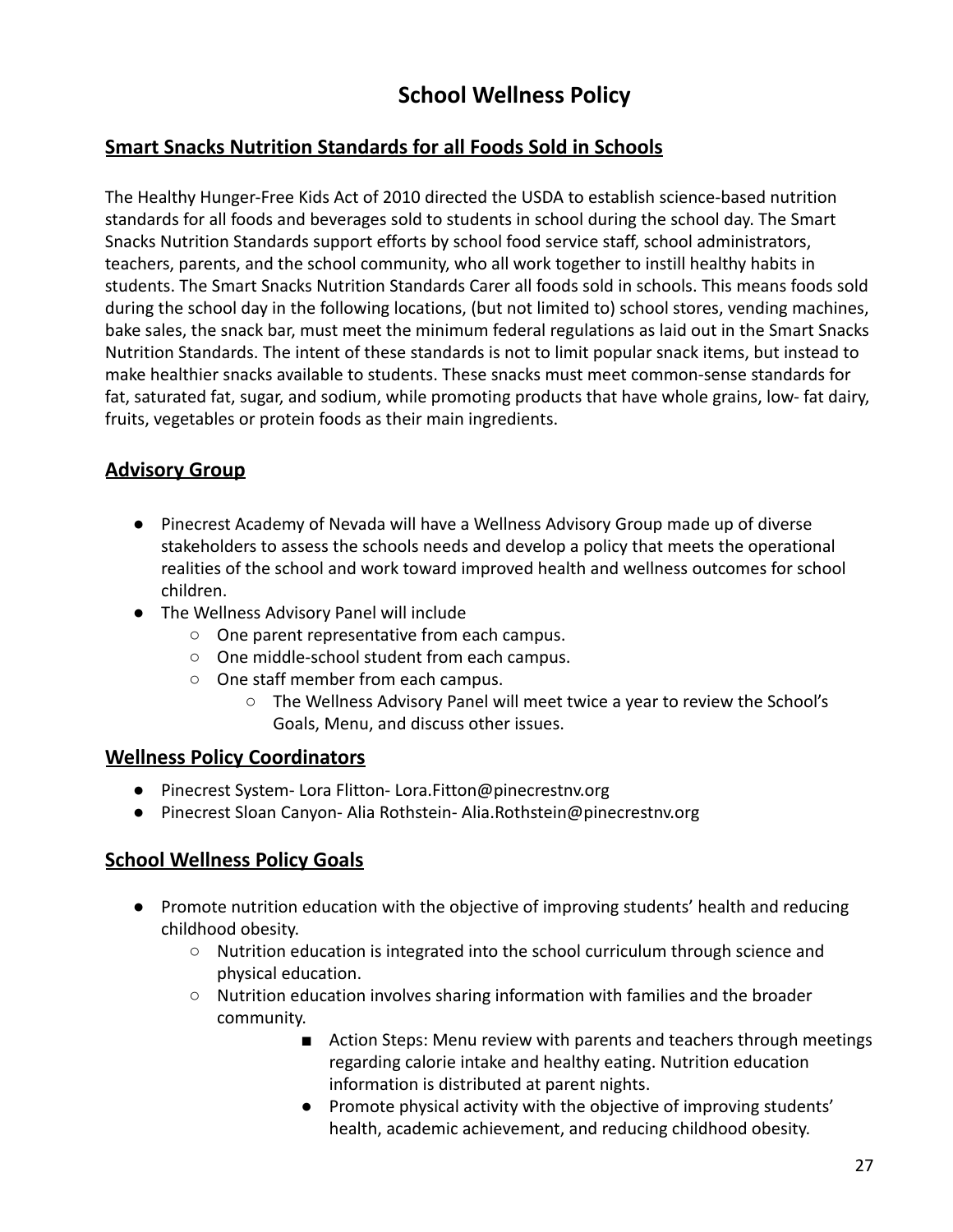- $\circ$  Action Steps: Daily physical activity is provided through recess (30 min), physical education (twice a week), brain breaks.
- Wellness Promotion Policy goals are considered in planning of all school and department-based activities (such as school events, field trips, dances, assemblies, and workshops).

#### <span id="page-27-0"></span>**Incentives & Rewards**

● Pinecrest will not use food as an incentive or reward. For special circumstances, with school administrator approval, food awards or incentives may be used as long as they are in alignment with the Smart Snacks Nutrition Standards.

#### <span id="page-27-1"></span>**Fundraising**

● All items sold to students on the school campus during the school day will meet the Smart Snacks Nutrition Standards, there are no exemptions.

# <span id="page-27-2"></span>**Special Occasions Policy**

- For the following special occasions and/or holidays foods may exceed the established nutrition standards:
	- State or National Holidays
	- Valentine's Day
	- Nevada Day/Halloween Day
	- Day Prior to Spring Break
	- Day Prior to Winter Break
- School Community Observations
	- Birthday parties and other celebrations- once per month or as otherwise determined by the school administration on a limited basis.
	- Fundraising for various school related activities, sporting events and field trips, using outside vendors (all nutritional facts are available for review). ALL fundraisers on school campus during the school day will meet the Smart Snacks Nutrition Standards. If fundraisers sell items that do not meet Smart Snacks, it will occur at least 30 minutes after the end of the school day or on a weekend. Fundraisers that are intended to be consumed at home (cookie dough, popcorn, etc.) will not be affected since they are not consumed at school.
- In order to minimize risks of foodborne-illness and to avoid known food allergens, food must be commercially prepared.

# <span id="page-27-3"></span>**Smart Snacks Nutrition Standards**

- All foods and beverages available for sale or given away to students on the school campus during the school day must meet the minimum nutrition standards. These food standards apply to all grade levels (unless otherwise specified).
	- To be allowable, a food item must meet ALL of the competitive food standards for **CALORIES, SODIUM, SUGAR, and FAT** as follows:
		- Calories:
			- Snack/Side Item- ≤200 calories per item as served (includes any
			- accompaniments)
			- Entrée- ≤350 calories per item as served (includes any accompaniments)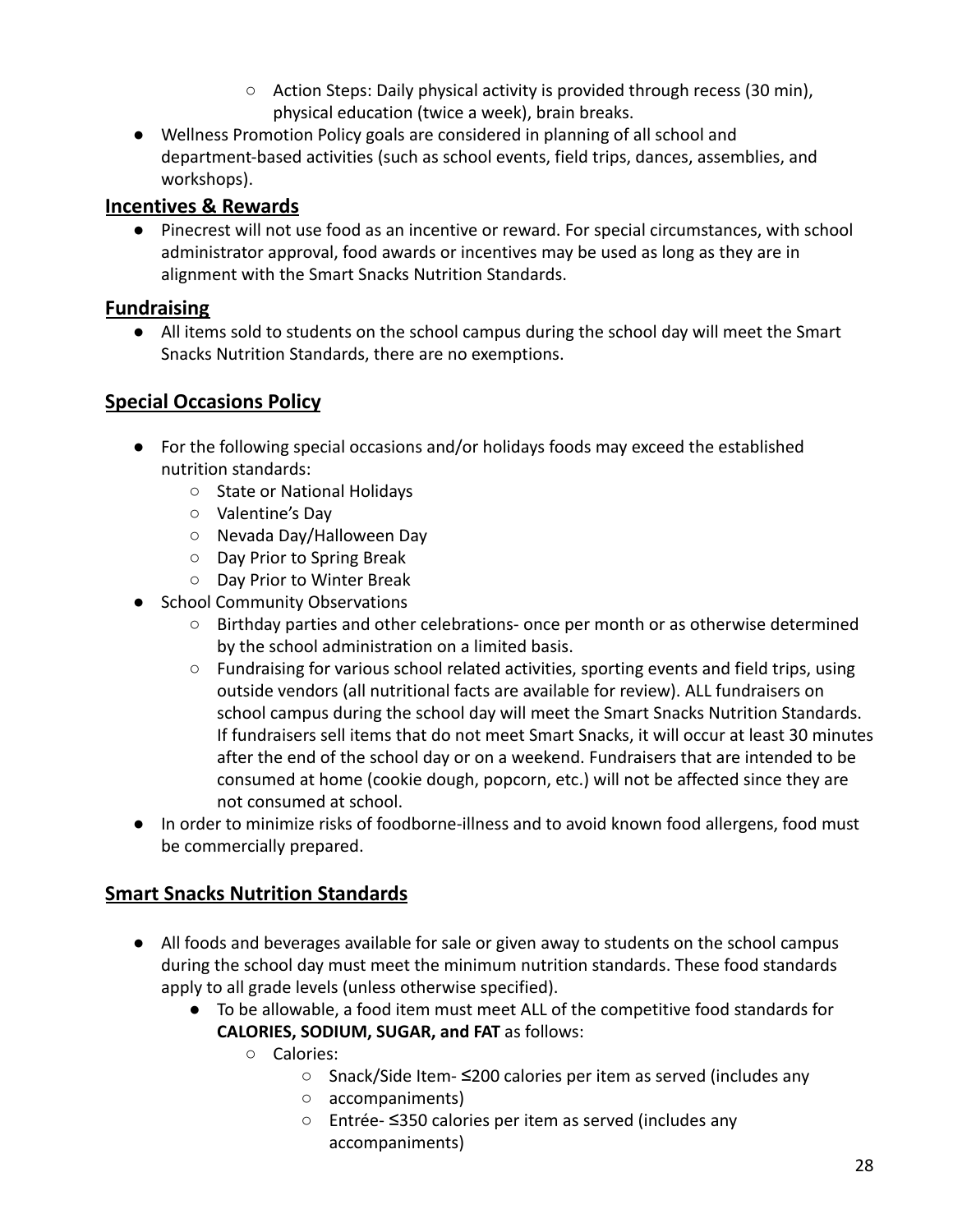- Sodium:
- Snack/Side Item- ≤230 mg per item as served until
	- June 30, 2016 (≤200 mg after July 1, 2016)
	- Entrée- ≤480 mg per item as served
- Sugar:
	- Total Sugar- <35% by weight
- Fat:
	- Total Fat- ≤35% of calories Saturated Fat- <10% of calories Trans Fat– 0 g per serving

#### <span id="page-28-0"></span>**Specific Nutrient Standards for Food**

- In addition to the Smart Snacks Nutrition Standards, food items must meet ONE of the following criteria;
	- Be a grain product that contains >50% whole grains by weight or have whole grains listed as the first ingredient on the food label; OR
	- Have listed as the first ingredient on the food label, one of the non-grain main food groups: fruit, vegetable, dairy or protein foods; OR
	- Be a combination food that contains at least 1/4 cup fruit and/or vegetable; OR
	- Contain 10% Daily Value (DV) of Calcium, Potassium, Vitamin D, or Dietary Fiber (Effective through June 30, 2016).
	- \*If water is the first ingredient, the second ingredient must meet one of the above criteria.

#### <span id="page-28-1"></span>**Beverages**

- Allowable beverages vary by grade level and address container size. All beverages sold on the school campus during the school day must be non-carbonated. There are no restrictions on the sale of any allowable beverage at any grade level, during the school day anywhere on the school campus.
- Beverages for all:
	- **Water–** Plain, no size limit
	- **Milk–** Unflavored non-fat, unflavored low-fat, or flavored non-fat milk, ≤8 fl. oz. per serving for elementary school, ≤12 fl. oz. per serving for middle school and high school.
	- **Juice–** 100% fruit and/or vegetable juice, 100% juice diluted with plain water (no added sweeteners), ≤8 fl. oz. per serving for elementary school, ≤12 fl. oz. per serving for middle school and high school allowable.
	- $\circ$  It is recommended that juice be sold in smaller serving sizes: 4-6 fl. oz. servings for elementary school and 8 fl. oz. servings for middle and high school.\*Includes nutritionally equivalent milk alternatives, as permitted by NSLP/SBP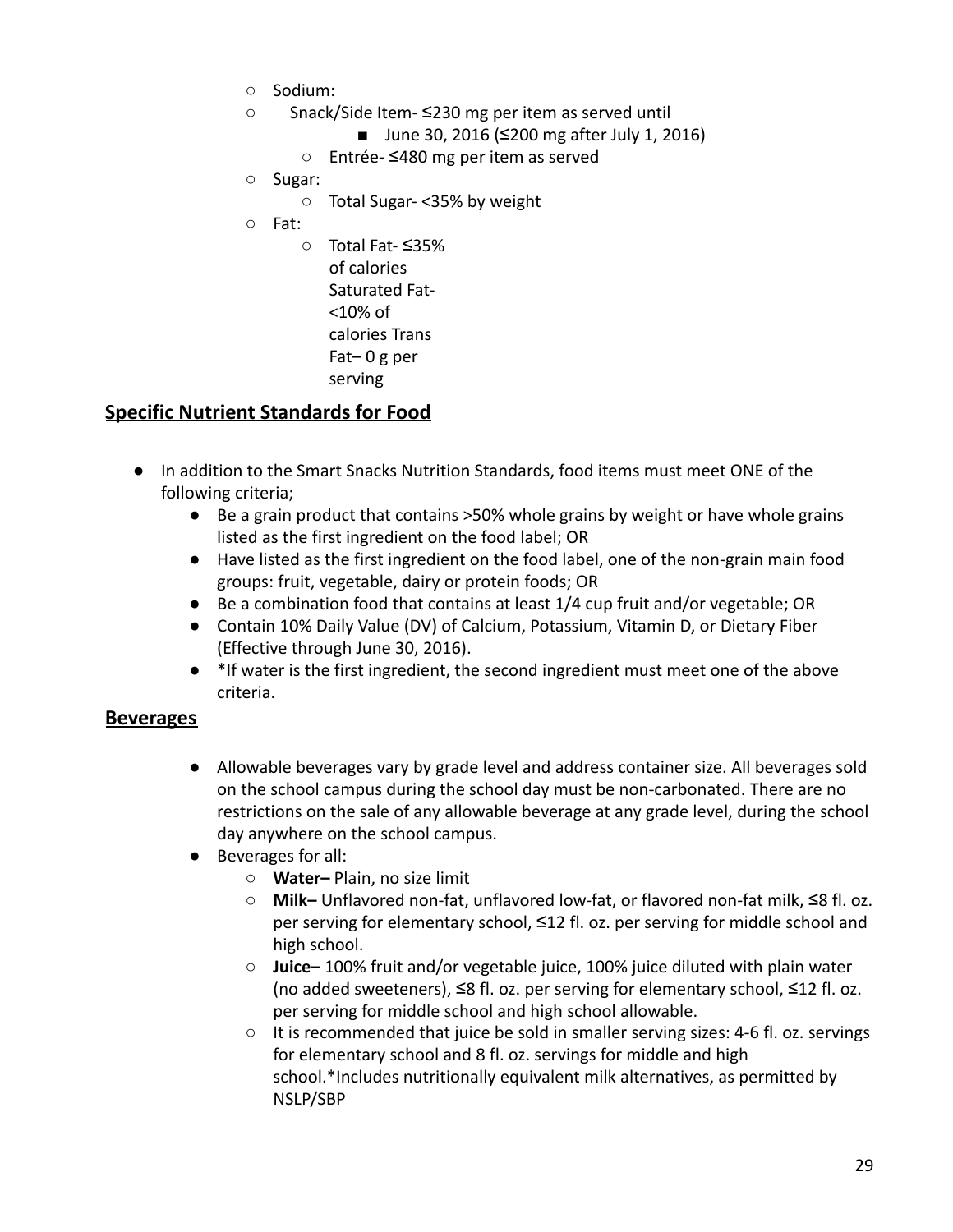- Other Allowable Beverages in **High School Only**
	- **○ Non-Carbonated Calorie-free beverages (≤20 fl. oz./serving);**
	- *○ Examples: Vitamin Water Zero, Propel Fit Water, Powerade Zero*
	- **Other Non-Carbonated "Calorie-free" Beverages** (≤20 fl. oz./serving): <5 calories per 8 fl. oz. or ≤10 calories per 20 fl. oz.;
	- *○ Examples: Diet Fuze, Pure Leaf Iced Tea*
	- **Non-Carbonated Lower-Calorie Beverages** (≤12 fl. oz./serving): ≤60 calories per 12 fl. oz.,
		- ≤40 calories per 8 fl. oz.
		- *■ Examples: G2, Fuze Slenderize, Diet Snapple, Light Hawaiian Punch*

# <span id="page-29-0"></span>**Caffeine**

- All foods and beverages in elementary school and middle school must be non-carbonated and caffeine-free, with the exception of trace amounts of naturally-occurring caffeine substances (e.g. chocolate milk).
- It is recommended that no caffeine be allowed, however, caffeine is permitted at the high school level at the discretion of the school district.

#### <span id="page-29-1"></span>**Chewing Gum**

● Chewing gum is not allowed on any Pinecrest Campus for sale or use.

#### <span id="page-29-2"></span>**Full Wellness Handbook**

*● See full Wellness Handbook, which is available on the Pinecrest Academy website, for additional details and definitions.*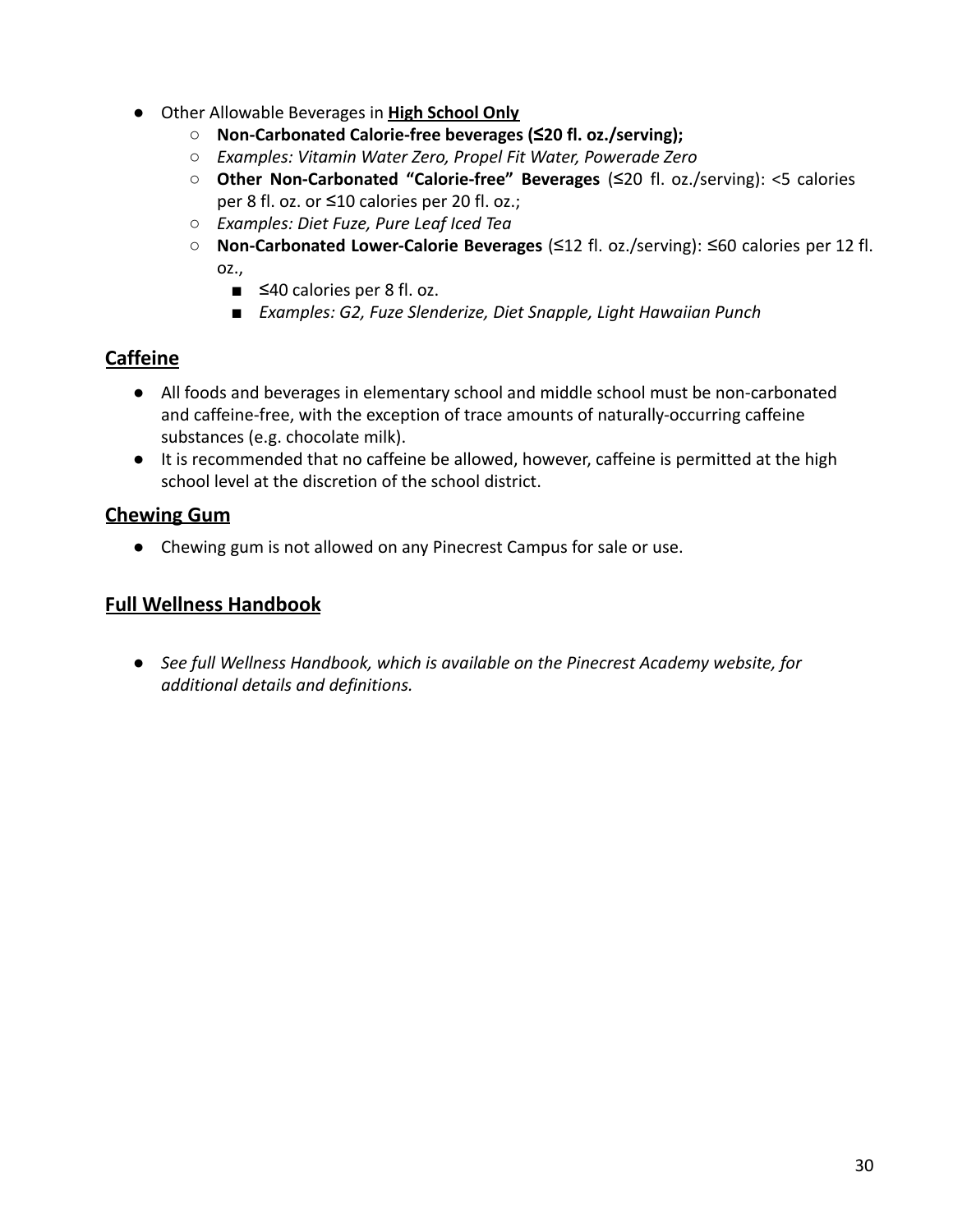# **Academics**

#### <span id="page-30-1"></span><span id="page-30-0"></span>**School Curriculum**

Pinecrest Academy follows the standards and objectives stated in the Nevada Academic Content Standards. It encompasses the core subject areas of Reading, Language Arts, Mathematics, Science, and Social Studies. In addition, we offer classes in Technology, Spanish, Art, Music, Physical Education, as well as many other elective options (see the Pinecrest Academy Course Catalogue for full information).

#### <span id="page-30-2"></span>**Testing Requirements**

Testing requirements for middle school students and high school students are subject to change based on Nevada and Pinecrest of Nevada expectations. Please see the Secondary Course Catalog for up-to-date testing requirements.

# <span id="page-30-3"></span>**Classroom Placement**

Our administrative staff reviews each student's scores and performance evaluations in order to provide students with the best possible learning environment. We also consider a student's individual personality, development, and character in our final decisions. We are not obligated to honor any special requests for classroom placements. In addition, we reserve the right to change student classroom assignments, as needed, for the needs of the individual or classroom environment.

Secondary students in year long courses are committed to staying in those courses. This also applies to electives and accelerated coursework including but not limited to AP, Honors, and CTE courses. Course changes cannot be made after the first week of school. High school students need 60 hours or more of seat time to get credit for a course. Secondary students may only request placement changes for the following reasons:

- placed in wrong level course
- already took the course
- need a different course for desired diploma requirements

# <span id="page-30-4"></span>**Textbooks/Agendas/Technology**

A \$25 technology fee (for grades K-11) and a \$10 agenda fee (for grades 1-5) will be assessed at the beginning of each year. Students in Grades 1-5 will be issued an agenda at that time.

Students must immediately inform teachers about any lost or damaged books so that they can be replaced. Parents will be responsible for the cost of the replacement book(s). The same policy applies for all lost library books, agendas, and other property of Pinecrest Academy.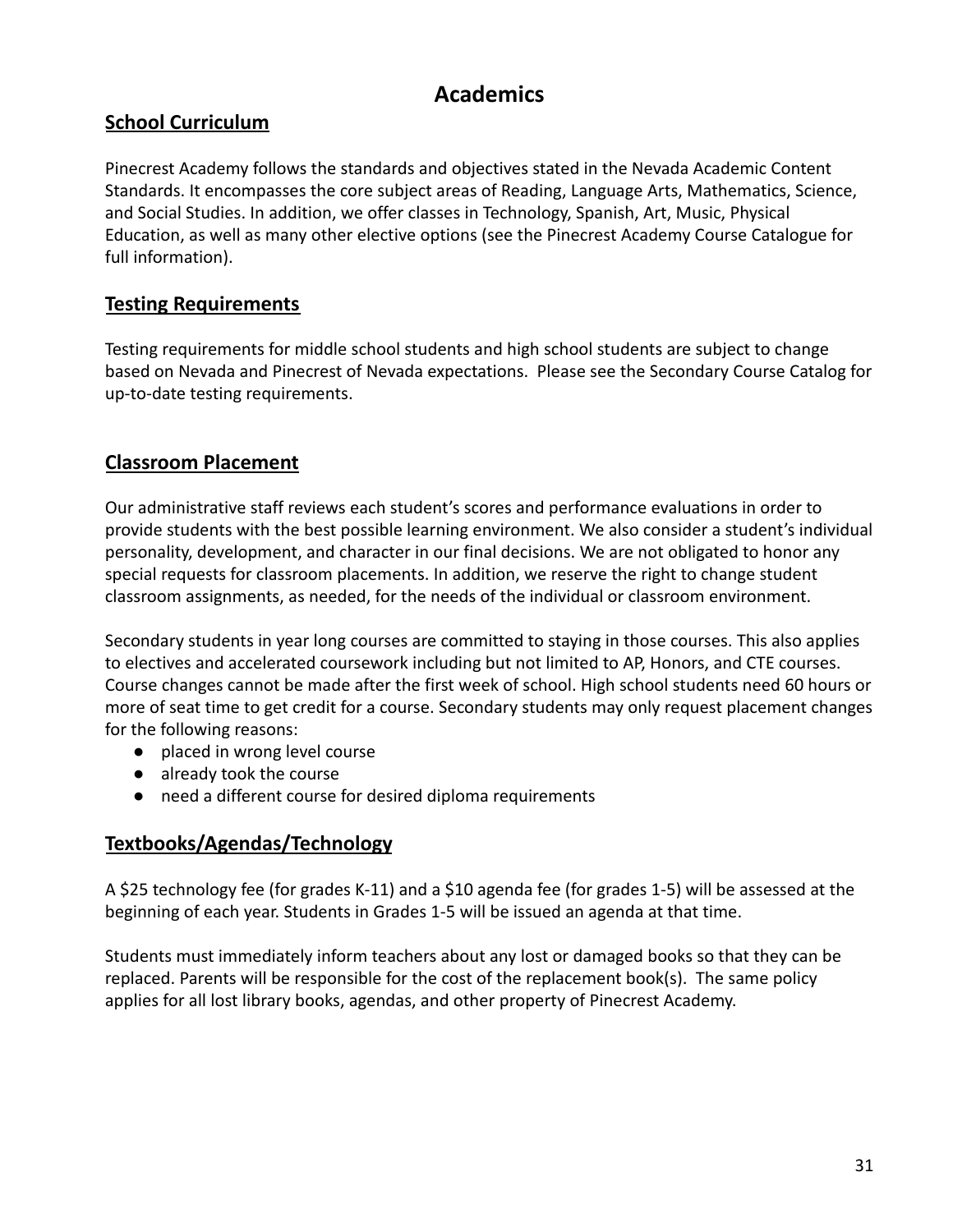#### <span id="page-31-0"></span>**Field Trips\***

\*Please note that due to restrictions given by the SNHD and the Governor of Nevada, field trips may *be limited for the 2021-2022 school year. In the event that restrictions are lifted, the following guidelines will apply.*

All trips planned by the school are for specific educational purposes. Participation in field trips requires the student to present a field trip form signed by the parent/guardian to his or her teacher in advance. Students going on a field trip must assume the responsibility for all associated costs. Please keep in mind that once the field trip has been paid, the school will not issue a refund. The school cannot offer free or reduced field trips for any reason.

Parents/Guardians may pre-arrange, through the field trip packet, the option to sign out their student from a field trip. Photo ID must be presented at the time of release. Release from a field trip must be agreed upon with the lead teacher prior to the event. Students who are not picked up promptly will remain with Pinecrest staff and return to campus with their peers. Administration has the right to remove students from field trips based on attendance and behavior. No refunds will be given for students unable to attend field trips because of a family decision or illness. All school fee accounts, including cafeteria fees, must be at a zero balance one week prior to the date of the field trip in order to participate. *Nonrefundable portions of field trips will not be refunded for any reason. \* Please note that payments made to third party companies will not be refunded by the school and are subject to the company's refund policies.*

Students are subject to all Pinecrest Academy Student Code of Conduct policies while attending a field trip. Administration will be consulted with by the lead chaperone should the need for progressive discipline arise. In such cases, where a student must be immediately removed from a trip due to behavior, possession of illegal substances, or detained by law enforcement, the parents/guardians will be responsible for the travel arrangements back from the trip.

Should a student injury happen while attending a field trip, the school will contact the family, utilize the health information and insurance information provided, and make every effort to work with the family to find the best solution for student care and transportation back home. It is expected that the parents will aid in the solution with the school, if the transportation home from the trip is jeopardized based on the injury.

#### <span id="page-31-1"></span>**Field Trip Chaperones**

Field trip chaperones will be selected by the lead teacher. Parent chaperones may not bring other children on field trips. All parents attending field trips are subject to fingerprinting and a background check at the chaperone's expense. Chaperones are expected to remain with students for the entire field trip, including the return trip to school. Chaperones are expected to actively engage with and monitor students on the trip. Chaperones are expected to follow all directives of the lead staff member on the trip.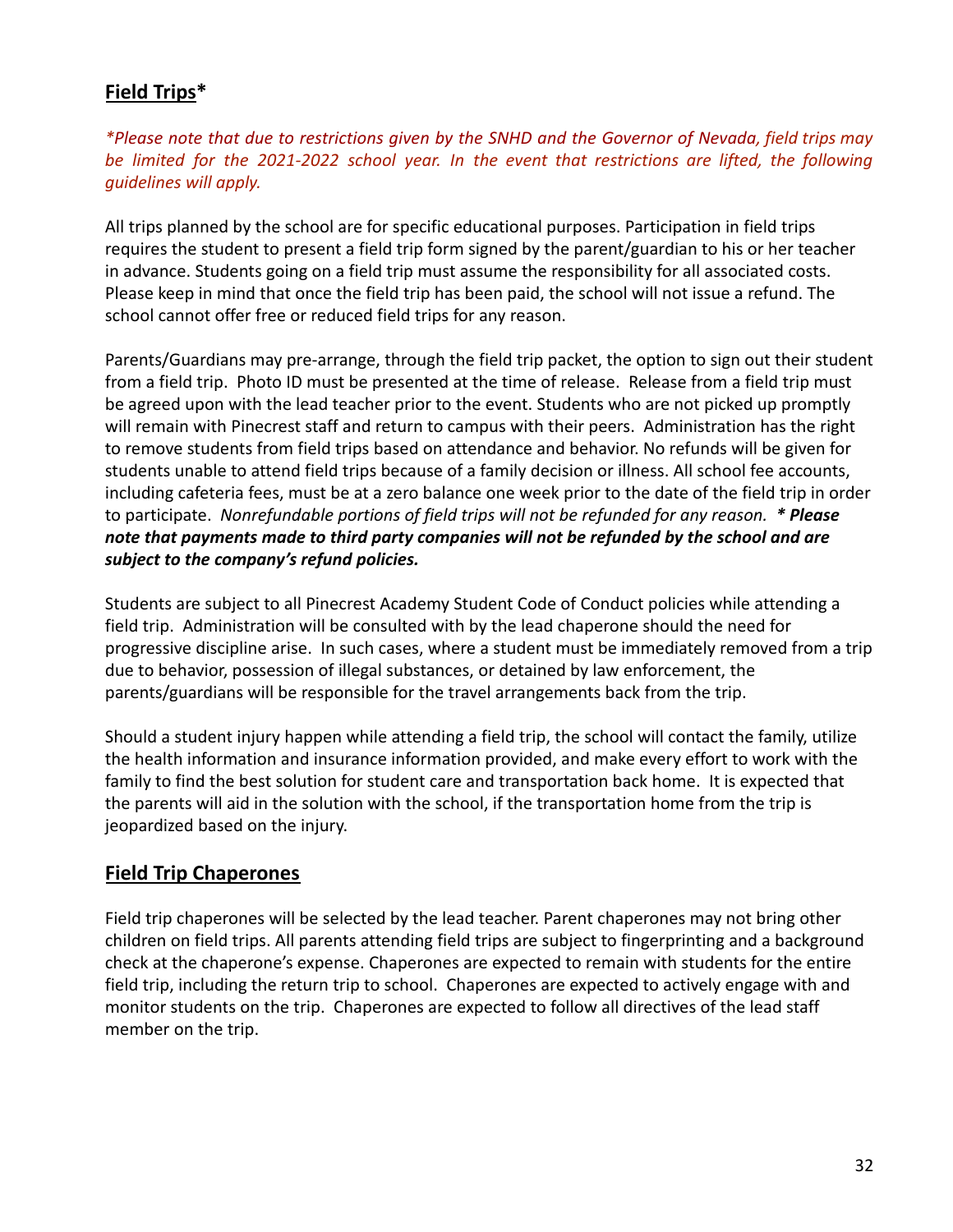# **Grading and Reporting Student Progress**

#### <span id="page-32-1"></span><span id="page-32-0"></span>**Academic Grades**

Students are evaluated through formative and summative assessments to report individual achievement in relation to school goals, acceptance norms, and student potential. The primary means of communicating student progress and achievement of the standards for promotion include: student grades on Infinite Campus, unsatisfactory notices, parent reports on state assessments, and/or standardized testing, parent conferences, and adult/student conferences.

A student's academic grade reflects the most objective assessment of the student's academic achievement. Specific guidelines for grading student performance and for reporting student progress are provided below.

Academic grades transparently reflect the student's academic progress. The grade must provide, for both students and parents, a clear indication of each student's academic performance as compared with norms that would be appropriate for the grade or subject. The determination of the specific grade a student receives will be based on the objective grading of academic assignments during a grading period. The academic grades of "A," "B," "C," "D," or "F," are based on the student's degree of mastery of the instructional objectives and competencies for the subject.

|               | <b>Overall Grades</b> |               | <b>Content Strands (K-5</b> |
|---------------|-----------------------|---------------|-----------------------------|
| <b>GRADES</b> | <b>NUMERIC VALUE</b>  | <b>GRADES</b> | <b>VERBAL INTERPRETAT</b>   |
| ΙA            | 90 - 100%             |               | Exceeding                   |
| ΙB            | 80 - 89%              |               | Meeting                     |
| Iс            | 70 - 79%              |               | Approaching                 |
| ID            | 60 - 69%              |               | Emerging/Developing         |
| IF            | 59% and below         |               |                             |

|               | <b>Overall Grades</b> |               | <b>Content Strands (K-5)</b>  |
|---------------|-----------------------|---------------|-------------------------------|
| <b>GRADES</b> | <b>INUMERIC VALUE</b> | <b>GRADES</b> | <b>IVERBAL INTERPRETATION</b> |
| A             | $90 - 100\%$          |               | Exceeding                     |
| B             | 80 - 89%              |               | Meeting                       |
| ◠<br>U        | 70 - 79%              |               | Approaching                   |
| D             | $60 - 69%$            |               | Emerging/Developing           |
|               |                       |               |                               |

#### <span id="page-32-2"></span>**Elementary Grading Categories and Weights for Infinite Campus**

| Grade | <b>Homework</b> | <b>Classwork</b> | Assessment |
|-------|-----------------|------------------|------------|
| K-3   | Completion      | 30%              | 70%        |
| 4-5   | 5%              | 25%              | 70%        |

#### **Secondary Grading Categories**

Please see each class syllabus for details regarding the grading categories for each class in middle school and high school.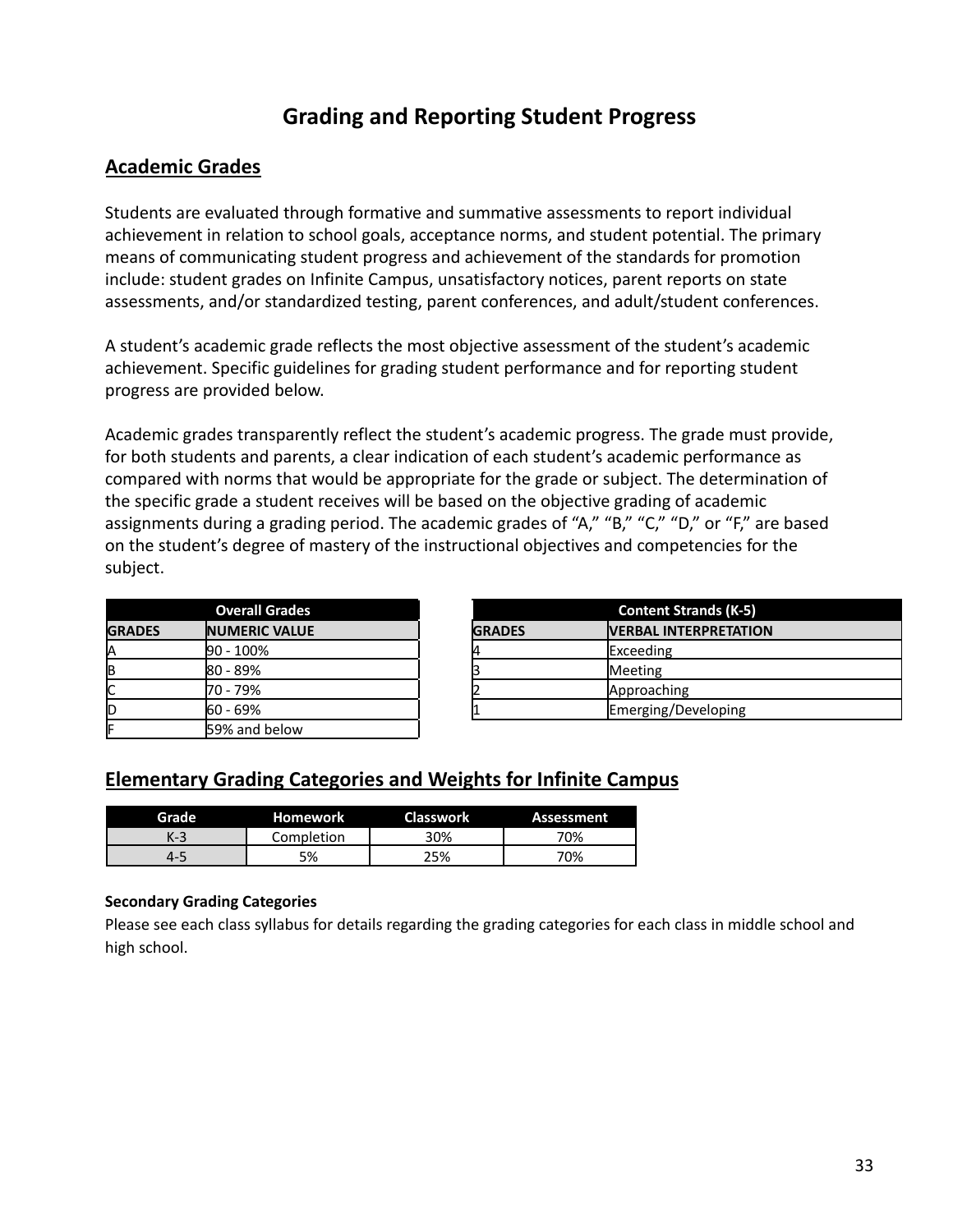#### **Elementary Specials**

Twice quarterly, elementary specials students will be evaluated on the following criteria:

- Effort
- Behavior
- Participation
- Quality of work

| Grade | <b>Homework</b>   |
|-------|-------------------|
|       | Outstanding       |
|       | Satisfactory      |
|       | Needs Improvement |

#### **Semester Exams**

Students in middle school and high school are expected to complete semester exams during the designated timeframe set forth each semester. Students who do not complete a semester exam in a course will earn a zero for that particular assessment. A zero will result in a negative impact on the student's semester grade. State End of Course Exams will be used as prescribed for the second semester final exams in Algebra I, Geometry, and ELA 10.

#### **Semester Exam Make-Up Policy**

Semester exam make-ups for middle school and high school students will only be permitted for the reasons listed below.

- A pre-arranged absence form has been completed and signed by the parent, student, and teacher(s) and submitted to the attendance clerk. The pre-arranged absence form is **due 3 days PRIOR** to the first day of the absence. Please note that the pre-arranged absence will only qualify if it falls within the parameters of the **school-approved excused** absences. Please see examples down below.
- Medical documentation has been provided for the specific days that an exam was missed.
- Students who miss an exam unexpectedly (without a pre-arranged absence) due to illness or emergency will be permitted to make up the exam only if the absence is excused within our Absence Policy.

Please note that it is the **responsibility of the parent and student** to make arrangements with a teacher to make up semester exams if the student is permitted to do so.

#### <span id="page-33-0"></span>**Grade Reporting**

Report cards are issued quarterly according to the dates identified on the official Pinecrest Academy Calendar. Unsatisfactory reports will be distributed once per quarter. Student progress may be accessed at any time through Infinite Campus. Please feel free to consult with your child's teacher regarding his/her progress.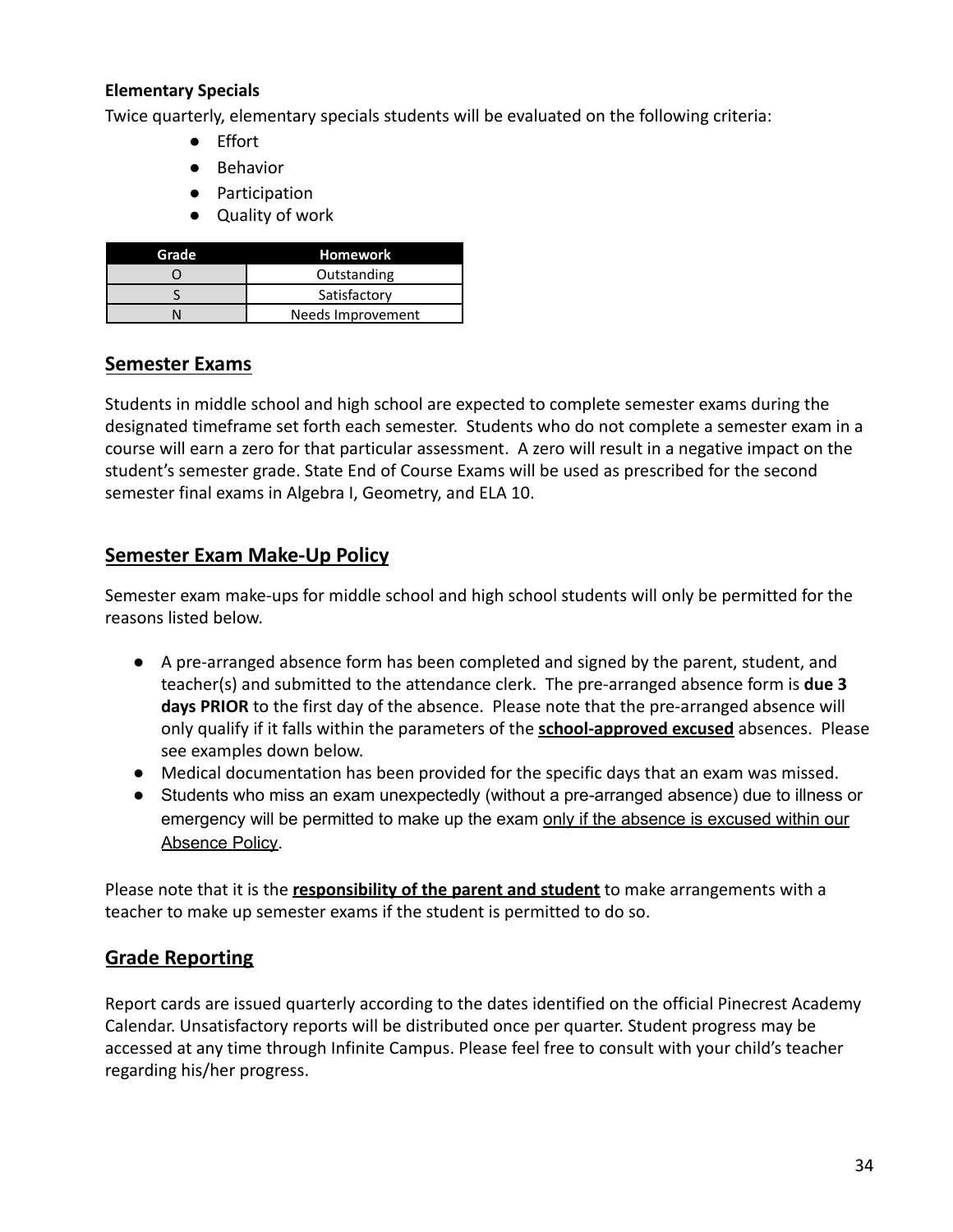### <span id="page-34-0"></span>**Grades K-5 Reporting**

The grades for students in K-5 will accumulate for the entire year to give maximum time to show growth in the standards. Progress reports will be issued each quarter; however, they will reflect an "In Progress" grade until the final report card is issued. Reporting in this manner allows parents/guardians to see the final grade as it is developing and provides the maximum awareness of the students progress toward culmination. The cumulative grade will be a primary factor when administration determines promotion or retention to the next grade level. Schoolwide benchmark testing will also weigh heavily in these decisions.

#### <span id="page-34-1"></span>**Grades 6-12 Reporting**

Grades for students in 6-12 will accumulate by semester. Credit is issued in half credit (semester) units for secondary students. Report cards will still be issued each quarter; however, they will reflect an "In Progress" grade until the semester report card is issued. Reporting in this manner allows parents to see the semester grade as it is developing and have the maximum awareness of the students progress toward culmination of each half credit unit. The cumulative grades will be a primary factor when administration determines credit acquisition and/or promotion or retention to the next grade level/course. Schoolwide benchmark testing will also weigh heavily in these decisions.

#### <span id="page-34-2"></span>**Late Work**

Students will receive penalties for late work:

- $\bullet$  1 day late = 10% reduction in score
- 2 days late = 20% reduction in score
- 3 days late = 30% reduction in score
- 4 or more days late = maximum score of 60%

Teachers may opt not to accept any late work corresponding to a unit that is complete and has been summatively assessed.

#### <span id="page-34-3"></span>**Academic Support**

Any child who is below grade level in reading, writing, math, or science will be provided mandatory intervention(s) throughout the school day. This could be, but is not limited to: individual pull-out, tutoring, guided groups, and direct intervention groups, in place of specialist classes or electives. In secondary, mandatory intervention classes will take the place of elective choices, as determined by administration. If the school identifies your student as requiring additional instruction and/or remediation, attendance at and successful completion of these intervention options are mandatory. Any student, who is below grade level at the end of the year, may be retained in the current grade level or be required to repeat the course. Students are not socially promoted at Pinecrest Academy. Together, we will work to ensure students are confident, capable, and proficient before promotion to the next grade level. Therefore, students may be retained in the current grade level if they are below grade level in reading, writing, math, or science.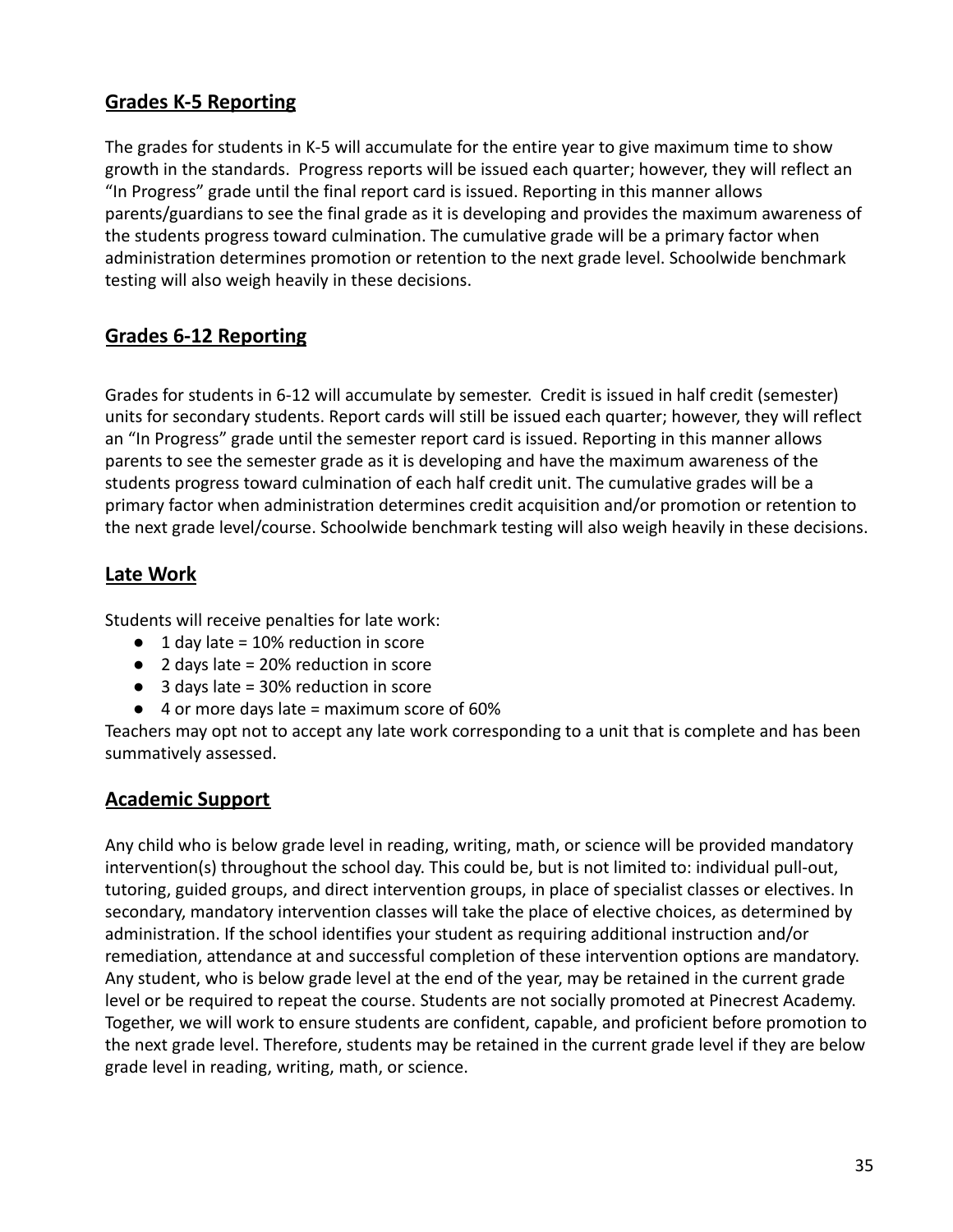#### <span id="page-35-0"></span>**Retention Policy**

Pinecrest Academy has implemented a strict policy regarding retention. Students must meet specific levels of performance in order to be promoted. For students who are not meeting grade level performance standards and are at risk for retention, the parent/guardian will be notified to provide opportunities for intervention and remediation. Upon enrollment, throughout the school year, and at the end of the year, the student's data will be reviewed, in conjunction with the parent/guardian, and a final determination of grade level promotion or retention will be made by administration. If a student reaches twenty (20) absences in a school year, that student may be retained dependent on academic growth. The final determination will be made by the administration.

#### <span id="page-35-1"></span>**Assessments/State Mandated Tests**

Accountability for student achievement is the primary mission at Pinecrest Academy of Nevada. Assessments assist Pinecrest in determining student mastery of Nevada Academic Content Standards and assist in determining whether students are equipped with the necessary knowledge and skills they need to be college and career ready. Therefore, every child enrolled at Pinecrest Academy of Nevada will participate in academic assessments.

Pinecrest Academy does not recognize parent opt out or parent/student refusal to test. If a parent keeps their child home during mandatory testing, the school will utilize the progressive attendance policy and the test will be made up upon the student's return to school. If a student is at school and refuses to take the assessment, the school will respond with progressive discipline measures.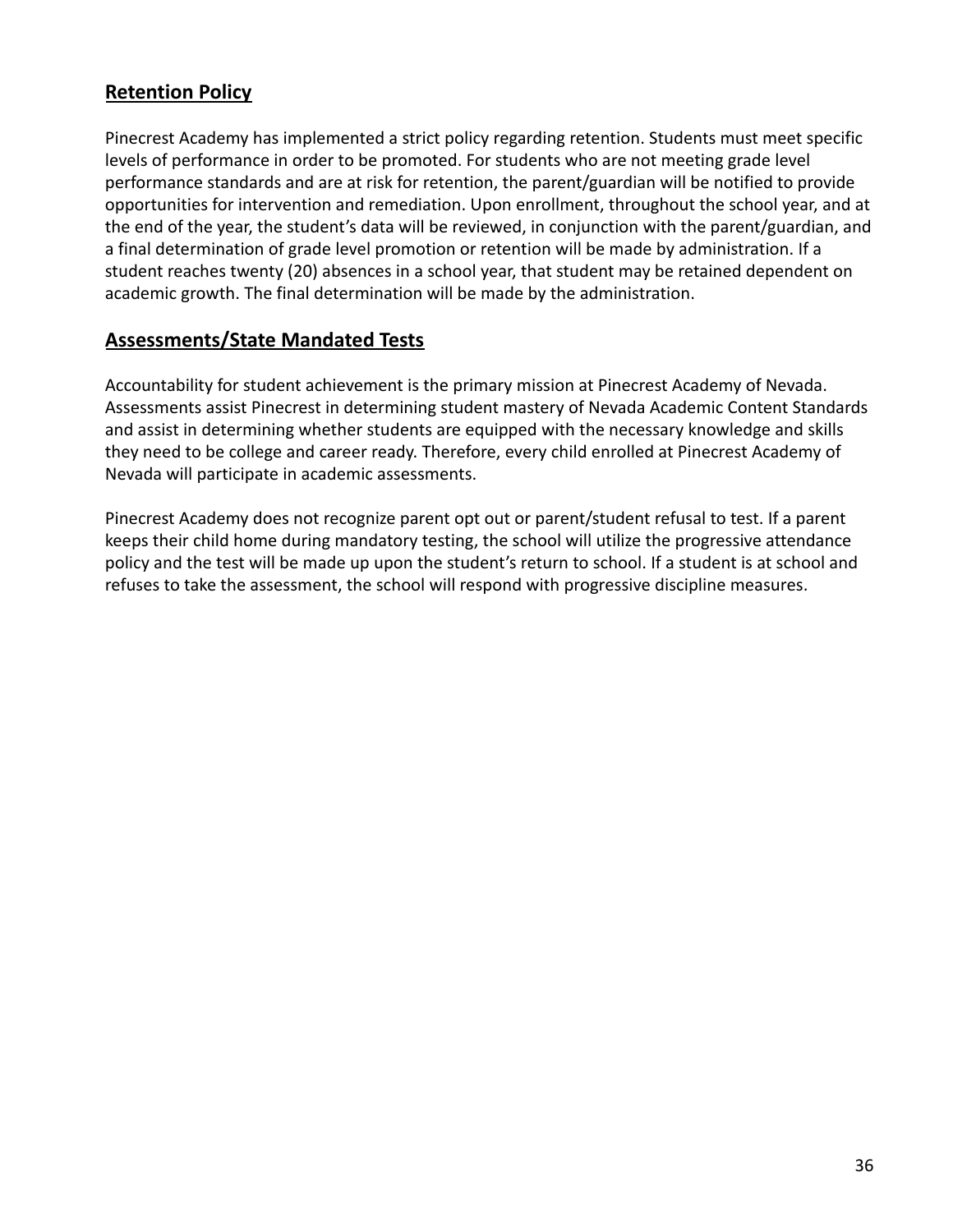# **Credit Requirements**

### **Middle School Credit Requirements**

Students in 6th grade must successfully pass one semester of the following courses for promotion to the next grade: ELA, mathematics, and science.

Students in 7<sup>th</sup> grade must successfully pass one semester of the following courses for promotion to the next grade: ELA, mathematics, science, and social studies.

According to Nevada Administrative Code (NAC) 389.445

Students in  $7<sup>th</sup>$  and  $8<sup>th</sup>$  grade must successfully pass the following courses during the 7th and 8th grades for promotion to high school:

- · One and one-half units of credit in ELA with a passing grade. (3 of 4 semesters)
- · One and one-half units of credit in mathematics with a passing grade; (3 of 4 semesters)
- One unit of credit in science with a passing grade; and (2 of 4 semesters)
- · One unit of credit in social studies with a passing grade. (2 of 4 semesters)

An 8th grade student not meeting criteria for promotion to 9th grade and not meeting the criteria for academic probation may be retained in the eighth grade for the following school year without limitation. A retained eighth grade student may not be promoted mid-year.

### **Middle School Course of Action for Credit Deficient Students**

Students who are credit deficient will be placed on a credit retrieval plan. This will be handled on an individual basis. Possible interventions include, but are not limited to:

- Placement testing and credit acquisition in a summer program or school approved online program. The family will fund this option.
- Placement testing, retention and placement in previously attempted grade for a second academic school year.

### **High School Course of Action for Credit Deficient Students**

Students who are credit deficient will be placed on a credit retrieval plan. This will be handled on an individual basis. Possible interventions include, but are not limited to:

- Credit acquisition in a summer program or school approved online program. The family will fund this option.
- Mandatory recovery courses in conjunction with the general requirements during their following academic year. There is no charge for this option if the needed courses are available during the school day. If the course is full or unavailable, the family will need to fund an online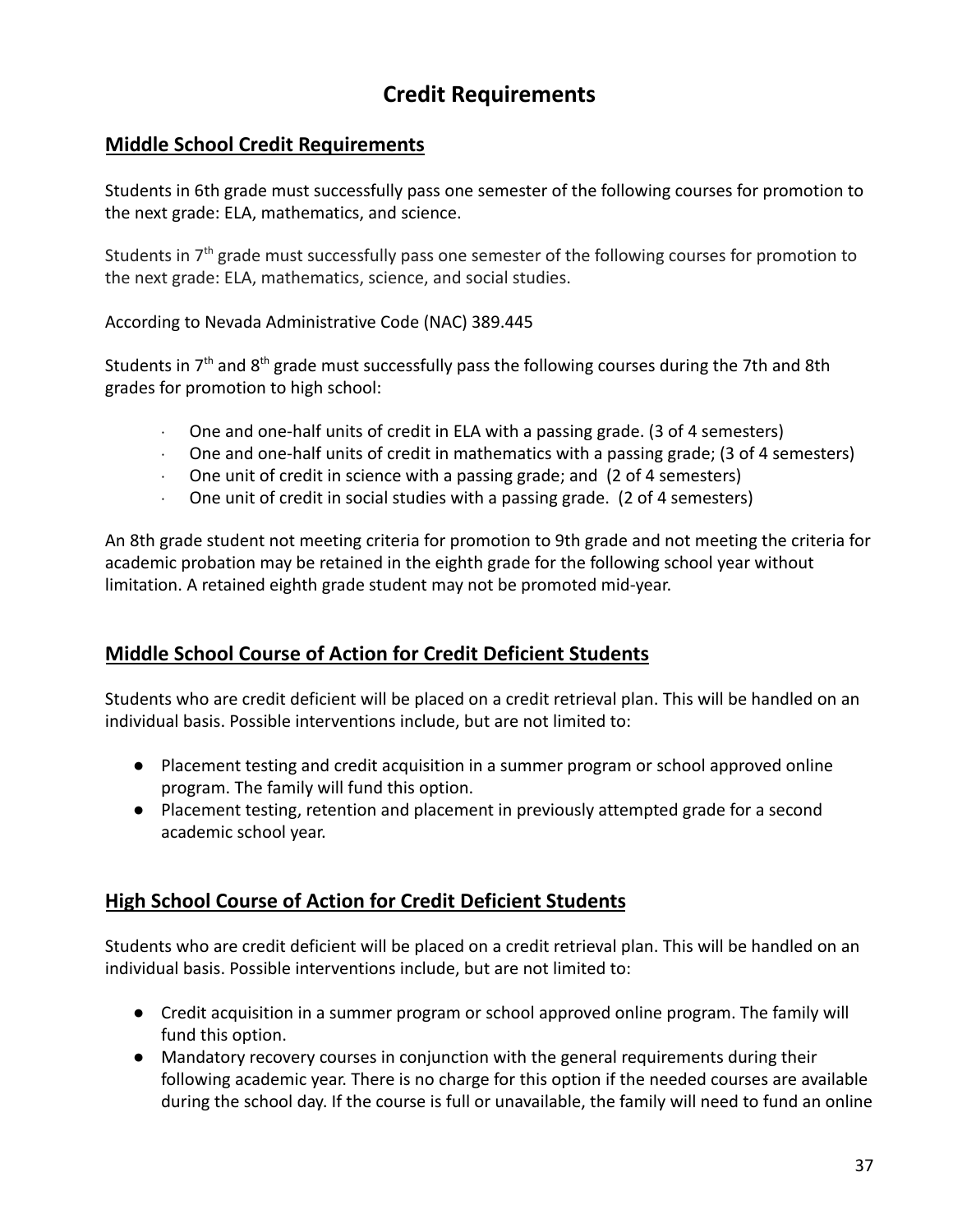credit retrieval option. Additionally, after one re-attempt during the school day, students will be required to take the third attempt online and the family will fund this option.

● Students who are not on track to graduate by the end of the first semester of their fourth year of high school are encouraged to enroll in adult education to pursue graduation. To receive an Adult Standard Diploma signifying graduation, the student must fulfill requirements designated by the Nevada State Board of Education as outlined in the Nevada Administrative Code (NAC) 389.688.

### **Secondary Course Catalog**

Please see our Secondary Course Catalog for information on all of the following:

- Pre-Registration Information
- Attendance Requirements
- External Credit Options
- High School Core Enrollment Expectations
- High School Matriculation
- High School Four-Year Academic Plans
- High School Graduation Requirements
- High School State Seal of STEM and STEAM Programs
- High School Duplicate Course Work
- High School Distinguished and Weighted Courses
- High School Testing Requirements
- High School Graduation Recognition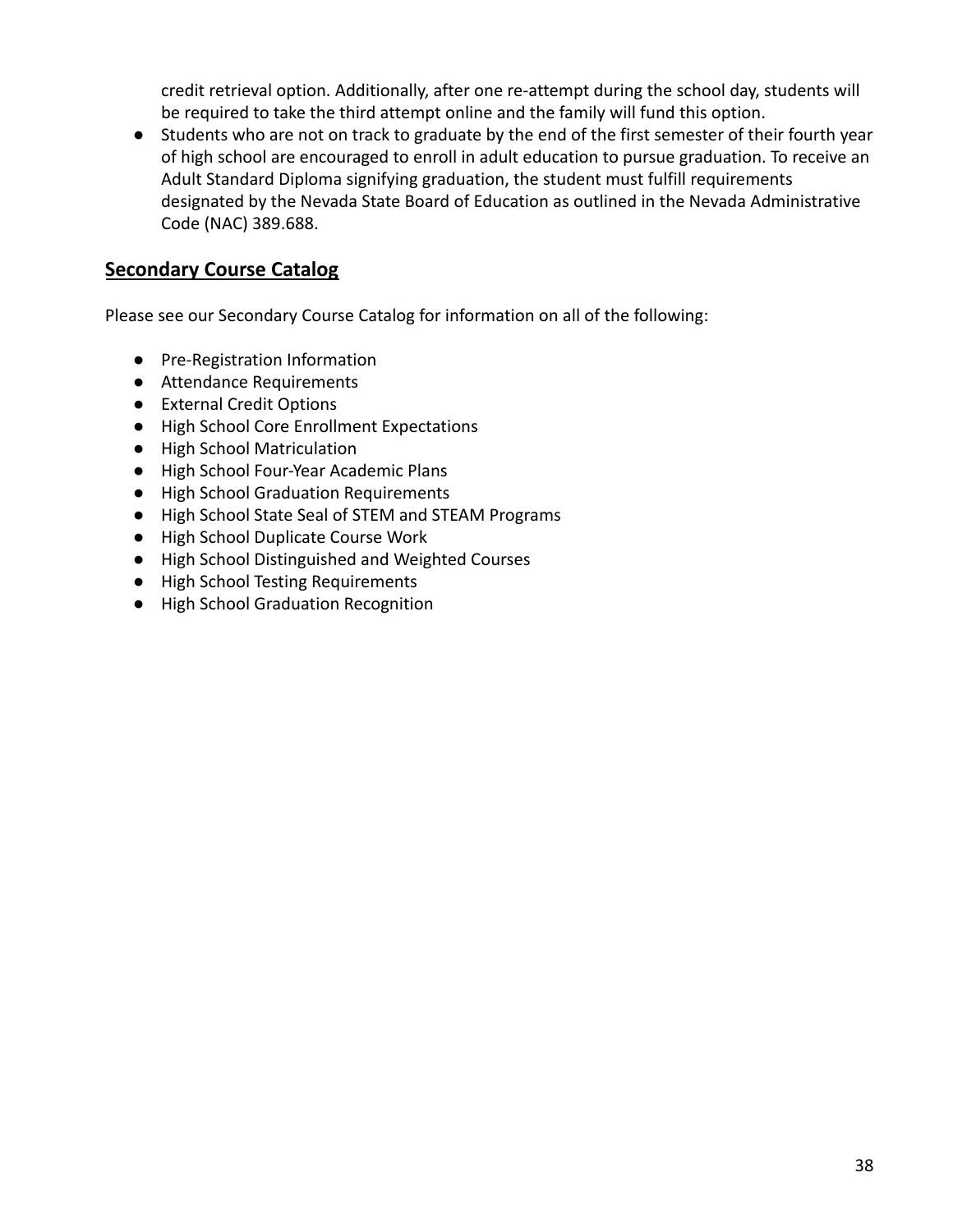# **Attendance Policy\***

*\*Please note that due to restrictions given by the SNHD and the Governor of Nevada, attendance and tardy policies may change based on state mandates.*

# **General Policy**

Attendance is extremely important and is a focus at Pinecrest Academy. The state of Nevada tracks student attendance and Pinecrest is held accountable for students attending school. Aside from state reporting, students need to learn the life skill of arriving on time. This also aligns with our vision of students being successful in college and career. Students may earn attendance incentives for coming to school on time, every day. The incentives may be individual or whole class incentives.

Accountability and consequences may occur for those who do not follow attendance protocol. For each day a student is absent, parents/guardians must submit supporting documentation explaining the reason for the absence. Documentation submitted more than three days (72 hours) after the student's return to school will not be accepted, and the absence(s) will be deemed **unexcused**. Students with excessive absences will be referred to administration. Attendance Review Committee referrals will be issued after reaching the school's maximum allowance (15 days), and may result in the student's report card reflecting insufficient attendance for receiving a grade and/or being promoted to the next grade level.

Students who have missed more than five days (excused or unexcused) per semester may be limited, or restricted from participation in field trips, sports, student performances, and/or extra-curricular activities. If your child is absent from school, please remember to send a note or email to the school at sloanattendance@pinecrestnv.org within three school days after their return, or the absence will be deemed **unexcused**.

Any pre-arranged absence must be submitted **three days in advance** of the first day of the absence by completing the Pre-Arranged Absence Form available in the office **or on our website under the Attendance tab**. Students must be present during the day in order to participate in sports practice, games, student performances, event nights, or extra-curricular activities. Please remember your child needs to be on time and in school everyday in order to learn! There are only 180 days in a school year; therefore, every minute of learning counts!

# **Elementary Attendance Policy**

In accordance with School Daily Attendance policies, students must be physically present in school for a minimum of 50% of the school day period (AM & PM) in order to be counted as present for attendance purposes.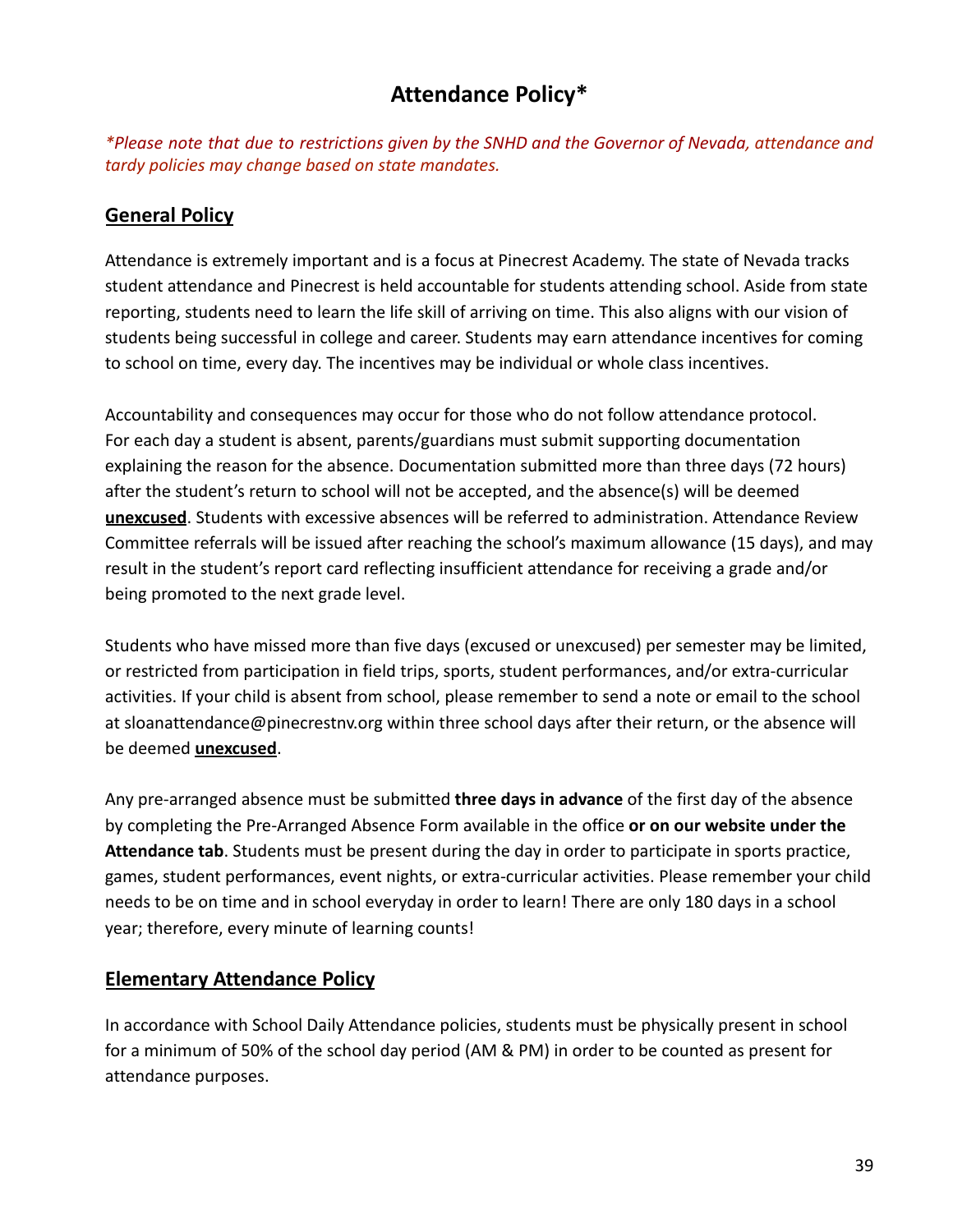# **Elementary Excessive Absences / Tardies / Early Releases**

| Every tardy/absence             | Parents will receive automated notification of absence/tardy through Infinite<br>$\bullet$ |  |
|---------------------------------|--------------------------------------------------------------------------------------------|--|
|                                 | Campus Messenger.                                                                          |  |
| 3 tardies/absences              | Classroom teacher adds student to watch list                                               |  |
| 5 tardies/absences              | Student Support Advocate emails/sends a reminder letter to parents                         |  |
|                                 | May be restricted from field trips, performances, sports, and/or<br>$\bullet$              |  |
|                                 | extracurricular activities                                                                 |  |
| 10 tardies/absences             | Truancy citation #1 issued                                                                 |  |
| (Excused or Unexcused)          | Required parent conference with dean                                                       |  |
|                                 | Intervention plan developed<br>$\bullet$                                                   |  |
| 15 tardies/absences*            | Intervention plan reviewed and revised<br>$\bullet$                                        |  |
| <b>(Excused or Unexcused)</b> • | Possible educational neglect filed                                                         |  |
|                                 | Possible retention (if low academically)*<br>$\bullet$                                     |  |
|                                 | Intervention plan reviewed and revised<br>$\bullet$                                        |  |
|                                 | Possible educational neglect filed<br>$\bullet$                                            |  |
|                                 | Possible retention (if low academically)*<br>$\bullet$                                     |  |
| $20+$ absences                  | Students reaching twenty (20) absences in a school year may be retained<br>$\bullet$       |  |
|                                 | dependent on academic growth.                                                              |  |

## **Secondary Attendance Policy**

● Individual student absences should be limited to a maximum of ten (10) total absences per semester.

● Drivers under the age of 18 are required to show proof of school attendance per NRS.483.2521. All Nevada students will be required to submit a DMV-301, the Department of Motor Vehicles Certificate of Attendance form, to the local DMV office when applying for either an instructional permit or a driver's license. Students who fail to meet the attendance standards outlined above will be unable to secure the school official's signature required on the DMV-301 to apply for an instruction permit or driver's license. The Registration office will be the one to verify this information.

● All pre-arranged absences in excess of ten (10) days during a school year shall be considered unapproved. All pre-arranged absences for which the make-up work was not completed and submitted as specified by the teacher shall be considered unapproved.

● The limitations of absences may be adjusted for block scheduling or other unique schedules, which should be equal to the total number of absences allowed for schedules not on unique or block times.

● A student's medical illness or conditions may prevent a student from meeting the above goal, and absences which are due to the student's physical or mental inability to attend school, if properly documented and submitted to the school within the timelines defined by this policy, will not be included in the determination of a student's denial of credit or retention if the student has completed coursework requirements.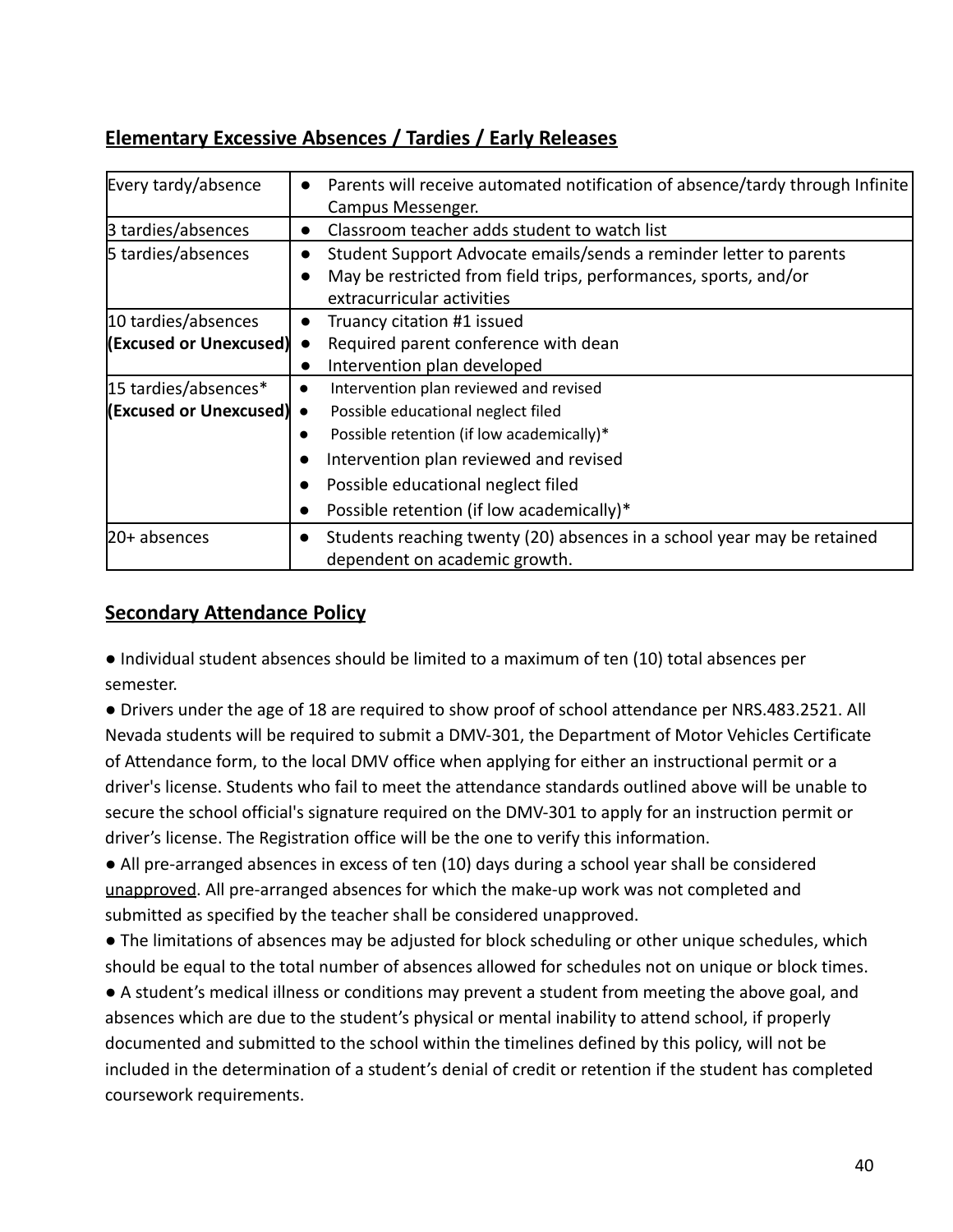For DMV-301 form requests please send an email request to our Registrar by emailing sloanInfo@pinecrestnv.org. Make sure to include your students first & last name, date of birth, and parent first & last name requesting the DMV-301 form. Please allow 3-5 full school days minimum for this request to be processed. You will be contacted by email when the DMV-301 document is ready for pickup at our front office**.**

## **Excessive Absenteeism, Denial of Credit; Retention**

- Policies for proper submission of absences can be found below.
- Students exceeding five (5) absences within a semester may be denied credit for the course for any course for which the absences occurred.
- The principal will make the final determination on credit acquisition due to excessive absences.
	- A required parent conference is to be scheduled when the following occurs due to excessive absenteeism:
		- A student may be denied credit for a course
		- A student is being deemed a habitual truant
		- There is a referral for educational neglect

● The school may investigate, in cooperation with the parent and student, the cause of absences and the principal or designee may determine a course of action to address excessive absenteeism.

● If a student is a habitual truant pursuant to NRS 392.140 , or if a pupil who is a habitual truant pursuant to NRS 392.140 is again declared truant pursuant to NRS 392.130 in the same school year after being declared a habitual truant, the principal shall:

■ Report the student to an attendance officer, a school police officer or the local law enforcement agency for investigation and issuance of a citation, if warranted, in accordance with NRS 392.149 ;

■ If the parent or legal guardian of a student has signed a written consent pursuant to subsection 4, submit a written referral of the pupil to the advisory board to review school attendance in the county in accordance with NRS 392.146 ; or

■ Refer the student for the imposition of administrative sanctions in accordance with NRS 392.148.

● If a student is referred for administrative sanctions, the school shall designate a person pursuant to NRS 392.148(6) to conduct an investigation and a hearing. The designated person shall set a date for a hearing and provide written notice of the hearing to the parent or legal guardian of the student.

● If it appears after the investigation and a hearing that a student is habitual truant, the school designatee may issue administrative sanctions pursuant to NRS 392.148 which may include: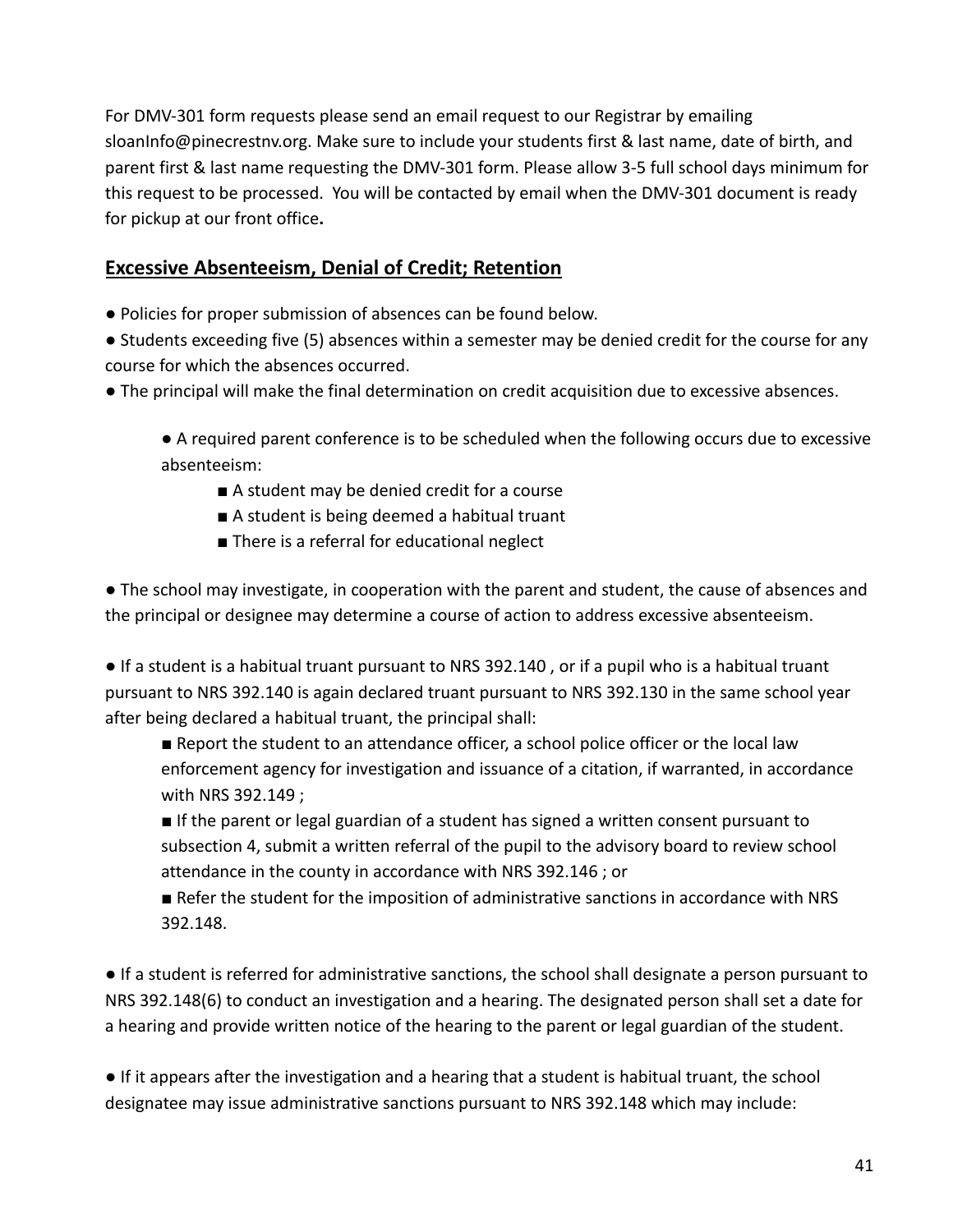Administrative sanctions include the ordering of the suspension of the driver's license of the truant student for thirty (30) days for the first offense. If the student does not possess a driver's license, the order must provide that the student is prohibited from applying for a driver's license for thirty (30) days. The second offense and any subsequent offense will result in the suspension of the driver's license of the habitual truant student for sixty (60) days. If the student does not possess a driver's license the order must provide that the student is prohibited from applying for a driver's license for sixty (60) days.

In accordance with School Daily Attendance policies, students must be physically present in school for a minimum of 50% of **each class period** in order to be counted as present for attendance purposes

| Every tardy/absence                  |                                                                  | Parents will receive automated notification of absence/tardy through Infinite |  |
|--------------------------------------|------------------------------------------------------------------|-------------------------------------------------------------------------------|--|
|                                      |                                                                  | Campus Messenger.                                                             |  |
| 5 absences                           | May be restricted from field trips, performances, sports, and/or |                                                                               |  |
|                                      |                                                                  | extracurricular activities                                                    |  |
| $10+$ absences $*$                   |                                                                  | Potential loss of semester credit in each class absences occured              |  |
| $ $ (Excused or Unexcused) $\bullet$ | Required parent conference with dean                             |                                                                               |  |
|                                      |                                                                  | Intervention plan developed                                                   |  |
|                                      |                                                                  | Possible educational neglect filed                                            |  |

**\*Administration reserves the right to review all extenuating circumstances throughout this process.**

### **New Secondary Students**

Students may not earn credit for courses if they enter Pinecrest Academy **more than 18 days after** the semester has begun, without a transfer grade in the same credit category.

### **Truancy**

If a student is a habitual truant pursuant to NRS 392.140 , or if a pupil who is a habitual truant pursuant to NRS 392.140 is again declared truant pursuant to NRS 392.130 in the same school year after being declared a habitual truant, the principal shall:

● Report the student to an attendance officer, a school police officer or the local law enforcement agency for investigation and issuance of a citation, if warranted, in accordance with NRS 392.149 ;

● If the parent or legal guardian of a student has signed a written consent pursuant to subsection 4, submit a written referral of the pupil to the advisory board to review school attendance in the county in accordance with NRS 392.146 ; or

● Refer the student for the imposition of administrative sanctions in accordance with NRS 392.148 . If a student is referred for administrative sanctions, the school shall designate a person pursuant to NRS 392.148(6) to conduct an investigation and a hearing. The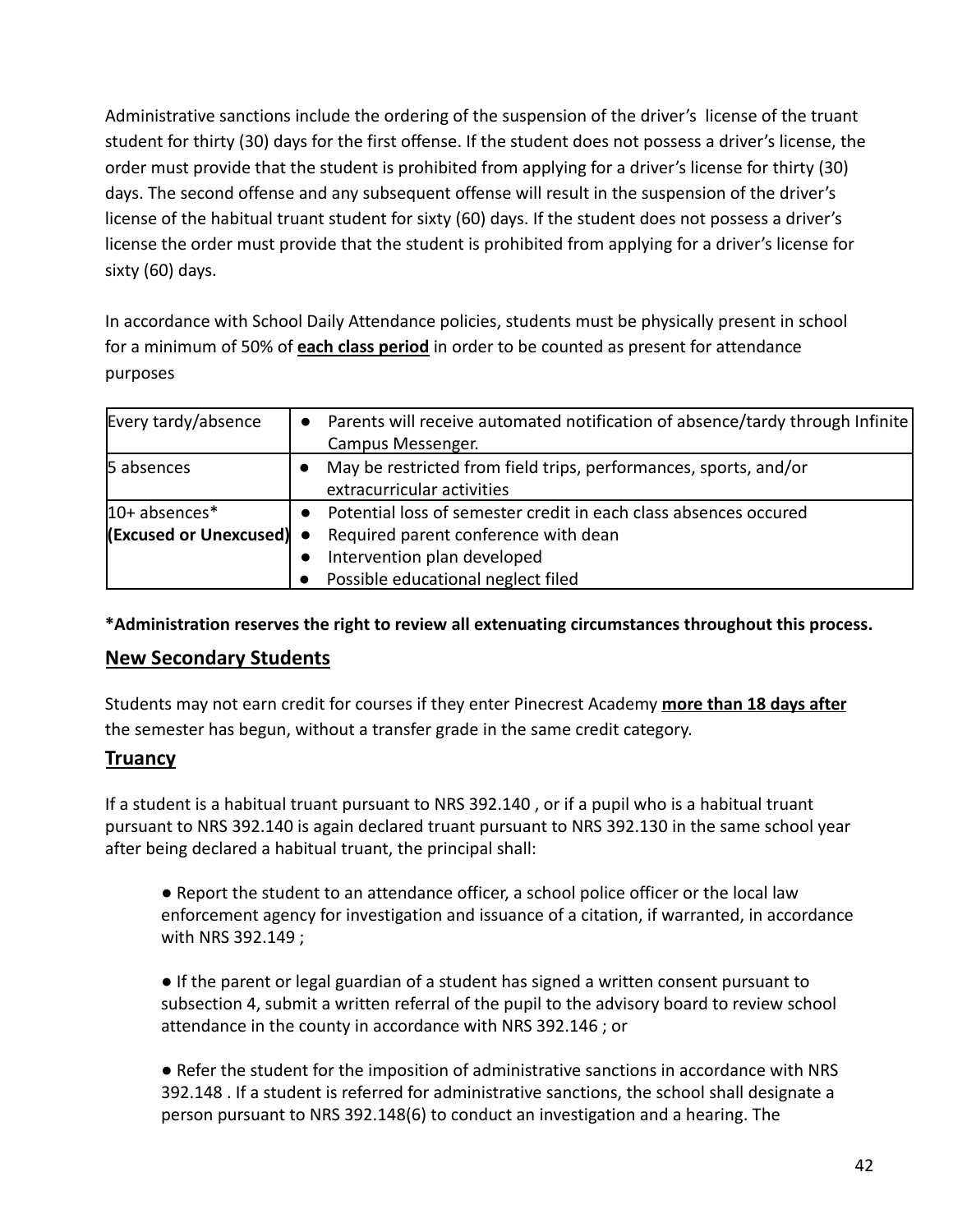designatedperson shall set a date for a hearing and provide written notice of the hearing to the parent or legal guardian of the student.

If it appears after the investigation and a hearing that a student is habitual truant, the school designatee may issue administrative sanctions pursuant to NRS 392.148 which may include:

● Administrative sanctions include the ordering of the suspension of the driver's license of the truant student for thirty (30) days for the first offense. If the student does not possess a driver's license, the order must provide that the student is prohibited from applying for a driver's license for thirty (30) days. The second offense and any subsequent offense will result in the suspension of the driver's license of the habitual truant student for sixty (60) days. If the student does not possess a driver's license the order must provide that the student is prohibited from applying for a driver's license for sixty (60) days.

### **Chronic Absenteeism**

Research shows that attendance matters and that chronic absenteeism places students at risk of negative academic consequences. Chronic absenteeism is defined as missing 10 percent, or more, of the days for any reason, including excused, unexcused or disciplinary absences. Students who are absent due to school sponsored activities are not considered absent for the purposes of this calculation.

### **Pre-Arranged Absences**

Pre-Arranged Absences are NOT related to medical or dental appointments, but are for absences that will last for one or more consecutive days where a teacher will give the student classwork to complete during their time away.

Absences must be pre-approved in order to be considered for an excused absence status. A Pre-Arranged Absence Form is available in the front office and on the school website. Per the official Charter of Pinecrest Academy NV, the maximum number of pre-arranged absences is 10 per school year whether approved excused or approved unexcused. The **original completed** Pre-Arranged Absence form must be signed by the parent, student, and teacher(s) **before** being turned into the Attendance Clerk, and is **due 3 school days PRIOR to the first day of the absence**. Failure of the student to make up missed work will result in a missing assignment grade. Not all pre-arranged absences will be approved as an excused absence; however, knowing the reason for a students' absence for multiple consecutive days is important for student enrollment. (See 10-day and 20-day consecutive absence information under Withdrawals.)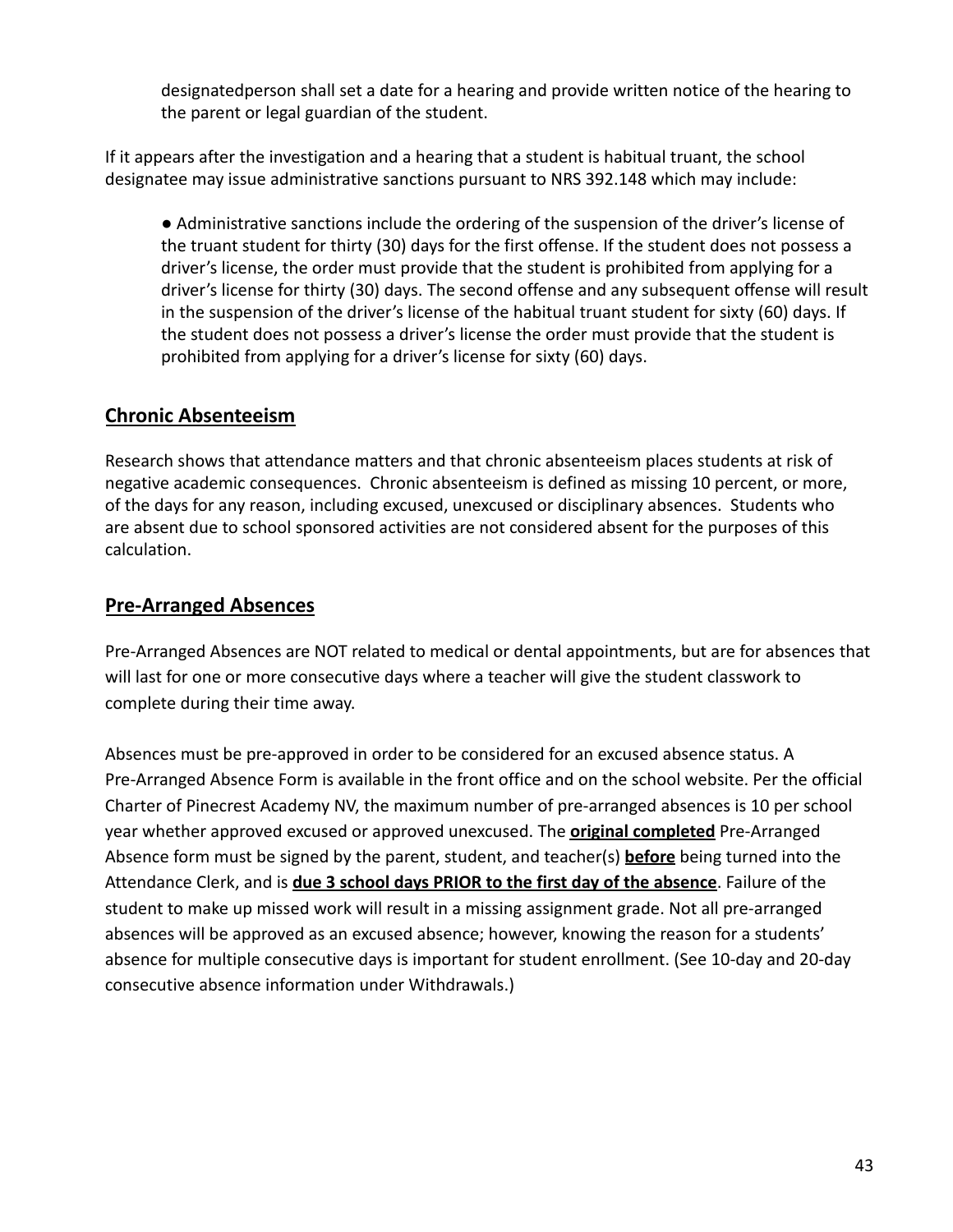### **Unexcused Absences**

Any absence that does not fall into one of the excused absence categories will be considered unexcused. Any student who has been absent from school will be marked with an unexcused absence until the required documentation is received by the Attendance Clerk. Failure to provide the required documentation **within three school days** upon the return to school, will result in an unexcused absence.

*\* Principal/designee has final determination on what constitutes an unexcused absence.*

#### *Unexcused absences include, but are not limited to:*

- Unverified absence due to illness
- Vacations
- Truancy Court
- Attending non-school events, programs or sporting activities without being approved as pre-arranged.
- Absences resulting from providing day care for siblings
- Illness of others
- Non-compliance with immunization requirements (unless lawfully exempt)

#### **Excused Absences**

Documentation must be submitted no more than 3 school days after the student's return to school or it will not be accepted, and the absence(s) will be deemed **unexcused**. Documents include the student absence form located on our website under the attendance tab. If your student's absence is due to an appointment - medical, government or business related - a document on letterhead specific to that appointment will be required.

#### \**Principal/designee has final determination on what constitutes an excused absence.*

#### *Excused absences include, but are not limited to:*

● Personal illness of the student. Medical evidence is required by the administration or designee for absences exceeding three consecutive days. The written statement must include all days the student was absent from school to be excused. If a student is continually sick and repeatedly absent from school due to a specific medical condition, the student must be under the supervision of a health care provider in order to receive excused absences from school.

● Medical/Dental appointment. If a student is absent from school due to a medical appointment a written statement from a health care provider indicating the date and time of the appointment must be submitted to the Attendance Clerk within 3 days to be excused.

- Death in the immediate family
- Approved school activity
- Attendance at a center under Department of Children and Families supervision.
- Observance of a religious holiday or service.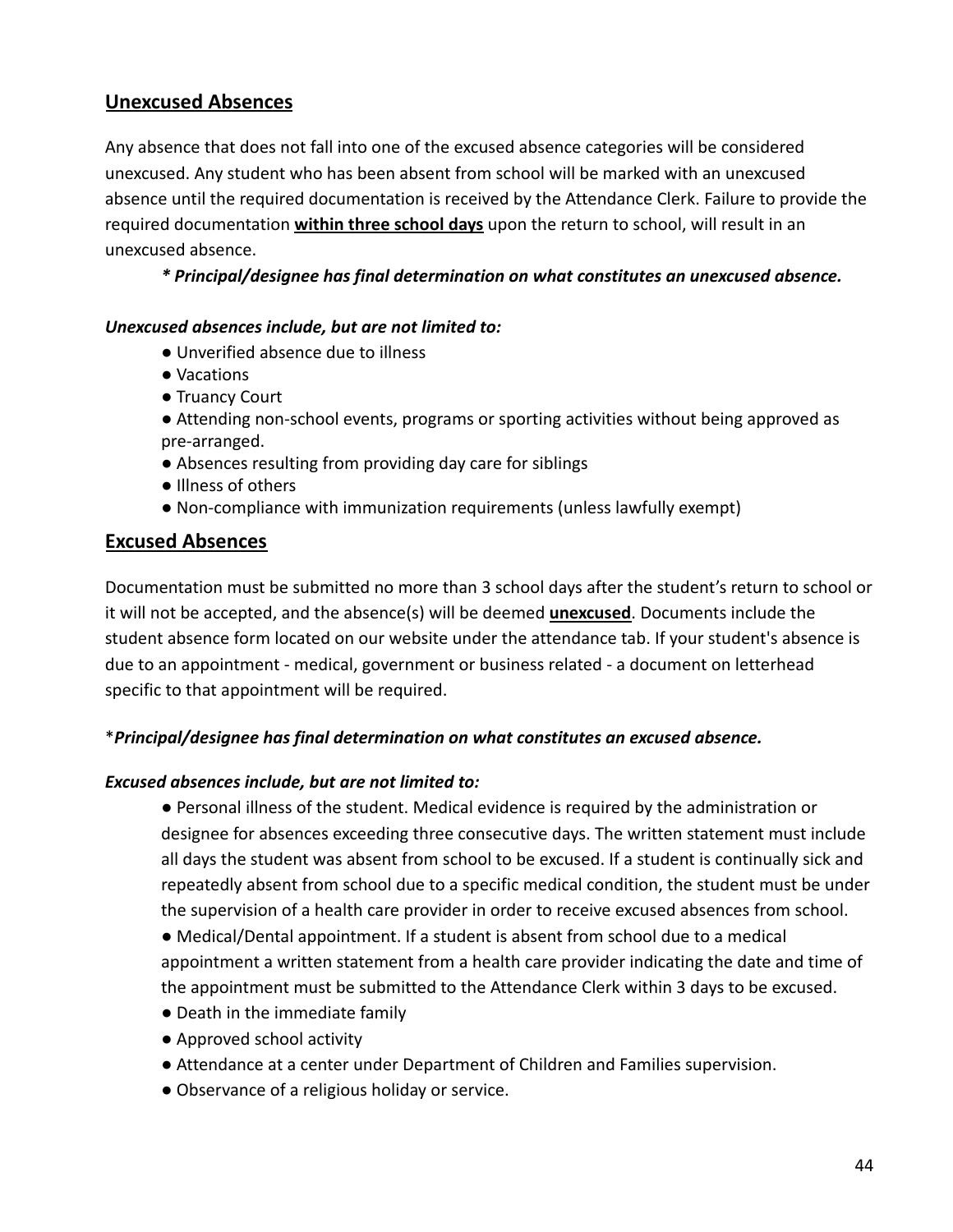● Military Waiver – Pinecrest Academy is committed to assist students from military families and will continue efforts to facilitate the development and implement policies that directly impact children of military personnel. Students who have parents that may be deployed or on "Black Leave", will be allowed up to five days of excused absences each academic year. The absences are pre-approved by the school administration or designee after the Pre-Arranged Absence Form or military letter is turned into the Attendance Clerk. Students shall have a reasonable amount of time to complete make-up work.

● School-sponsored event, or educational enrichment activity that is not a school-sponsored event, as determined and approved by administration. The student must receive advance written permission from administration. Examples of special events include public functions, conferences, and regional, state and national competitions.

● Court appearance of the student, subpoena by law enforcement agency or mandatory court appearance.

● Absences beyond the control of the parent or student, as determined and approved by the administration.

### **Student Attendance Reporting**

Pinecrest Academy will follow the required Student Attendance Reporting Procedures. Official documentation must be provided by an organization on official letterhead as evidence of the excused absence (i.e. medical note, police ticket, tow receipt, etc.).

All attendance should be brought in to the front office during school hours or emailed to sloanattendance@pinecrestnv.org, and should be received **within 3 school days** of returning to school or the absence may not be deemed excused per NRS regulations.

### **Tardies**

Instruction begins at:

- $\bullet$  7:40 am Secondary
- $\bullet$  8:30 am Elementary
- *● All tardies are unexcused*

Any student who is not in their classroom on time will be marked TARDY. **Carloop will close 5 minutes prior to the start of school** and students will be sent through the offices. If students arrive after the commencement of school, they must report directly to the main office to obtain a tardy slip. Students who are tardy are **not eligible** for perfect attendance certificates. Secondary students will be marked tardy for the period in which they arrive late. If a student is tardy between classes, this will be viewed as a disciplinary issue and will fall under progressive disciplinary policies and procedures.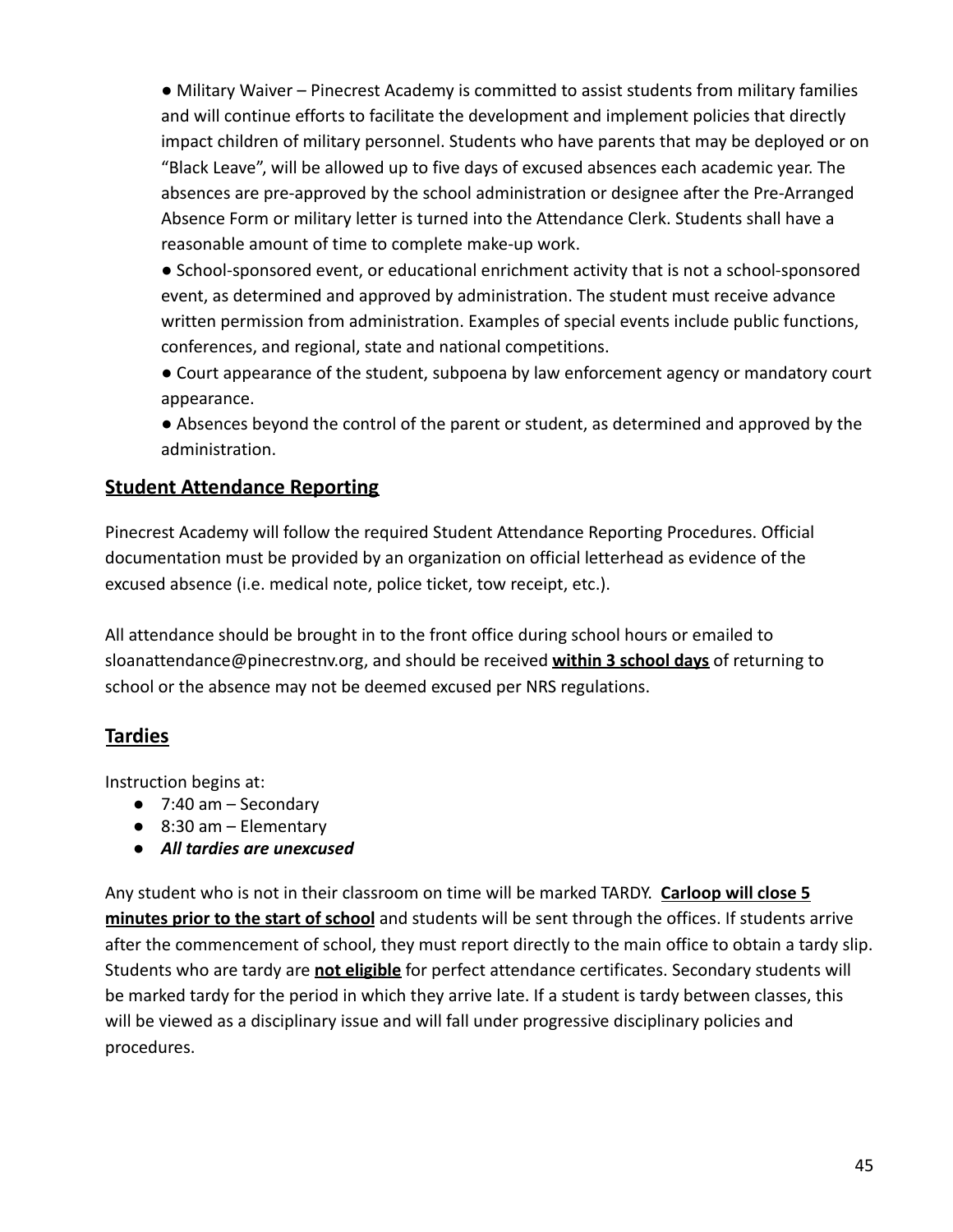# **Early Release**

Parents must present a current Driver's License or Identification Card to the front office in order to release a child from school. Students will be released only to those adults listed on the registration form in the office. Documentation submitted **more than 3 days after** an early release will **not** be accepted, and the absence will be deemed unexcused. **Students will not be released from the classroom directly to parents. Students must be called from the front office for release.** Students will **NOT** be released from school **within 30 minutes of the release time**. No exceptions will be made.

High school students who drive, and wish to be released early from school on their own, are required to provide documentation from their parent/guardian two full school days PRIOR to their early dismissal. Parents/guardians must email sloanattendance@pinecrestnv.org with this information two full school days prior. To be released the same day, a parent must phone the office and e-mail sloanattendance@pinecrestnv.org to confirm the early release. For the absence to be excused, students must bring in a medical/dental note or other type of note as written in the Excused Absences section above to the front office.

## **Withdrawals**

Please notify the school office of your child's withdrawal or transfer at least **one full school day in advance of the student's last day** by completing a Withdrawal Request form which can be found in our school front office. In order to process a withdrawal from the school, the parent/guardian must come into the school office and complete the official Withdrawal paperwork **with the registrar** to complete the process of withdrawal/transfer. A withdrawal/transfer involves notification of a change in school and the return of textbooks, library books, Chromebooks (if applicable), and payment of any/all monies owed to the school. It is the responsibility of the receiving institute to request student records for transfer from Pinecrest Academy.

Ten (10) consecutive days absent, with no communication from parent/guardian, will be cause for automatic withdrawal from Pinecrest Academy. Twenty (20) consecutive days absent, with or without communication from parent/guardian, will be cause for automatic withdrawal from Pinecrest Academy. (NAC 387.200(3)(c) and NAC 387.215(3)(e)(2)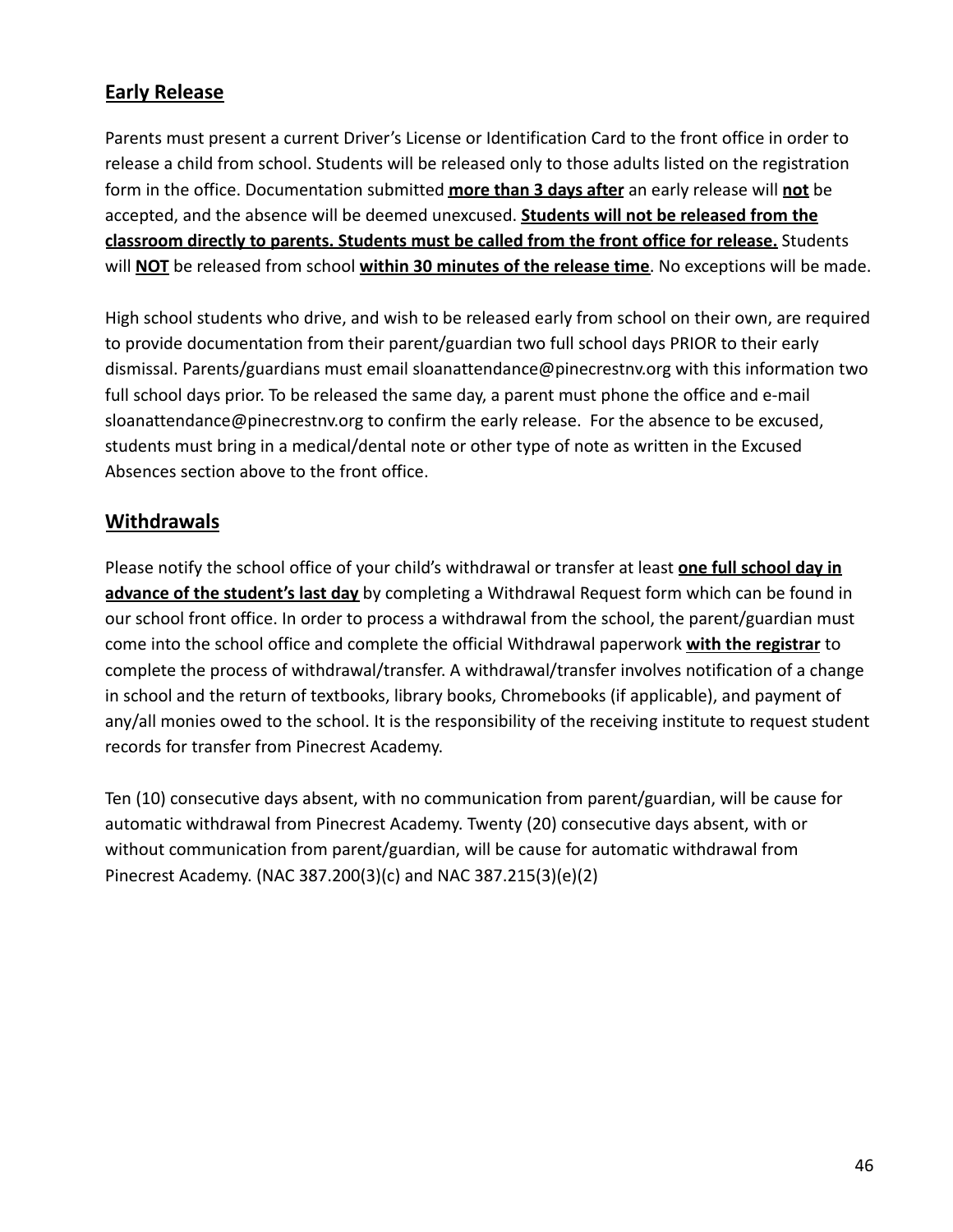# **Parent to School Communication**

## **Student Information**

The school must have current phone numbers, home address, and at least one emergency phone number in case of an emergency. Please keep your child's information updated in case of an emergency. Please update our registrar by emailing the new and old information that needs to be updated, from an email address on file, to sloaninfo@pinecrestnv.org. Make sure to include your student's first and last name, grade level, the change being requested, and sign the email with the parent's first and last name. If you have moved, a new Proof of Address is **required** to update our records.

### **Parent to School Communication**

Conferences with individual teachers can be arranged by contacting the teacher via email or leaving a phone message. A response should be expected within two days. Conferences can be scheduled before school, after school, or during a teacher's planning time when applicable. Conferences with teachers during arrival, dismissal, or classroom instruction may impede the teacher's ability to effectively supervise his/her students and are not allowed.

### **Communicating Parent Concerns/Conflicts**

When a concern/conflict arises, please adhere to these progressive levels of resolution:

- 1. Direct communication/conference with the teacher or staff member; then
- 2. Communication/conference with the Student Support Advocate/Dean if behavior related; or
- 3. Communication/conference with the Counselor if schedule related; then
- 4. Communication/conference with the Supervising Assistant Principal for all other concerns; then
- 5. Communication/conference with the Principal if there still has not been resolution.

### **Immediate Parent Notification**

Please notify us immediately if:

- Your address or contact information has changed. You will need to provide a current utility bill showing the new service address to update your address.
- You wish to update your child's emergency contact information.
- Your child has developed a communicable disease.
- You will be out of town.
- There is a change in transportation. We will not allow a child to deviate from their regular departure routine without written verification.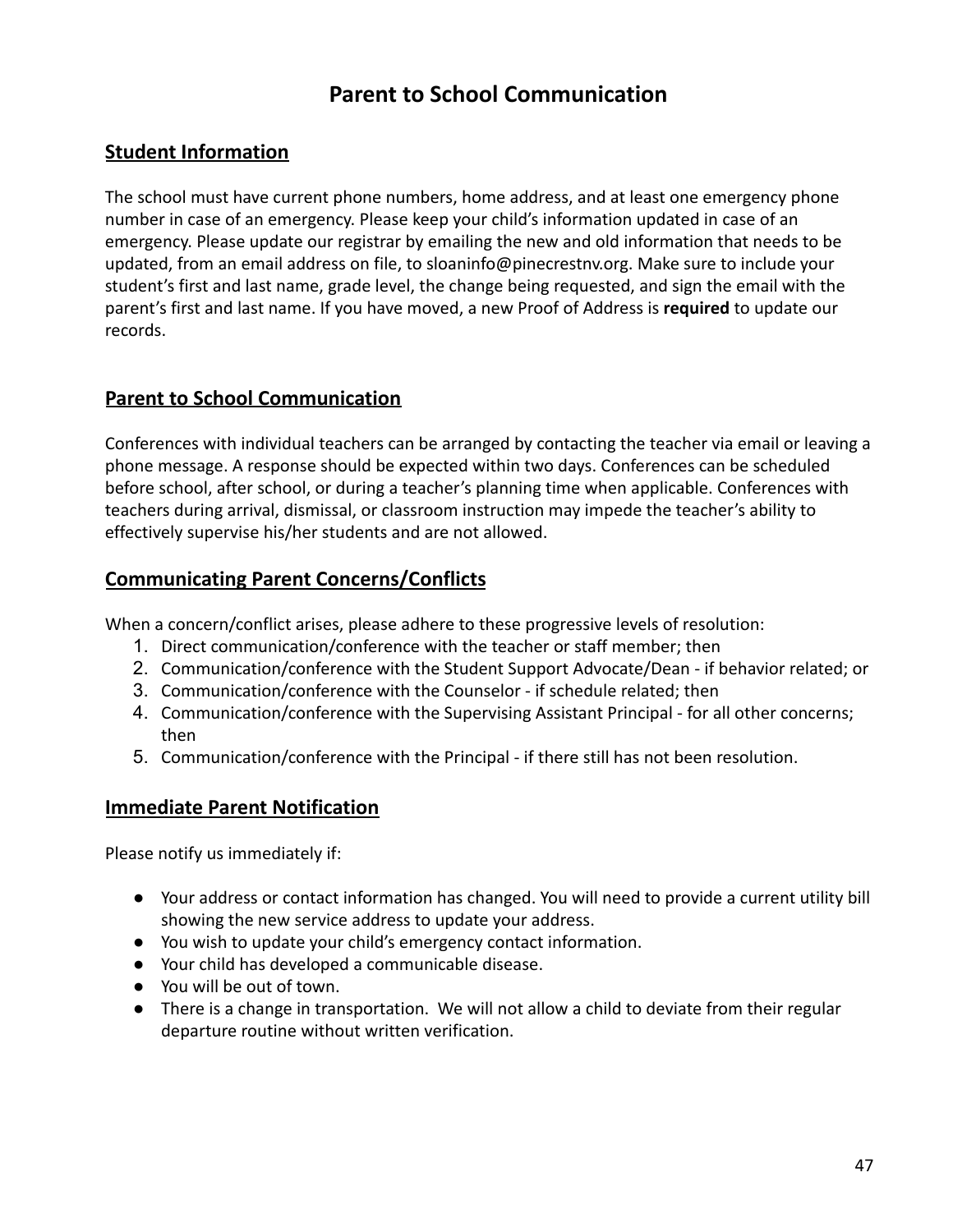# **Code of Honor**

There is a clear expectation that all students will perform academic tasks with honor and integrity, with the support of parents, staff, faculty, administration, and the community. The learning process requires students to think, process, organize and create their own ideas. Throughout this process, students gain knowledge, self-respect, and ownership in the work that they do. These qualities provide a solid foundation for life skills, impacting people positively throughout their lives. Cheating and plagiarism violate the fundamental learning process and compromise personal integrity and one's honor. students demonstrate academic honesty and integrity by not cheating, plagiarizing or using information unethically in any way.

## **What is cheating?**

Cheating or academic dishonesty can take many forms, but always involves the improper taking of information from and/or giving of information to another student, individual, or other source. Examples of cheating can include, but are not limited to:

- Taking or copying answers on an examination or any other assignment from another student or other source
- Giving answers on an examination or any other assignment to another student
- Copying assignments that are turned in as original work
- Collaborating on exams, assignments, papers, and/or projects without specific teacher permission
- Allowing others to do the research or writing for an assigned paper
- Using unauthorized electronic devices
- Falsifying data or lab results, including changing grades electronically
- Utilizing Apple Watches or other personal devices without teacher approval for the purpose of attaining an advantage of some sort.

### **What is plagiarism?**

Plagiarism is a common form of cheating or academic dishonesty in the school setting. It is representing another person's works or ideas as your own without giving credit to the proper source and submitting it for any purpose. Examples of plagiarism can include, but are not limited to:

- Submitting someone else's work, such as published sources in part or whole, as your own without giving credit to the source
- Turning in purchased papers or papers from the Internet written by someone else
- Representing another person's artistic or studently works such as musical compositions, computer programs, photographs, drawings, or paintings as your own
- Helping others plagiarize by giving them your work
- Making a copy of someone else's document, changing names, and submitting it as your own.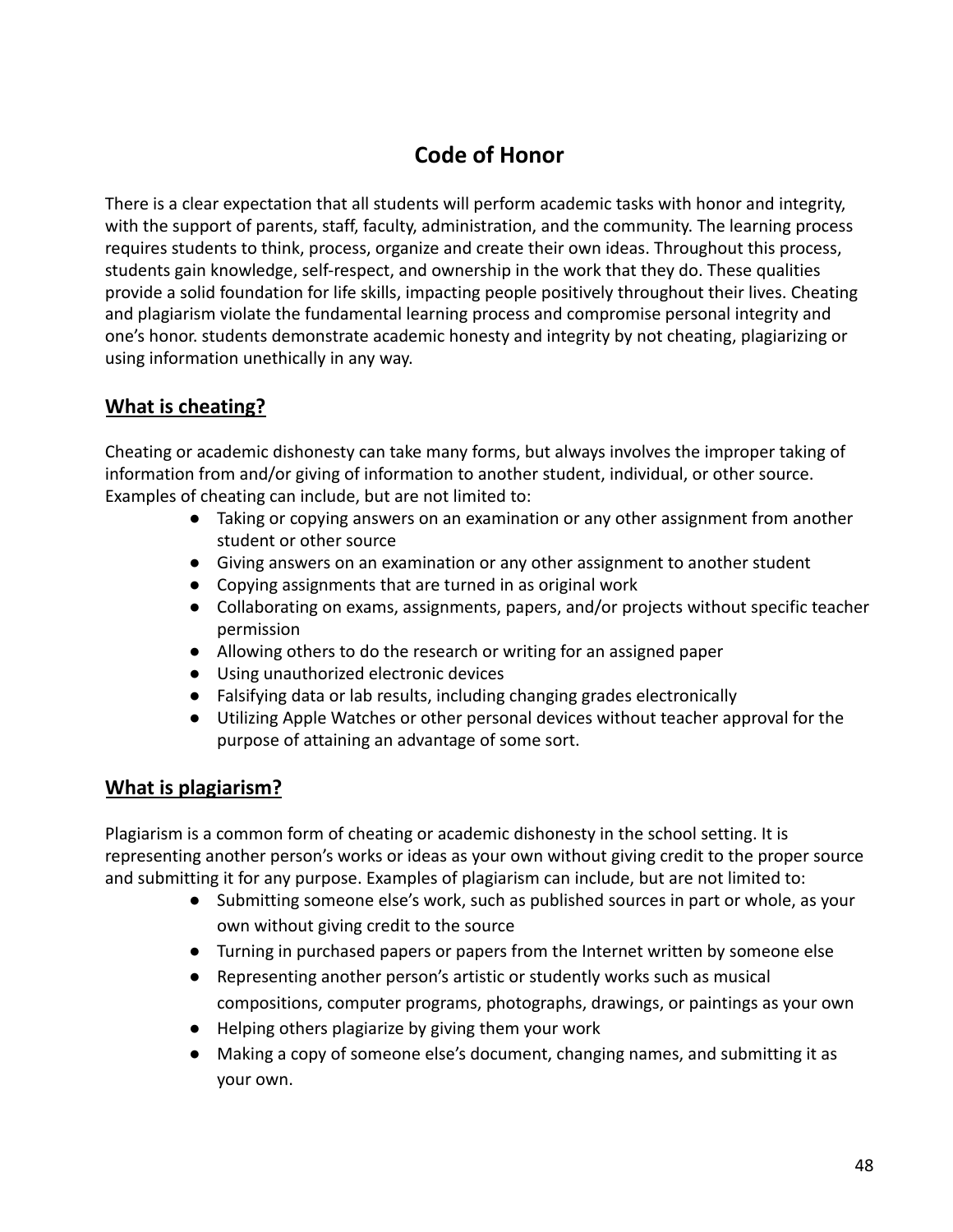All stakeholders have a responsibility in maintaining academic honesty. Educators must provide the tools and teach the concepts that afford students the knowledge to understand the characteristics of cheating and plagiarism. Parents must support their students in making good decisions relative to completing coursework assignments and taking exams. Students must produce work that is theirs alone, recognizing the importance of thinking for themselves and learning independently, when that is the nature of the assignment. Adhering to the Code of Honor for the purposes of academic honesty promotes an essential skill that goes beyond the school environment. Honesty and integrity are useful and valuable traits impacting one's life.

#### **Academic Dishonesty Violations:**

Students found in violation of our Academic Dishonesty Policy will be subject to the following:

First Offense: Assignment will be given a zero and parent will be notified Second Offense and Beyond: Assignment will be given a zero and Progressive Discipline steps will be followed.

*Questions or concerns regarding the consequences associated with a violation of the Code of Honor may be directed towards your child's school administration.*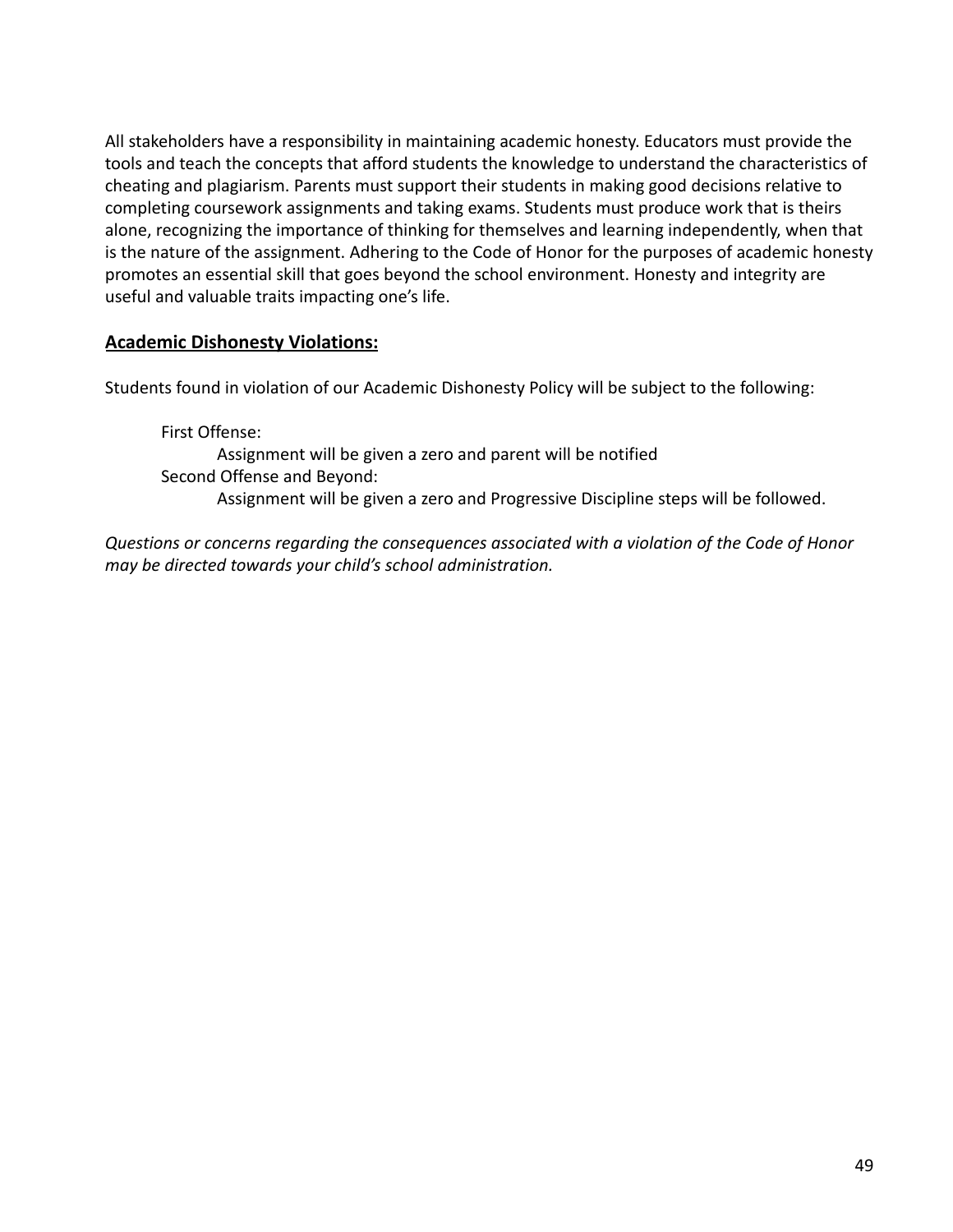# **Technology**

## **School Media Use**

The school may photograph and videotape school events, which may include student images. These images may be projected on the school website and/or other media. If any parent wishes to exclude use of their child's image or likeness, please check the "I Do Not" box on the media release form. If a media release is not signed, your child may not attend certain events or activities, which may have a heavy media presence OR your child will be asked to sit in a designated zone, off limits to the media when applicable.

No recording, either photographic or audio/visual in nature may be made on school property without the express permission of the administration. No document or media that exists or is produced in reference to the school, its staff or students - including photographs, letters, yearbooks and other material - may be published where it is accessible to the public without the express permission of the administration. Furthermore, the unauthorized use of the Pinecrest Academy Charter School name or any of its logos is expressly prohibited. For purposes of this section, the term "public forum or media" includes but shall not be limited to publicly accessible websites and web forums, newspapers, print and other media sources.

Administration will not restrict the use of recording or photographs during public performances, performing arts, morning ceremonies, sporting events, and award ceremonies. Please be aware that in these settings, we will not be limiting other parents from posting group photos to their social media platforms. To avoid such exposure, special arrangements will need to be made in advance with school administration.

### **Internet and Media Use Policy**

The Pinecrest Academy Blended Learning Model incorporates technology into the daily learning life of students. Pinecrest students must use student technology with integrity. Pinecrest Academy strives to provide one-to-one technology for all students; therefore, it is expected students will utilize school-issued computers. If permission is given by a member of the Pinecrest Academy Administrative Team, your child may bring their own device. If your child brings their own device, your child may only use this device for approved agenda, calendar, and curricular uses.

Secondary students are permitted to use their cellular devices before school (before entering the school building), and after school (after exiting the school buildings). Cell phone use is not allowed in the hallways. Only high school students will be permitted to use their cellular devices during lunch while in the multipurpose room. If your child does not use the device appropriately, they will be subject to progressive discipline and may lose the use of their device at school until the end of the year. The school may confiscate and/or search a student's device with reasonable cause. The students who bring their own devices are ultimately responsible for their devices and the school is not liable for loss, theft, vandalism or breakage. However, if another student breaks or steals the device, police may be called. The other student's parents may be liable, and the other student may be expelled for a major infraction.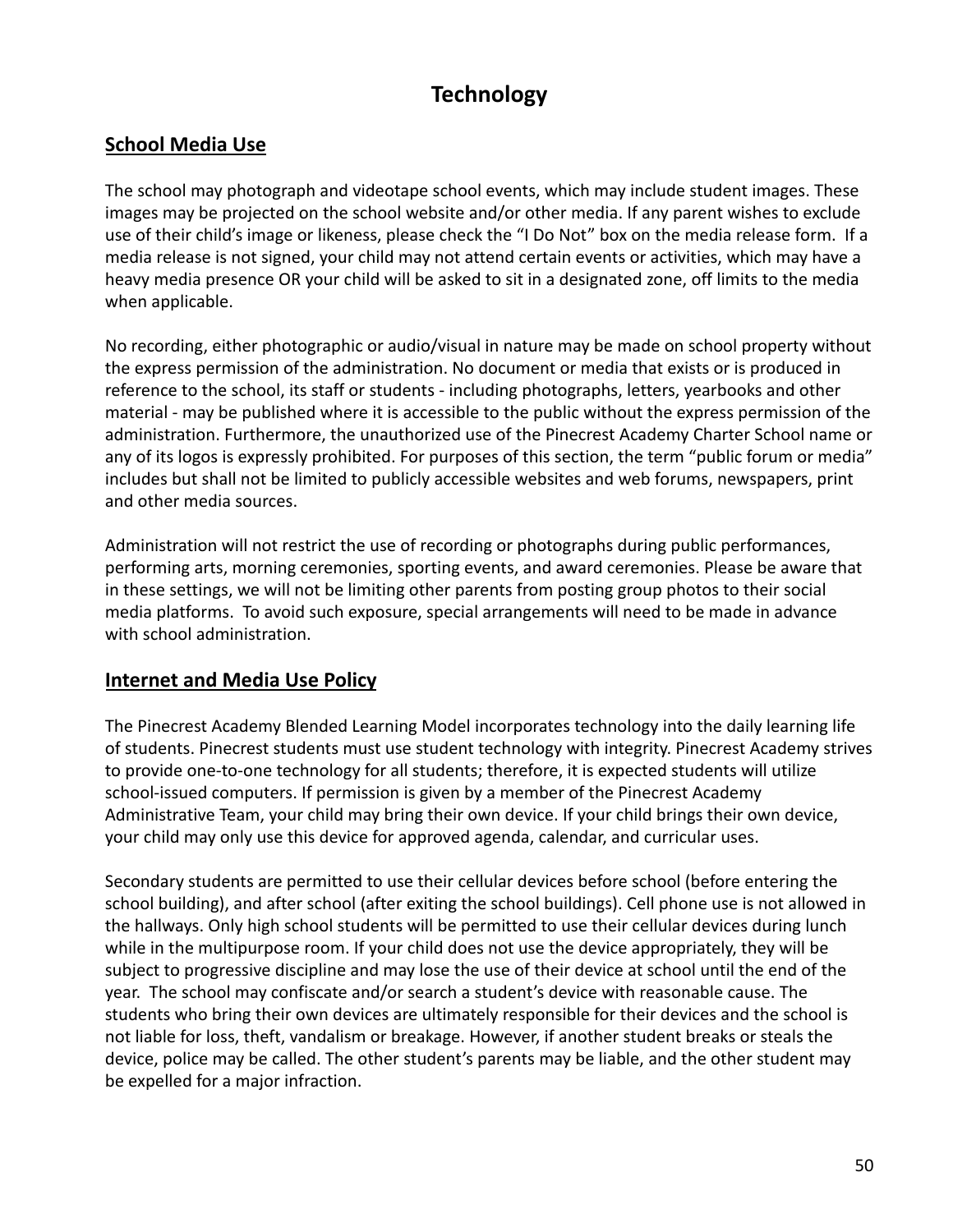# **Possible Consequences for Violating Electronic Device Policies**

- Device taken away & possible parent conference held with administration.
- Device taken away and required parent pick up assigned.
- Device taken away for a period of time to be determined by administration and a required parent conference held with the administration.
- Possible detention, suspension, or other punitive consequences.

### **Internet and Appropriate Use of Computers**

Computers have become common household devices and popular in our schools and media centers. Students are encouraged to use computers, networks, and online tele-communication such as the Internet and electronic mail (e-mail). While using available technology, students must be aware of their responsibility as users. Advancement of technology has enabled many students with the access and opportunity to commit offenses that violate the Code of Student Conduct.

The following are examples of improper uses of technology and are violations of the Code of Student Conduct:

- Inappropriate non-academic searches.
- Using the network to send or receive obscene or lewd material;
- Using the network to make threats against anyone or the school;
- Sending electronic mail that threatens to do bodily harm to another student that might be considered assault or cyber-bullying;
- Downloading pirated software (is comparable to stealing);
- Willfully and knowingly obtaining an unauthorized access to or "hacking" into the school's computer system (constitutes vandalism);
- Using, without authorization, school property, or a school computer or other electronic device, and damaging a school's computer system or causing the computer to "crash" (constitutes a "computer-related" crime leading to criminal charges).

These are only a few examples of violations committed through electronic means. The school administration will evaluate and determine the appropriate level of infraction/consequence under the Code of Student Conduct.

### **Recording Remote Live Learning Policy**

While it is not our intent to record every session of remote live learning instruction, we may allow teachers to record non-confidential remote-live-learning sessions and post them for students to review concepts of learning. There may also be some specific instructional group activities sessions a faculty member may want to record for the benefit of student review. Therefore, the following are our guidelines for recording live sessions:

- 1. The recordings will not be publicly available, only shared with members of the class, a similar section of the same class, or within the school's domain that requires a network account.
- 2. The recordings will be deleted by the school one week after they are posted.
- 3. Faculty will announce their intention to record the session.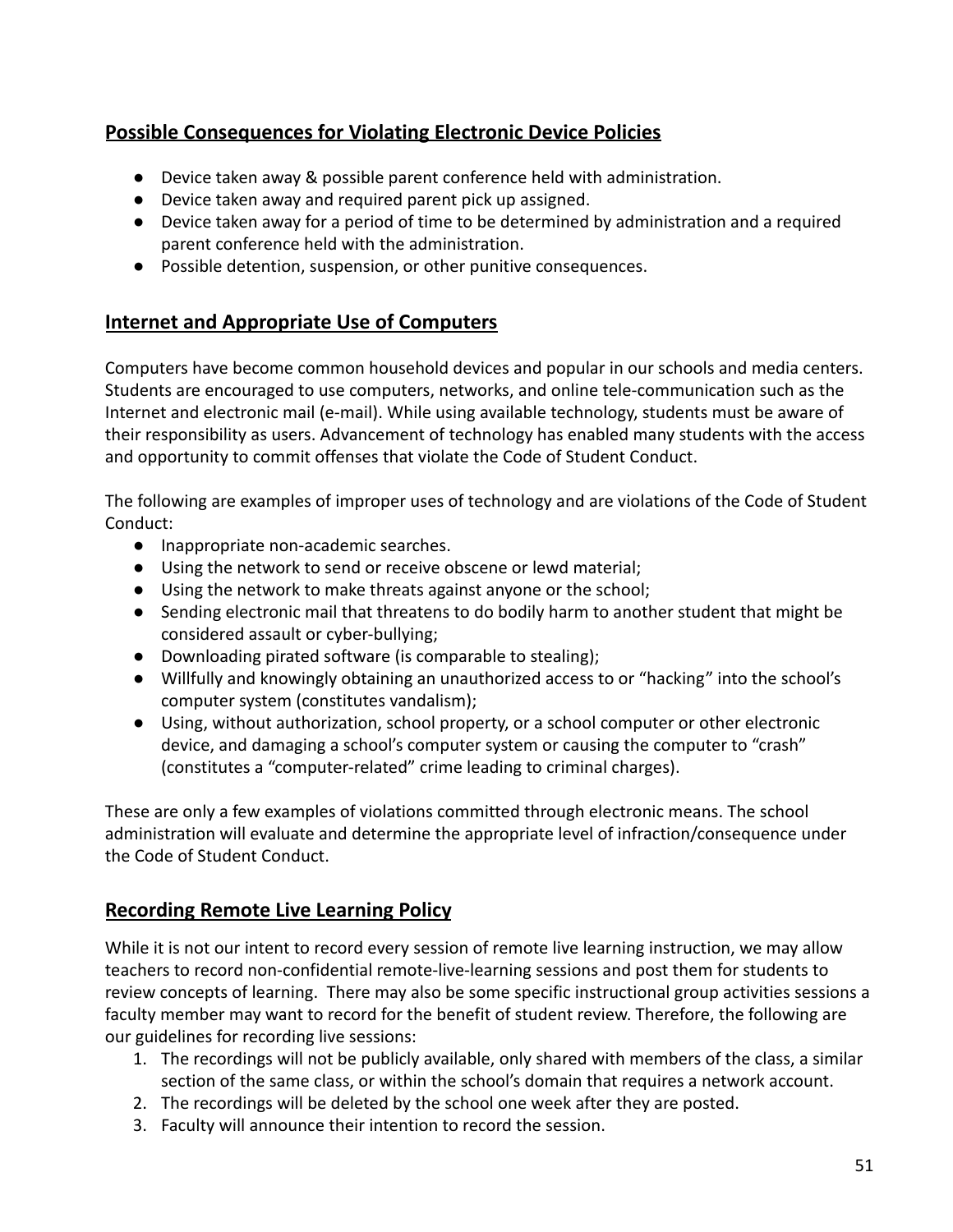4. Students/parents/guardians should not take photos, screenshots, record any video, or audio from any live or recorded remote-live-learning sessions. You do not have permission to do so. Without permission to do so, the act of recording any video or audio, or taking photos or screenshots could violate Nevada Revised Statute section 200.620.

# **Bring Your Own Device (BYOD) Rules**

- Devices and accessories for devices must be turned off and put in backpacks before entering the school building for the day. They may not be turned back on until students have left the building to be picked up. High school students may use their device during lunch.
- No one touches another student's device.
- When not in use, keep your device turned off and out of sight.
- Never leave your device out and unattended.
- Only go on approved sites designated by your teachers.
- Never take pictures or videos of staff or students without permission from a teacher or administration.
- Do not transmit or deliberately access obscene, abusive or otherwise offensive or objectionable pictures or language in any form (YouTube, Facebook, Instagram, etc.).
- Phone calls may be made through the office telephones as necessary.
- The device policy does not allow for use of smart watches (e.g. Apple Watches), personal gaming devices (e.g. Nintendo Switch), tablets, Chromebooks and/or laptops unless given explicit written permission from administration.
- Zip up the device in a backpack during lunch and PE (except high school lunch).
- No texting, phone calls, or accessing social media allowed during school hours for any reason. Secondary students may use devices before school (before entering the building) and after school (after exiting the building). Only high school students are permitted to use their cellular device during lunch and only while inside the cafeteria. Phone calls may be made through the office telephones as necessary.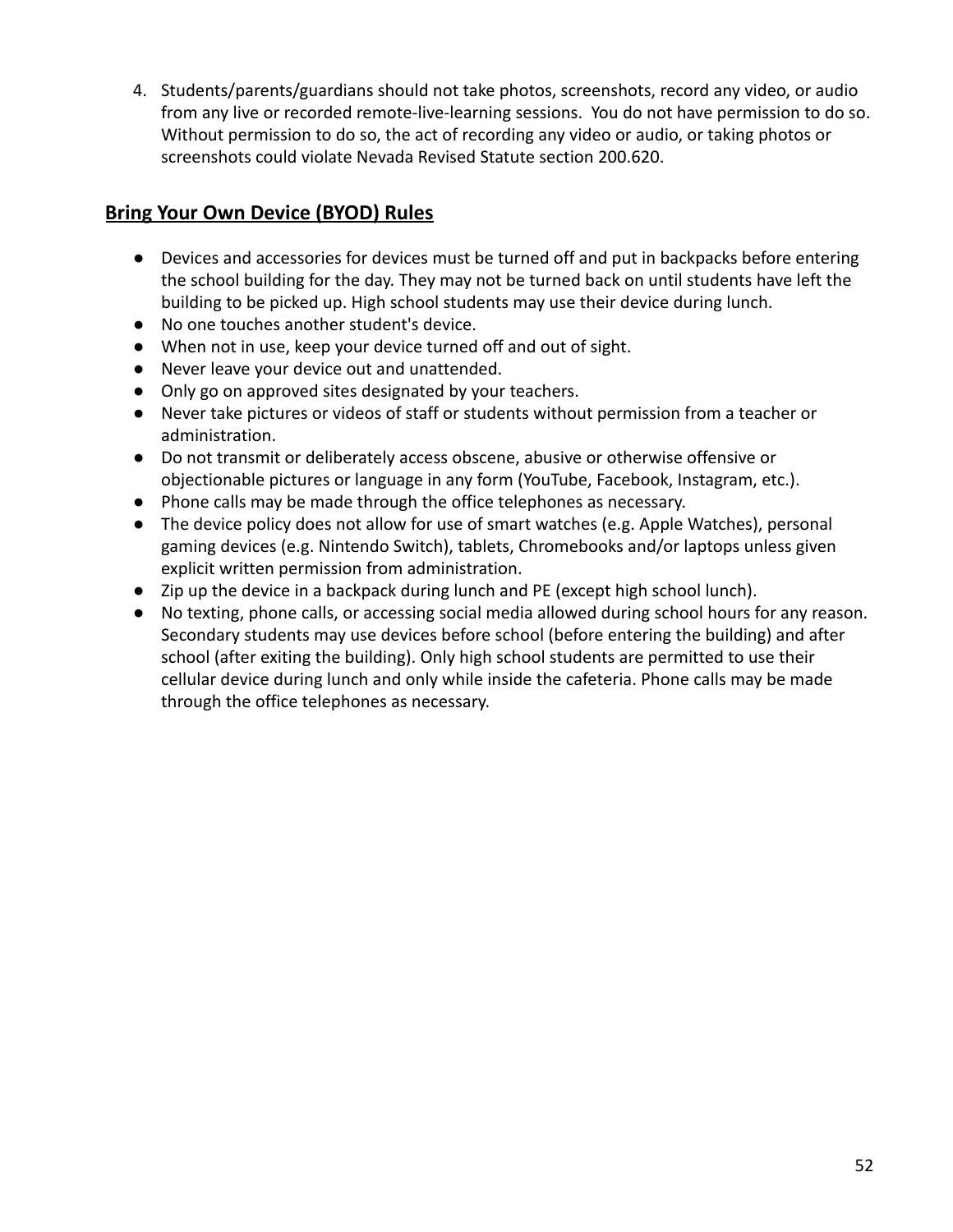# **Uniform Policy**

# **Dress Code Guidelines**

### *\*\*Mask guidelines will be based on SNHD and the Governor of Nevada.*

| <b>Article</b>                       | Color                                       | <b>Guidelines</b>                                                                                                                                                                              |
|--------------------------------------|---------------------------------------------|------------------------------------------------------------------------------------------------------------------------------------------------------------------------------------------------|
| <b>Shirts</b>                        | Navy (accepted at all                       | Must be purchased at the uniform store and monogrammed.                                                                                                                                        |
|                                      | Pinecrests), Cyan,<br><b>Black, or Gray</b> | May wear a solid navy, gray, white, or black long-sleeved shirt under a monogrammed polo shirt.                                                                                                |
| Pants                                | Navy (accepted at all                       | Form-fitting, cargo, denim material, pocket/decorative zippers, tight/gathered ankles,                                                                                                         |
| <b>Shorts</b>                        | Pinecrests), Khaki                          | denim style pockets (where the u-shaped stitching around the pocket is visible), and all other                                                                                                 |
| <b>Skirts</b>                        | (accepted at                                | variations are not acceptable for wear.                                                                                                                                                        |
| <b>Jumpers</b>                       | all Pinecrests), Black                      | Slacks only will be acceptable for pants.                                                                                                                                                      |
|                                      |                                             | Shorts and skirts must be no more than 3 inches above the knee in front and back of the leg and                                                                                                |
|                                      |                                             | may not be cut-offs.                                                                                                                                                                           |
|                                      |                                             | Jumpers must be monogrammed and purchased from the vendor.                                                                                                                                     |
|                                      |                                             | All pants, and trousers must be secured at waist level. Sagging is strictly prohibited.                                                                                                        |
|                                      |                                             | It is highly recommended that uniform pants be purchased through the uniform vendor, as these                                                                                                  |
|                                      |                                             | are the acceptable styles.                                                                                                                                                                     |
| Socks                                | Solid, Black, White, Gray,<br>Navy          | Matching socks are required if visible.                                                                                                                                                        |
| Leggings                             | <b>Solid Navy (accepted at all</b>          | May not be worn as pants.                                                                                                                                                                      |
| <b>Tights</b>                        | Pinecrests)                                 | May be worn under skirts, shorts, or jumpers.                                                                                                                                                  |
|                                      | <b>Solid White, or Black</b>                | Available for purchase at the vendor.                                                                                                                                                          |
| <b>Shoes</b>                         | No preference in color                      | Closed toe shoes with soles that are appropriate for playground use are required.                                                                                                              |
|                                      |                                             | High heels, house slippers, and Heelys are not permitted.                                                                                                                                      |
|                                      |                                             | Matching shoes are required.                                                                                                                                                                   |
| <b>Jackets</b>                       | Navy (accepted at all                       | Must be purchased at the uniform store and monogrammed.                                                                                                                                        |
| Cardigans                            | Pinecrests), White, and                     | May wear a solid navy, black, gray, or white long-sleeved shirt under a monogrammed polo shirt.                                                                                                |
| <b>Sweaters</b>                      | Black                                       | Students are required to remove their hood from their head prior to entering the building.                                                                                                     |
|                                      |                                             | A uniform shirt must be worn under jackets at all times on campus.                                                                                                                             |
| <b>Outerwear</b>                     | No preference if worn<br>outside            | Coats, sweatshirts, sweaters, hoodies, etc. that do not adhere to the policy may ONLY be worn<br>outdoors and must be removed prior to entering the building. No preference of color or style. |
|                                      | the buildings                               | Only school appropriate graphics are permissible on campus.                                                                                                                                    |
| <b>PE Shirt</b>                      | Grey, Navy or Black                         | PE (numbered athletic team jerseys are not permissible for PE)                                                                                                                                 |
|                                      |                                             | <b>Pinecrest Athletics T-shirt</b>                                                                                                                                                             |
| <b>PE Shorts</b>                     | Solid Navy (accepted at all                 | Loose-fitting, no zippers                                                                                                                                                                      |
| <b>PE Pants</b>                      | Pinecrests)                                 | Limited branding if not purchased from vendor                                                                                                                                                  |
|                                      | Solid Black                                 | Shorts must be fingertip length                                                                                                                                                                |
|                                      |                                             | Stripes and other solid color trim are acceptable in black, white, and navy.                                                                                                                   |
|                                      |                                             | It is highly recommended that athletic shorts/pants be purchased through the uniform vendor, as they                                                                                           |
|                                      |                                             | are the acceptable styles.                                                                                                                                                                     |
| Spirit Day on<br><b>Monthly Data</b> | <b>Nice Blue Jeans</b>                      | Students are permitted to wear nice blue jeans (no rips, tears, holes, or frayed bottoms) and a<br>Pinecrest Sloan Canyon or other Pinecrest Sloan Canyon activity shirts.                     |
| Days                                 | <b>Pinecrest Shirt or</b><br>Pinecrest      | Please note: Campus organizations or PTO may offer a free dress and/or additional spirit day each                                                                                              |
|                                      | <b>Team Wear</b>                            | month, upon administrative approval, for a donation to the organization. Participation is optional.                                                                                            |
| Hair                                 | <b>Natural</b>                              | Students' hair must be of natural color and style that will not create distraction.                                                                                                            |
|                                      |                                             | Colored hair extensions, unnatural colored hair stripes/parts, wraps, string, or yarn is prohibited.                                                                                           |
|                                      |                                             | Hairstyles and hair accessories should not exceed 3 inches from the head.                                                                                                                      |
|                                      |                                             | Bandanas, headbands with animal ears/pom poms, or other distracting head accessories are prohibited.                                                                                           |
|                                      |                                             | Excessive hair accessories are prohibited.                                                                                                                                                     |
| <b>Piercings</b>                     | <b>See Guidelines</b>                       | Only piercing of the ears is allowed.                                                                                                                                                          |
|                                      |                                             | Excessive earring length (greater than 2") is prohibited. Spiked earrings and gauges are prohibited.                                                                                           |
|                                      |                                             | All facial piercings must be removed prior to entering campus each morning.                                                                                                                    |
| <b>Accessories</b>                   | <b>See Guidelines</b>                       | Headgear (hats, hoods, caps, bandanas, hair grooming aids, etc.) are not permitted on campus.                                                                                                  |
|                                      |                                             | Spiked or studded clothing, jewelry, and/or accessories are prohibited.                                                                                                                        |
|                                      |                                             | Slogans or advertising on clothing, jewelry, buttons, and/or accessories which by their controversial,                                                                                         |
|                                      |                                             | discriminatory, profane, and/or obscene nature that disrupt the educational setting are not allowed.                                                                                           |
|                                      |                                             | Gloves and mittens are not permitted to be worn inside the building.<br>Blankets, pillows, and stuffed animals are not permitted in school.                                                    |

\* If there is a question as to whether or not any student's apparel or appearance is appropriate for school, school administration will decide.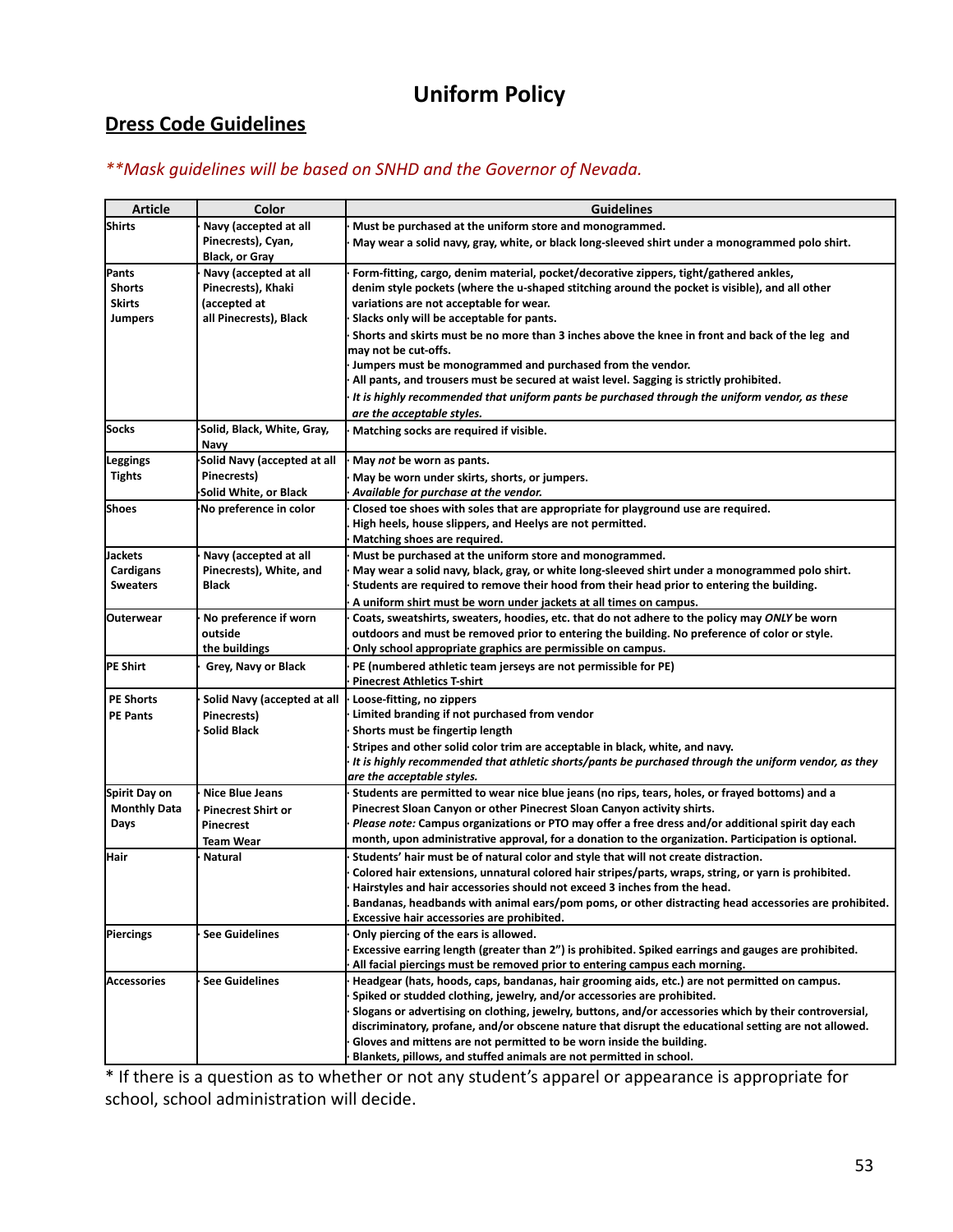# **Consequences for violating the dress code policy**

- 1st offense: Students will be assigned to the intervention room for the remainder of the day or until a parent/guardian brings a change of clothes.
- 2nd offense: Students will be assigned to the intervention room for the remainder of the day and placed on RPC (Required Parent Conference).
- All future offenses: Students will be assigned to the intervention room for the remainder of the day and placed on out of school suspension for a minimum of one day.

Pinecrest Academy follows a policy of standard student attire. By wearing school uniforms, students become part of a team. It is this team effort and sense of belonging that will help students experience a greater sense of identity and promote academic excellence. We are committed to keepin[g](http://www.alluniformwear.com/) the cost of uniforms as low as possible for our families. Please visit our uniform vendor to shop at **[www.alluniformwear.com](http://www.alluniformwear.com)**.

## **Considerations regarding dress code**

### **Pant/Skirt Styles**

Only khaki, black, or navy pants, shorts, skirts, or slacks are permitted. This means no corduroy pants, cargo pants, skinny jeans, leggings, joggers, or any other style that is not a "slacks" type style. They are intended to look like professional dress and help promote an environment of higher education, preparing them to enter a professional world.

### **Outside Vendors**

Many stores sell uniform clothing that is not within the Pinecrest dress code. We are happy to permit parents to buy uniform shorts, skirts and slacks at businesses other than our vendor; however, we ask that you are careful to purchase items that are the same style as the items offered through our vendor.

If you choose to purchase clothing from other retailers, please consider:

- Flat Front Pants generally acceptable
- Classic Fit generally acceptable
- Form fitting- generally unacceptable

A few vendors which have been found to carry acceptable styles include Old Navy, Target, Walmart, JCPenney, and Kohl's. If pants are purchased from these stores, it does not guarantee that the style is appropriate. Again, please check the vendor for the appropriate cuts of pants and help the school maintain a uniformed environment.

#### **Shirts**

Shirts must be cyan, black, gray, or navy blue. Families are welcome to use long sleeved shirts under uniform shirts for warmth if needed. If you choose to use long sleeved shirts under a short sleeved uniform shirt, they are required to be solid Pinecrest colors – black, gray, or navy blue.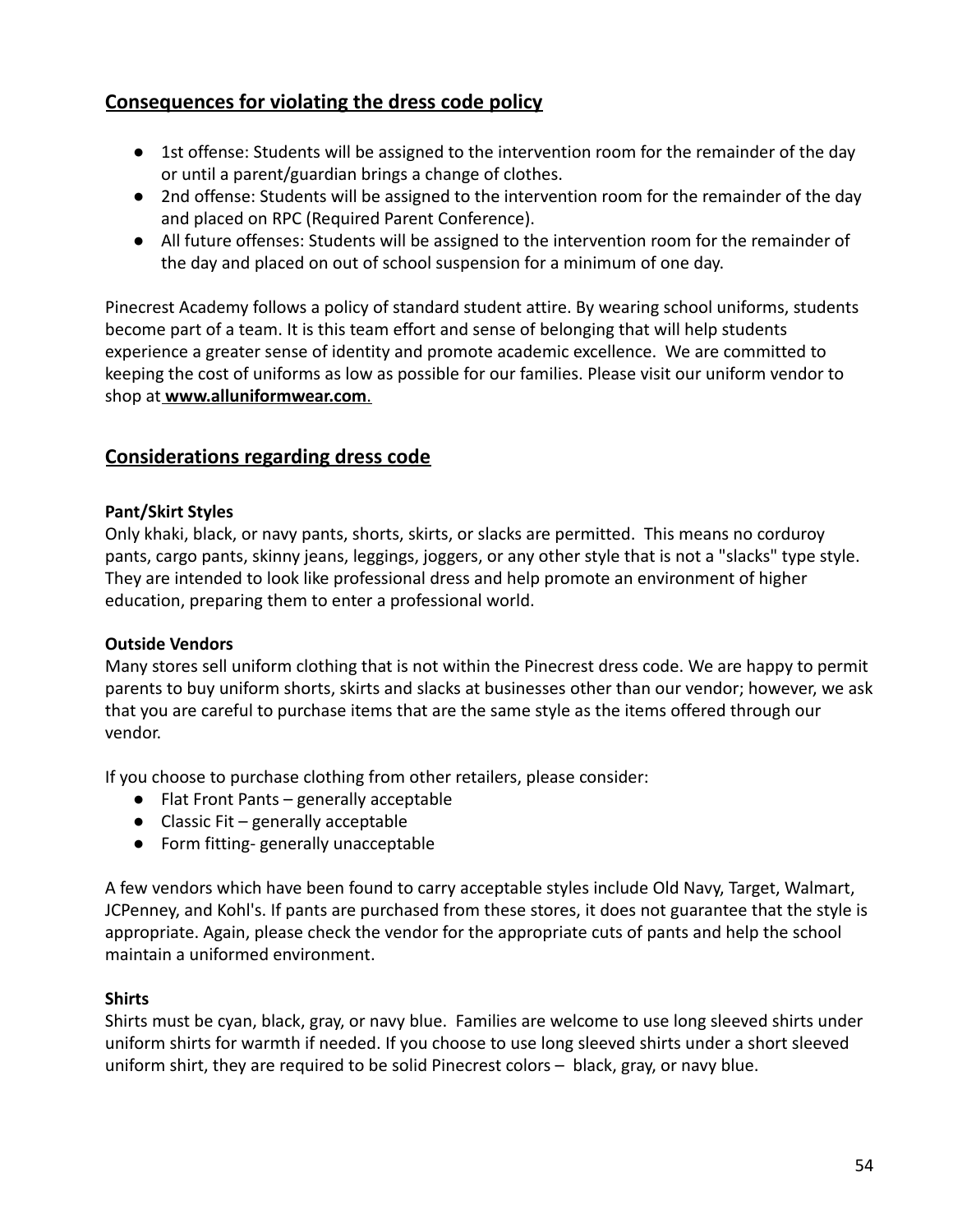#### **Jumpers**

Monogrammed jumpers need to be worn with a collared shirt underneath. These do not need to be monogrammed since they will be covered by the jumper and the jumper will have the logo. Shirts under jumpers should be a Pinecrest color.

#### **Leggings**

Leggings must be solid black, gray, or navy blue.

#### **Jackets**

If a jacket is worn in the building, it must be school approved and purchased from the uniform store or school spirit store. School approved jackets are required when worn inside the building- see the uniform options on our website or school Spirit Store for styles. We strongly encourage you to only send school approved jackets or sweaters in the classroom, we suggest you only send these with your child.

#### **PE/Spirit Shirts**

PE/Spirit Shirts and solid black or navy blue athletic shorts/pants with limited branding and thin, school-colored stripe/s are permitted. Please be aware of stripes down the side of shorts or other markings that would not adhere to the dress code. For elementary students, if your child has PE, athletic shorts or pants are allowed during the entire school day. PE/Spirit shirts are optional. If your student prefers a regular uniform shirt they are welcome to wear those to PE. For secondary students, PE uniforms are only allowed during their PE or PE type class. They must change in and out of them for that course.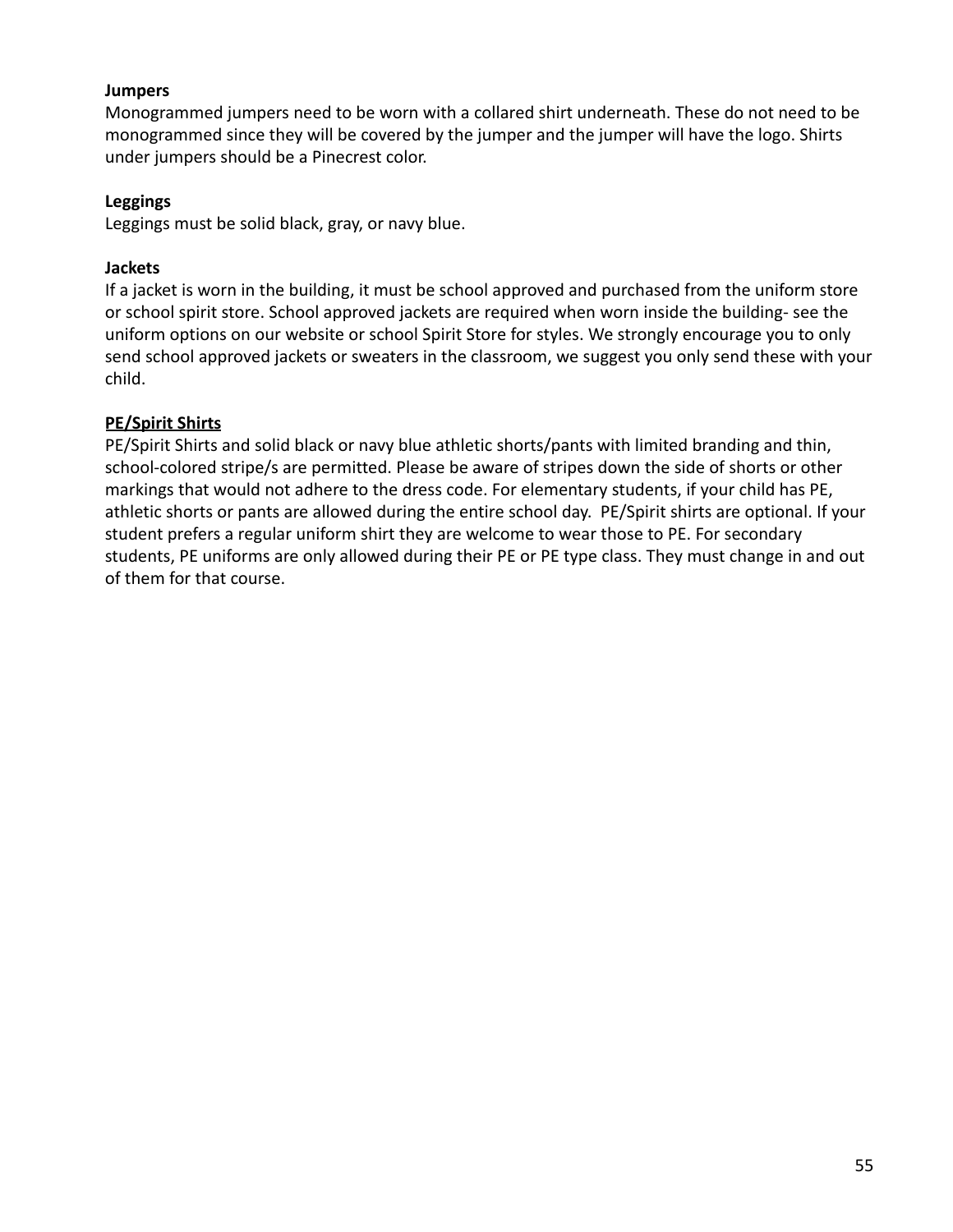## **Free Dress Policy\***

#### *\*The Free Dress Policy guidelines apply to ALL students who are participating in distance education from home during live Zoom sessions.*

To be followed on designated free dress days, dances, before and after school activities, assemblies, games, award ceremonies, on and off campus school activities, and by Dual Enrollment students. The school shares in the responsibilities of student dress code and appearance with the parent/legal guardians and the individual student in the area of health, safety, and cleanliness of person and apparel. If there is a question as to whether or not any student's apparel or appearance is appropriate for school, school administration will decide.

| <b>Article</b>         | <b>Guidelines</b>                                                                                              |
|------------------------|----------------------------------------------------------------------------------------------------------------|
| All Clothing &         | All clothing must be sufficient to conceal any and all undergarments.                                          |
| <b>Accessories</b>     | Slogans or advertising on clothing or accessories which by their controversial, suggestive,                    |
|                        | inappropriate, discriminatory, illegal, violent, profane, and/or obscene nature disrupt the educational        |
|                        | setting are prohibited.                                                                                        |
|                        | Spiked or studded clothing, jewelry, and/or accessories are prohibited.                                        |
|                        | Pajamas may not be worn to school.                                                                             |
|                        | Students shall be required to show proper attention to personal cleanliness.                                   |
| Shirts/Tops            | Prohibited shirts include, but are not limited to; crop tops, tank tops, muscle shirts, halter tops, strapless |
|                        | tops, see-through tops, low-cut tops, tops with slits, or tops that provide minimum coverage.                  |
|                        | Sleeveless blouses or dresses must be 4-fingers wide on the shoulder.                                          |
|                        | Shirts/tops may not fall more than 1" below the underarm.                                                      |
|                        | No skin may show between the bottom of shirt/blouse and top of pants or skirts/shorts at any time.             |
| Pants                  | All bottoms must be secured at waist level; sagging is strictly prohibited.                                    |
| <b>Shorts</b>          | Shorts, skirts, and dresses must be no more than 3 inches above the knee in front and back of the leg and      |
| <b>Skirts</b>          | must be hemmed (no cut offs).                                                                                  |
|                        | All bottoms must be free from rips, tears, holes, or frayed bottoms/edges and may not be cut-offs.             |
|                        | Leggings (including jeggings) may not be worn as pants.                                                        |
|                        | Tights, leggings, or other types of hosiery must be accompanied by fingertip length or longer skirts,          |
|                        | shorts, or dresses.                                                                                            |
| <b>Shoes</b>           | Closed toe shoes with soles are required.                                                                      |
|                        | High heels, house slippers, cleats and Heelys are prohibited.                                                  |
|                        | Matching shoes and socks are required.                                                                         |
| Hair                   | Students' hair must be of natural color and style that will not create distraction.                            |
|                        | Colored hair extensions, unnatural colored hair stripes/parts, wraps, string, or yarn is prohibited.           |
|                        | Hairstyles and hair accessories should not exceed 3 inches from the head.                                      |
|                        | Bandanas, headbands with animal ears, or other distracting head accessories are prohibited.                    |
|                        | Excessive hair accessories are prohibited.                                                                     |
| Piercings              | Only piercing of the ears is allowed.                                                                          |
|                        | Excessive earring length (greater than 2") is prohibited. Spiked earrings and gauges are prohibited.           |
|                        | All facial piercings must be removed prior to entering campus each morning.                                    |
| <b>Accessories</b>     | Headgear (hats, hoods, caps, bandanas, hair grooming aids, etc.) is prohibited on campus.                      |
|                        | Spiked or studded clothing, jewelry, and/or accessories are prohibited.                                        |
|                        | Excessive jewelry, in size or quantity, is prohibited.                                                         |
|                        | Gloves and mittens are not permitted to be worn inside the building.                                           |
|                        | Blankets are not permitted in school.                                                                          |
| <b>PE Attire</b>       | Students who have Physical Education classes on free dress days are expected to wear appropriate               |
|                        | clothing for participation in class.                                                                           |
| <b>Dual Enrollment</b> | Dual Enrollment students must have their Pinecrest/CSN badges, on the required lanyard, worn around            |
|                        | their neck and visible at all times while on the Pinecrest Sloan Canyon campus.                                |
|                        | Dual Enrollment students are required to have one cyan Pinecrest polo and one black uniform bottom for         |
|                        | times the school administration requests students be in school uniform (eg. yearbook photos or school          |
|                        | wide events on campus).                                                                                        |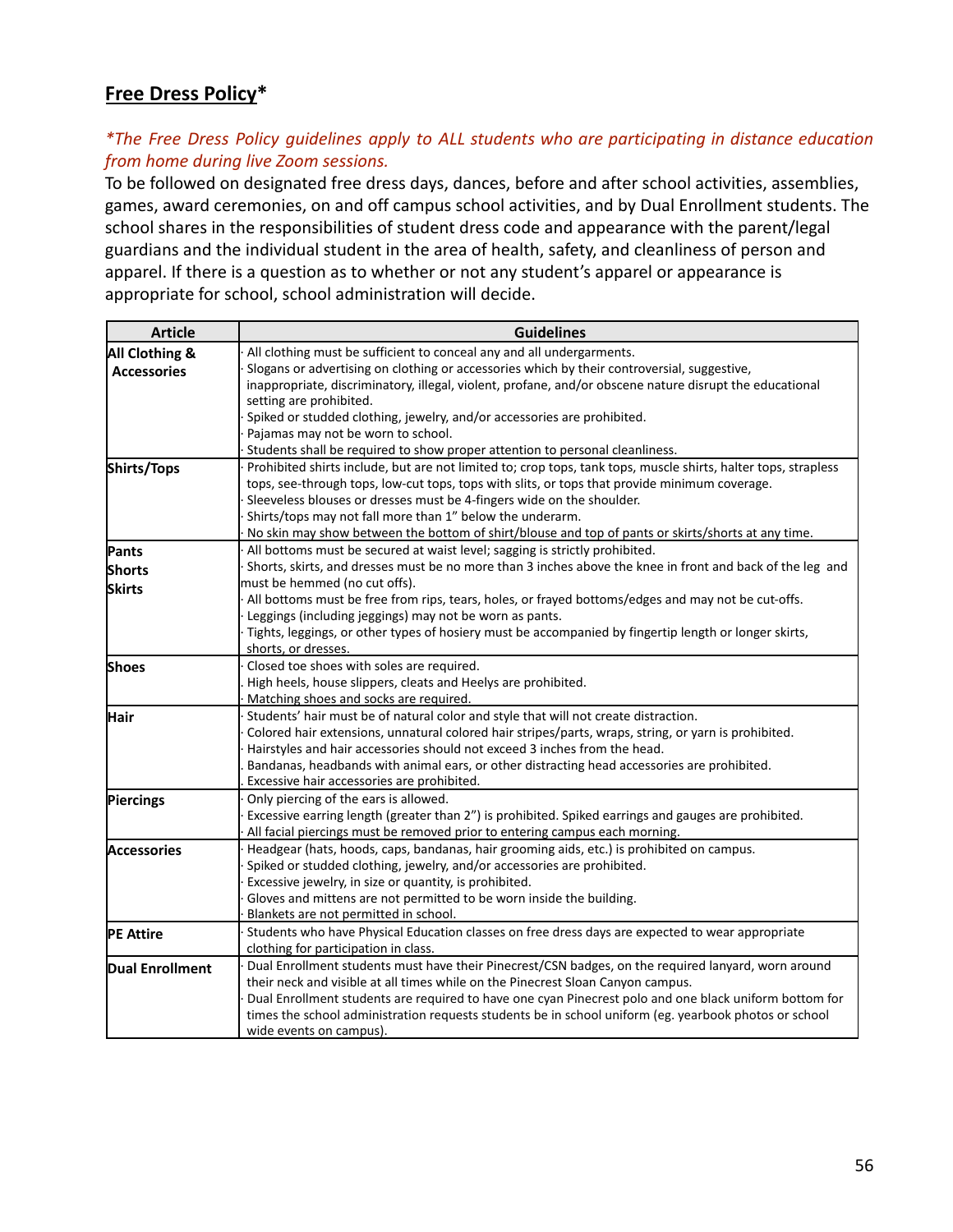### **Consequences for violating the dress code policy**

- 1st offense: Student will be assigned to the intervention room for the remainder of the day or until a parent/guardian brings a change of clothes.
- 2nd offense: Student will be assigned to the intervention room for the remainder of the day and placed on RPC (Required Parent Conference).
- All future offenses: Student will be assigned to the intervention room for the remainder of the day and placed on out of school suspension for a minimum of one day.

# **Student Code of Conduct**

Pinecrest Academy students are expected to show respect for themselves and others. Each classroom has a climate in which optimal learning can take place. Students are expected to behave in ways that are acceptable to classmates and conducive to learning. Misbehavior on the part of students can be generally corrected when parents and teachers work together. Students must foster a mutual respect for one another.

## **Expectations of Behavior Apply to Any Student**

- Who is on the school property including the parking lot.
- Who is in attendance at virtual learning.
- Who is in attendance at school or any school-sponsored activity, including virtual activities.
- Whose conduct at any time, or in any place, has a direct impact on the school's ability to maintain order and discipline.

Committing, participating in, or unlawfully attempting any of the following activities or acts in school buildings or on school property is prohibited and may constitute cause for disciplinary action. In addition, students at school-sponsored, off campus events and those using charter school sponsored transportation shall be governed by the policies, rules, regulations, and procedures established in this manual. Any criminal act shall be reported at once to the local police or sheriff's office. The student's parent/guardian shall also be notified, if possible. The school may take disciplinary action, whether or not criminal charges result.

### **Restorative Justice**

Restorative Justice is defined in Nevada legislation as:

#### NRS 392.4644 (from SB 89, 2019):

Provide restorative disciplinary practices which include, without limitation:

- Holding a pupil accountable for his or her behavior;
- Restoration or remedies related to the behavior of the pupil;
- Relief for any victim of the pupil; and
- Changing the behavior of the pupil.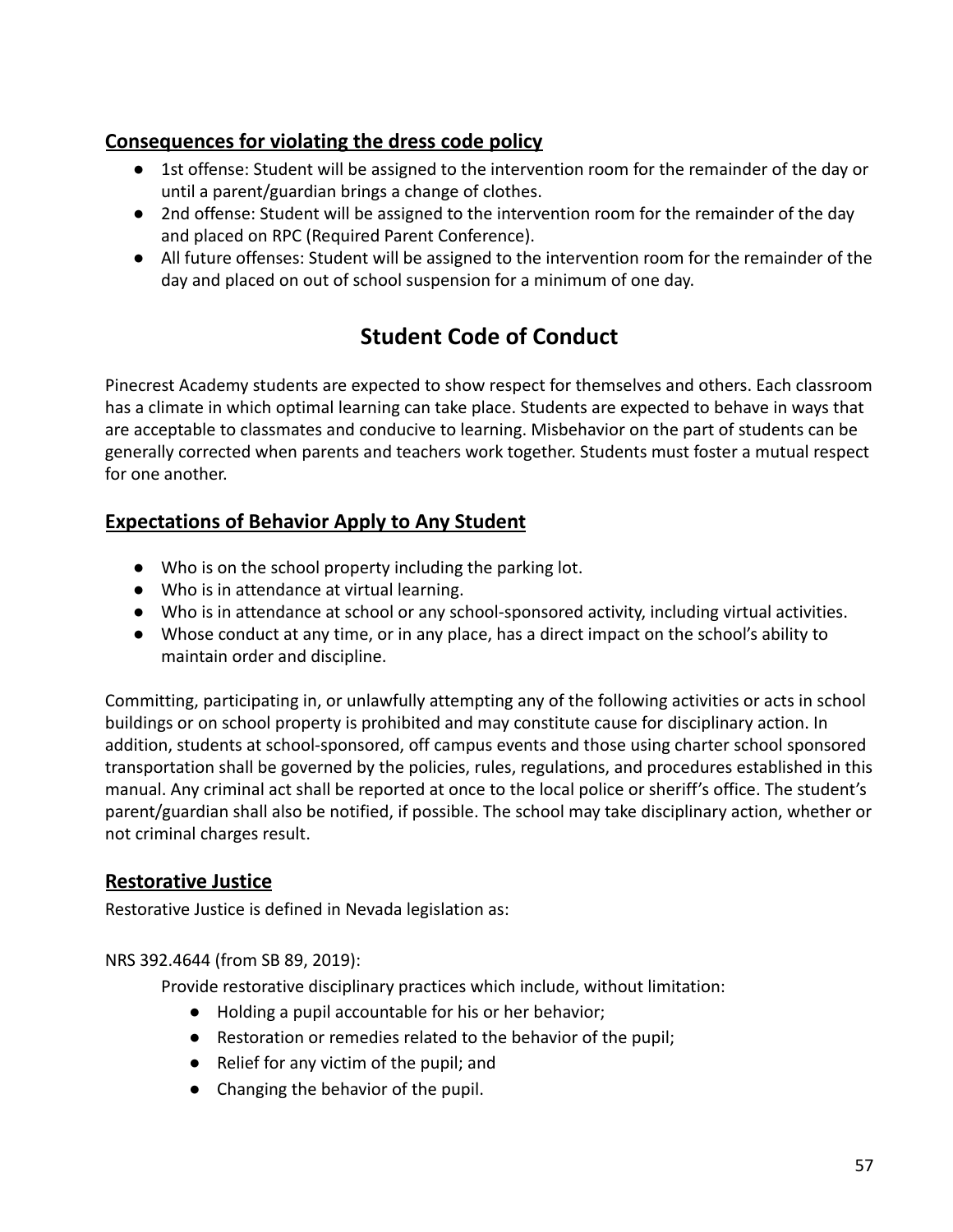NRS 392.472 (from AB 168, 2019):

"Restorative justice" means nonpunitive intervention and support provided by the school to a pupil to improve the behavior of the pupil and remedy any harm caused by the pupil.

According to the Nevada Department of Education, Restorative Justice is about "changing systems (schools, criminal, and juvenile justice) to address harm more meaningfully and undo systemic patterns of institutional racism and oppression." "Restorative practices strengthen students' connections to both staff and other students, which is why these practices support both prevention and response. Repairing harm and restoring relationships after transgressions helps keep students connected to a positive school community."

Pinecrest Academy Nevada has adopted the Nevada Department of Education's Building a Strong Foundation model as its basis for restorative justice practices for grades K-12. This model allows us to ensure we are in alignment with current state laws and affording students the best opportunities to prevent and repair harm.

### **Multi-tiered System of Support Alignment (MTSS)**

**Tier 1 Supports (Preventive/Proactive Practices)-** Focuses on the prevention of problem behavior by emphasizing universal support.

**Tier 2 Supports (Responsive Practices)-** Designed to prevent the development and escalation of problem behaviors for students who are identified as being at risk for developing chronic behavior problems. Pinecrest Academy of Nevada provides targeted support to students who aren't successful with Tier 1 support alone.

**Tier 3 Supports (Restorative and Reintegrative Practices) -** Designed to reduce the intensity, frequency, and/or complexity of problem behaviors by providing individualized behavior support using evidence-based interventions. Pinecrest Academy of Nevada provides individualized interventions and supports to reduce the occurrences and/or intensity of undesirable behaviors. Students requiring Tier 3 support are referred to our Behavior Support Team.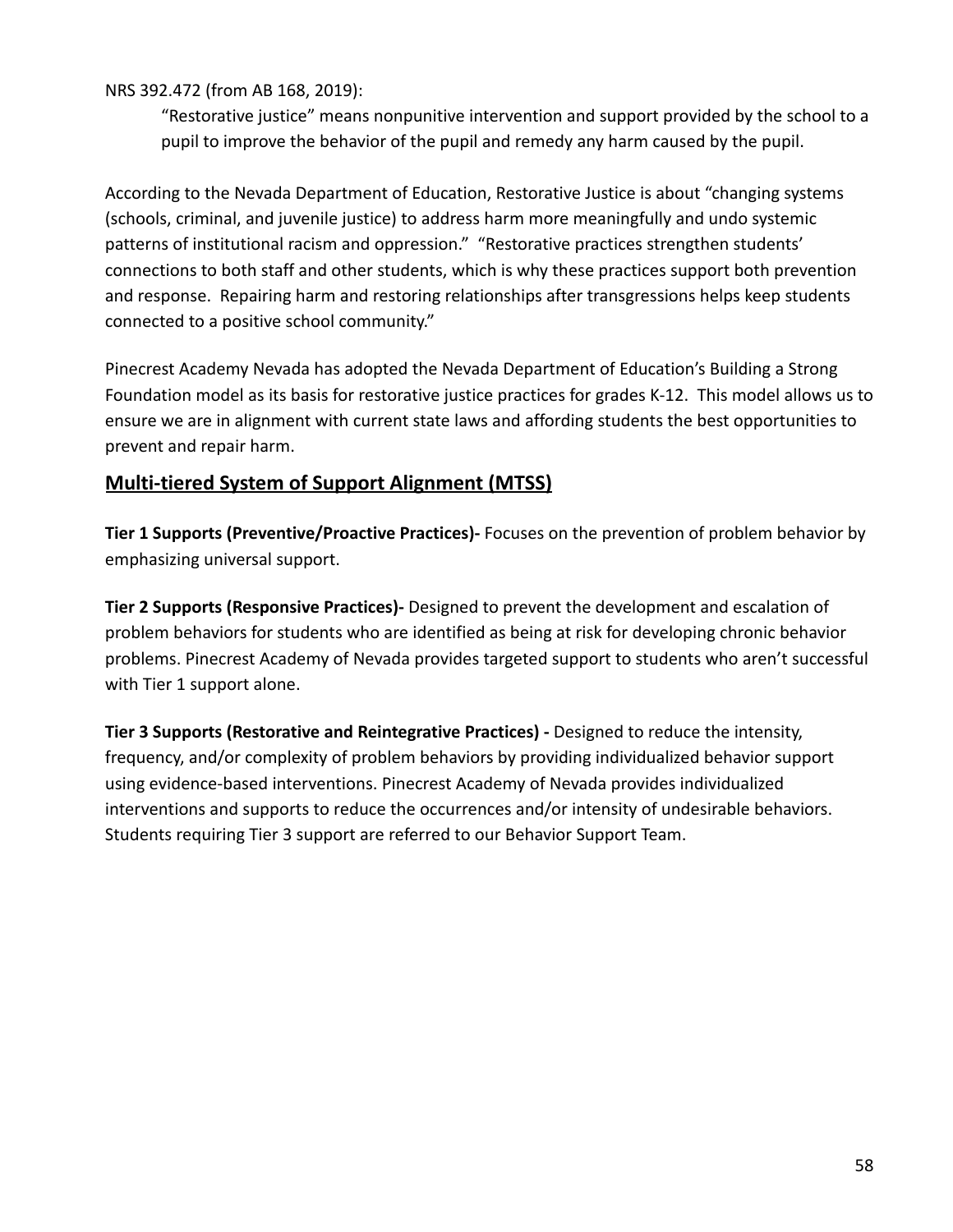## **Progressive Discipline**

Pinecrest Academy teachers and staff have developed school-wide behavioral expectations for our students based on our Pinecrest Values. In addition, a system of incentives and consequences has been implemented to ensure student success in maintaining our expectations. Our progressive discipline plan is as follows for minor/major infractions:

| $1st - 4th$ Offense     | A classroom consequence, parent contact, or a citation may be issued by the<br>teacher or staff member. A parent signature is not required on citation. |
|-------------------------|---------------------------------------------------------------------------------------------------------------------------------------------------------|
| 5 <sup>th</sup> Offense | Written referral and administrative action.                                                                                                             |
| lOr                     | $ **$ Any infractions may require immediate step 5 disciplinary action.                                                                                 |
| Major Disruption        |                                                                                                                                                         |

### **Minor Classroom Disruption**

Sample minor infractions may include but are not limited to:

| • Annoying fellow students<br>Being rude<br>Chewing gum<br>Disrespectful behavior<br>Eating or drinking in class<br>Making derogatory comments<br>Not prepared for class<br>Off task<br><b>Computer Misconduct</b> | • Out of seat<br>Public display of affection<br>$\bullet$<br>Talking loudly<br>Talking out of turn<br>Running/horseplay* (could be deemed a<br>$\bullet$<br>major disruption)<br>Talking back (could be deemed a major<br>$\bullet$<br>disruption)<br>Not following directions (could be deemed a<br>$\bullet$ |
|--------------------------------------------------------------------------------------------------------------------------------------------------------------------------------------------------------------------|----------------------------------------------------------------------------------------------------------------------------------------------------------------------------------------------------------------------------------------------------------------------------------------------------------------|
|--------------------------------------------------------------------------------------------------------------------------------------------------------------------------------------------------------------------|----------------------------------------------------------------------------------------------------------------------------------------------------------------------------------------------------------------------------------------------------------------------------------------------------------------|

### **Major Classroom Disruption**

Sample major infractions may include but are not limited to:

| Alcohol use or possession<br>Arson<br>Assault or battery<br>$\bullet$<br>Computer misconduct<br>$\bullet$<br>Controlled substance<br>Defiance of school personnel<br>$\bullet$<br>Disorderly conduct<br>$\bullet$<br><b>Explosive devices</b><br>$\bullet$<br><b>Fighting</b><br>$\bullet$<br>Gambling | Gang activity<br>$\bullet$<br>Harassment<br>Immoral conduct<br>$\bullet$<br>Incitement<br>$\bullet$<br>Robbery or extortion<br>$\bullet$<br>• Threats to Pinecrest personnel or students<br>Theft<br>$\bullet$<br>Tobacco<br>$\bullet$<br>Vandalism/Destruction of property<br>$\bullet$<br>Verbal abuse |
|--------------------------------------------------------------------------------------------------------------------------------------------------------------------------------------------------------------------------------------------------------------------------------------------------------|----------------------------------------------------------------------------------------------------------------------------------------------------------------------------------------------------------------------------------------------------------------------------------------------------------|
|                                                                                                                                                                                                                                                                                                        | Weapons                                                                                                                                                                                                                                                                                                  |
|                                                                                                                                                                                                                                                                                                        |                                                                                                                                                                                                                                                                                                          |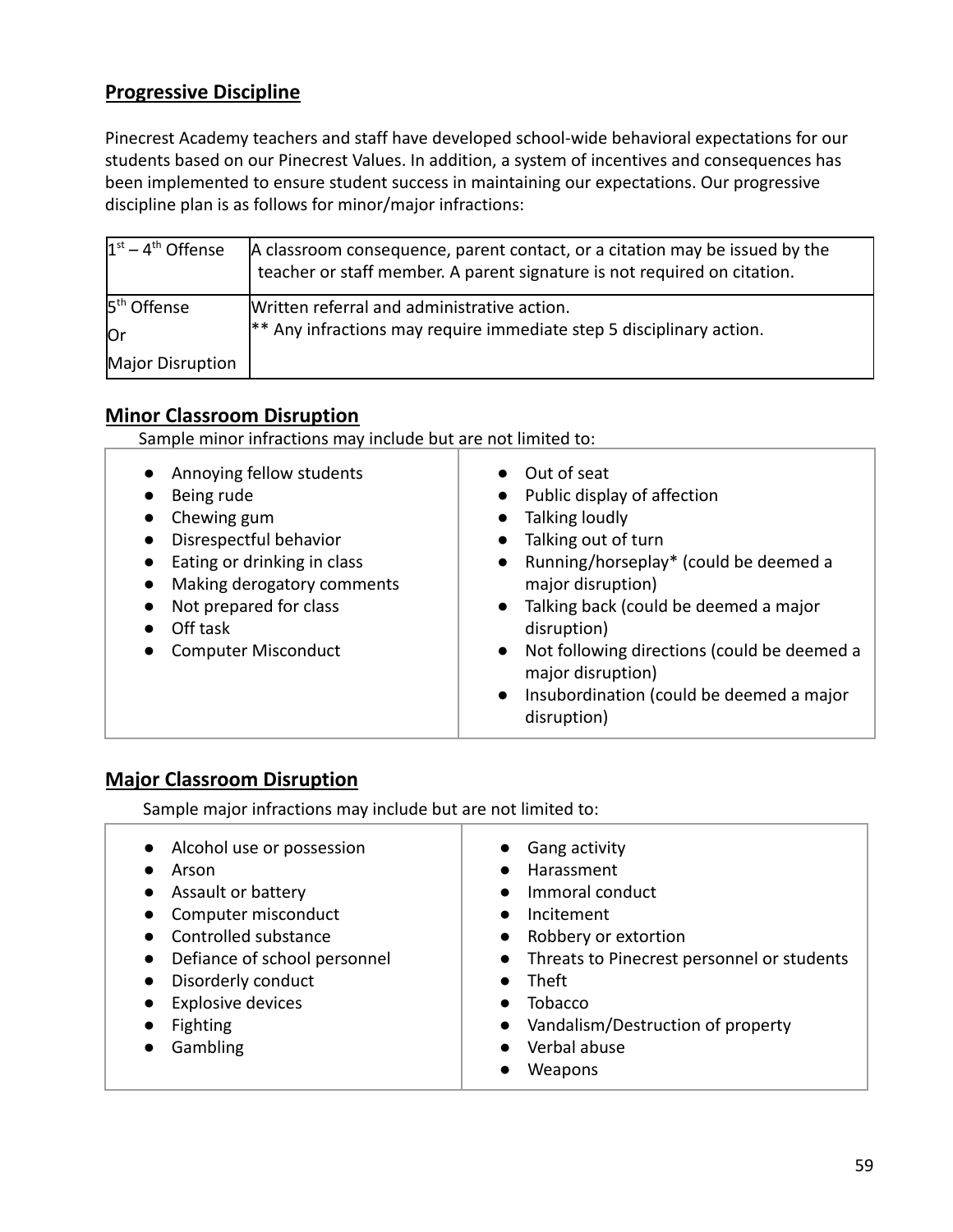The expectations and due process procedures are designated to protect all members of the educational community in the exercise of their rights and responsibilities. Administration will make the final decision on disciplinary actions.

# **Types of Interventions/Disciplinary Actions**

- Verbal redirection
- Time out in another room
- Conference with teacher
- Restriction from privileges
- Detention
- Administrator and student conference
- Contact with parent
- Work Duty on Campus (as a result of natural consequences) a student is assigned to a designated staff member to engage in active work duty such as cleaning, picking up, or organizing.
- In-House Detention (absence from class but in school)
- Saturday Detention
- Suspension absence from school a student is not allowed on school grounds or at any school- related function.
- Expulsion student removed from school for the remainder of the school year.

If Restorative Justice consequence is refused, the student may be restricted from sports or school activities for a period of time.

# **Offenses Warranting Law Enforcement Notification**

- ALCOHOL: The possession, sales, and furnishing of alcoholic beverages.
- ARSON: The intentional setting of fire.
- ASSAULT: Physical or verbal threats with the intent and the ability to carry through
- BATTERY: An unconsented-to touching or application of force to another person.
- BOMB THREAT/FALSE: Willfully conveying by mail, written notes, telephone, telegraph, radio or any other means of communication, any threat knowing it to be false.
- BURGLARY: Illegal entry with the intent to commit a crime.
- DESTRUCTION OF PROPERTY: Willfully and maliciously destroying or injuring real or personal property of another.
- DISTURBING THE PEACE: Maliciously and willfully disturbing the peace of any person; maliciously and willfully interfering with or disturbing persons in the school.
- EXPLOSIVE DEVICES: The possession of explosive or incendiary devices.
- FALSE FIRE ALARMS: False reporting of, or transmission of, signal knowing same to be false.
- FIREWORKS: The possession of, sales, furnishing, use or discharge of fireworks.
- INDECENT EXPOSURE: An open indecent or obscene exposure of his person or the person of another.
- LARCENY: Stealing, taking, carrying away property of another.
- LIBEL: A malicious defamation expressed to impeach a person's honesty, integrity, virtue or reputation.
- MARIJUANA: The possession, sales, or furnishing of marijuana.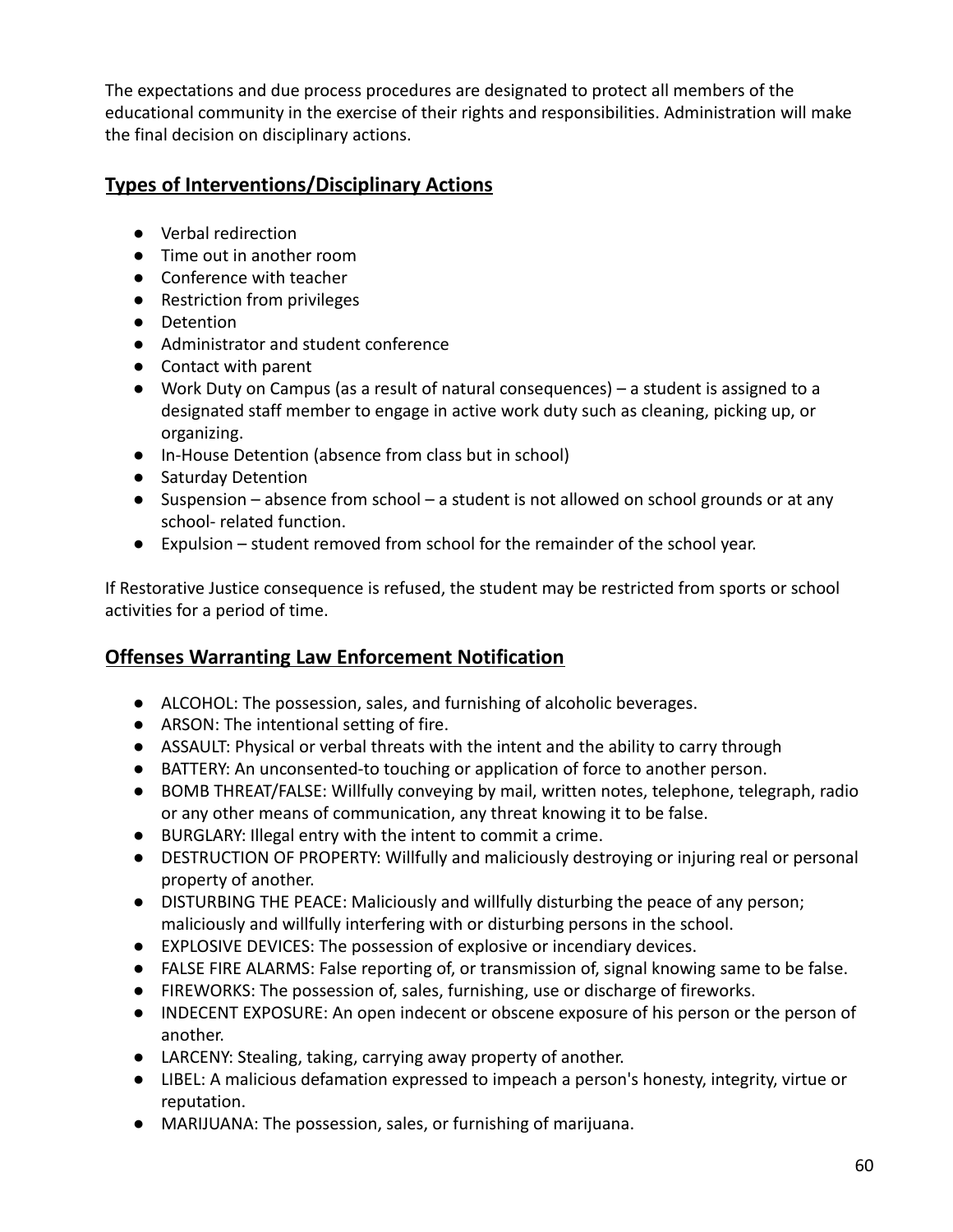- NARCOTICS: The possession, sales, or furnishing of a controlled substance.
- NARCOTICS PARAPHERNALIA: The possession, sales, furnishing, or use of.
- RESISTING OFFICER: Willfully resisting, delaying or obstructing an officer in the performance of duty.
- ROBBERY: The unlawful taking of personal property from the person of another or in his/her presence, against his/her will, by means of force or violence or fear of injury.
- ROUT/RIOT: Two or more persons meeting to do an unlawful act/two or more persons actually doing an unlawful act with or without a common cause of quarrel.
- STOLEN PROPERTY: Receiving or possessing property of another, knowing or under such circumstances as would cause a reasonable person to know they were so obtained.
- TAMPERING WITH MOTOR VEHICLES: Willfully break, injure, tamper, remove parts, deface a vehicle; without consent of owner, climb into or upon a vehicle with intent to injure; to manipulate any levers while vehicle is at rest or unattended or to set vehicle in motion.
- THROWING SUBSTANCE AT VEHICLE: To throw any stone, rock, missile or any substance at any motorbus, truck or other motor vehicle.
- TRESPASS: To be upon the property of another without permission of the owner and to stay on the same after warning. To be on school property or at a school function while under suspension from school.
- WEAPONS: "Dangerous weapon" includes, without limitation, a blackjack, slingshot, billy, sand- club, sandbag, metal knuckles, dirk or dagger, a nunchuck, switchblade knife or trefoil, as defined in NRS 202.350, a butterfly knife or any other knife described in NRS 202.350, or any other object which is used, or threatened to be used, in such a manner and under such circumstances as to pose a threat of, or cause, bodily injury to a person. "Firearm" includes, without limitation, any pistol, revolver, shotgun, explosive substance or device, and any other item included within the definition of a "firearm" in 18 U.S.C. § 921, as that section existed on July 1, 1995.
	- Brandishing any dangerous weapon or firearm in a rude, angry or threatening manner or to use the same in any fight or quarrel.
	- $\circ$  Concealed it is unlawful for any person to carry any dangerous weapon or firearm.
	- Possession it is unlawful for any person to possess any dangerous weapon or firearm.
- Violation of other federal or state criminal laws or local ordinances at school, at school-sponsored activities or on school-sponsored transportation is prohibited.

### **Suspensions**

Suspension is the temporary, or permanent, removal of a student from school or from school-sponsored activities. Students may be suspended for the following reasons:

- Violation of any state law or local ordinance in a school building, on school grounds, at a school-sponsored activity, or in proximity of the school.
- Violation of rules, policies, and procedures established for charter schools as outlined in this manual.
- Student actions or inactions at school or a school-sponsored activity that disrupt, interfere with, or pose a threat to the educational program, other students, staff, visitors, or the community.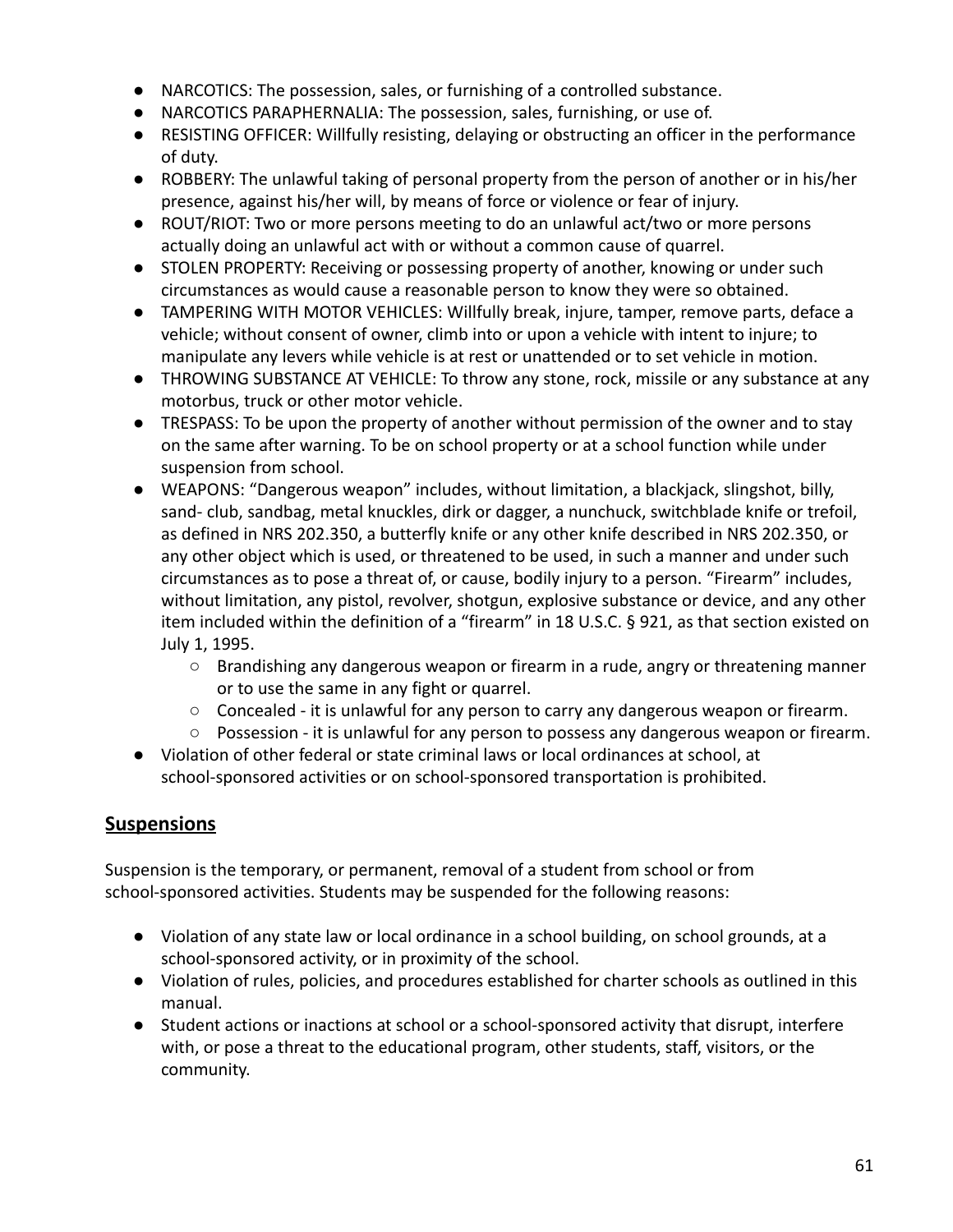The primary purpose of a suspension is to give the student, his/her parent/guardian and the school the time needed to resolve a problem. The duration of the suspension is directly related to the degree of the infraction.

**New guidance from the Nevada Department of Education as pertaining to AB 168 changes the level of board involvement for Special Education Students under age 11. The board is the decision-making authority for student suspension and expulsion for Special Education Students after hearing evidence from the Principal and Leadership Team.**

### **LEVEL OF BOARD INVOLVEMENT:**

- Suspension and permanent expulsion require Board review of circumstances and determination that action is in compliance with IDEA.
- *The statute does not provide authority for non-permanent expulsion*.
- Board action required to approve if the school requests an exception to permanently expel a Special Education student under age 11.

### **AB 168 & BATTERY OF AN EMPLOYEE or PUPIL**

#### **MANDATORY DISCIPLINE IN NRS**:

Although the battery of an employee does not require discipline according to NRS, the PAN Board reserves the right to suspend or expel students who commit battery against school staff or pupils. If a student repeatedly commits battery against a staff member or pupil, the Principal will bring the matter to the Board for a decision as to consequences.

### **DISCIPLINE LIMITS FOR SPECIAL EDUCATION STUDENTS:**

- 11+\* Discipline is limited to suspensions of 1-5 days per occurrence or permanent expulsion. The statute does not provide authority for nonpermanent expulsion. (Cumulative suspensions greater than 10 days require hearing).
- Age 11+ limit for all four categories of misconduct (no exception for possession of a firearm or dangerous weapon).
- Students with an IEP under age 11 must not be permanently expelled except under extraordinary circumstances.

**ADDITIONAL REQUIREMENTS:** Same as general education students.

**Changes to discipline laws for students who receive special education services in accordance with an Individualized Education Program (IEP)**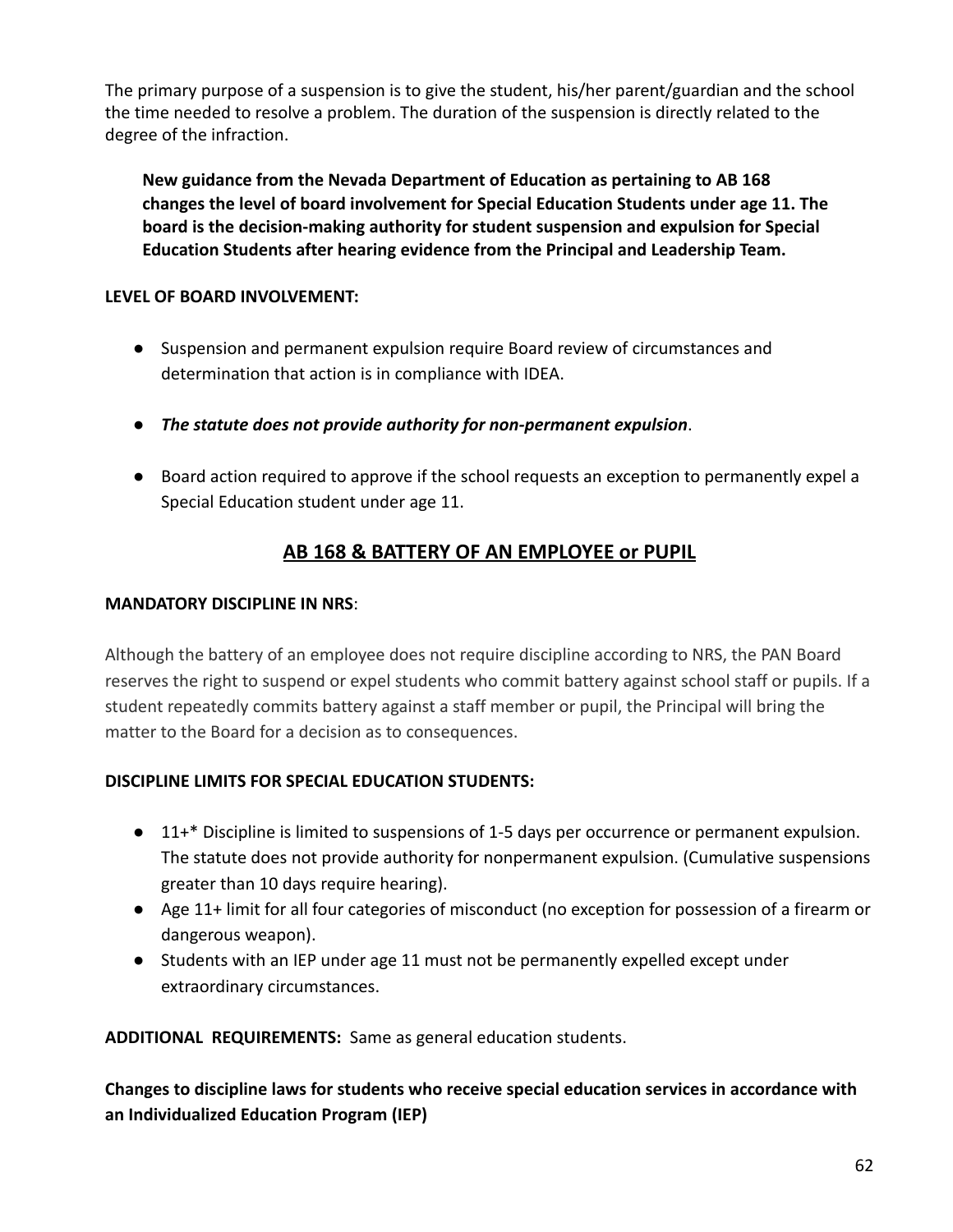#### Suspension or Expulsion

- A student with an IEP who is at least 11 years old may be removed from a school, suspended, or expelled only after the district Board of Trustees has reviewed the circumstances and determined that the action is in compliance with the Individuals with Disabilities Education Act (IDEA) (NRS 392.466.10; NRS 392.467.6), except in the case of possession of a firearm or dangerous weapon by a student, which is described below.
- Suspension of a student with an IEP is limited to 1-5 days for each occurrence of misconduct (NRS 392.466.10; NRS 392.467.6).
- As with general education students, a student with an IEP who is younger than 11 years old must not be permanently expelled except under extraordinary circumstances, in which case a school may request an exception to this prohibition from the district Board of Trustees (NRS 392.466.9, NRS 392.467.1).

For all offenses, common sense and good judgment will prevail. Pinecrest Academy students are expected to show respect for themselves and others. Students are expected to behave in ways that are acceptable to classmates and conducive to learning. Behavior can be generally corrected when parents and teachers work together. Continued disregard for school rules is a key factor for all progressive consequences. Restorative action is also commensurate with the severity of the offense.

Administration will make the final decision on disciplinary actions.

If the administration determines that a Restorative Action Plan would not be practicable, the following discipline measures may be imposed: RPC, suspension, or expulsion.

The disciplinary charts shall only be used if:

- 1. A student has not followed or has violated their Restorative Action Plan
- 2. School administration has deemed that Restorative Justice is not practicable
- 3. State law does not require Restorative Justice to take place

Additionally, pursuant to NRS 392.467 a student may be expelled, suspended, or removed if they have been charged with a crime if:

- a. The school conducted its own documented investigation
- b. The school gives notice of the charges brought against the student

### **Types of Suspensions**

● Emergency Suspension: The administrator, or designee, may suspend any student whose conduct is determined to be a clear threat to the physical safety of others, or to the property interests of others, or is so extremely disruptive as to make the student's temporary removal necessary to preserve the right of other students to pursue an education.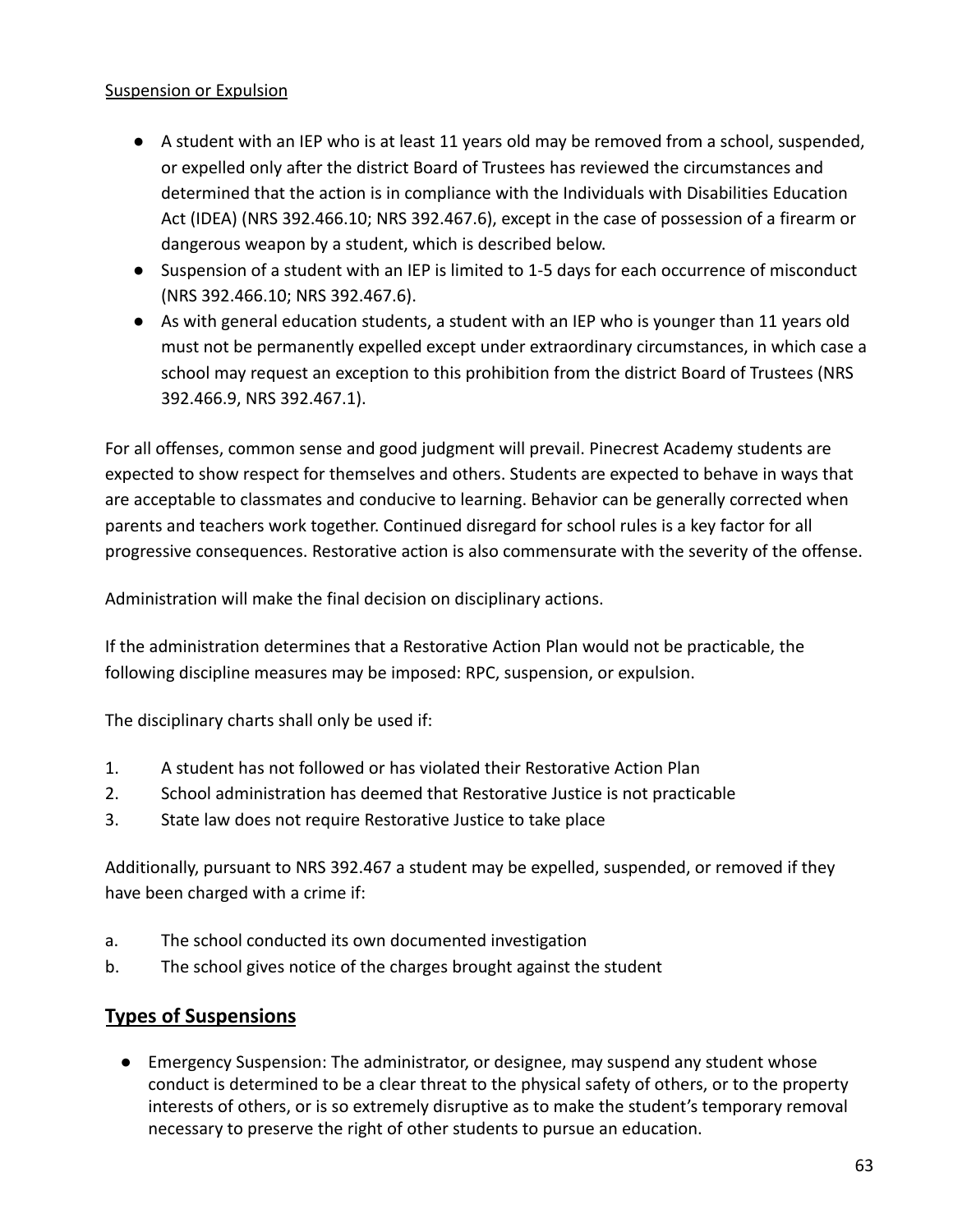- Long-Term Suspension: A student may be suspended from school, or from an interscholastic activity, for more than ten (10) days by the school's governing body.
- Short-Term Suspension: A student may be removed from school and/or from interscholastic activities for no more than ten (10) days by the administration.
- In-School Suspension/Detention: A student may be removed from his/her classes and all school activities for no more than ten (10) days and during the term of in-school suspension the student will remain in a separate supervised area of the school.

The primary intention of this action is to gain cooperation with the student's parent/guardian and to isolate the student from all regular academic and social activities. If this action seems warranted after an investigation, and after consultation with the parent/guardian, the administrator or designee, shall take action.

\*All responses to offenses that warrant a suspension are subject to the discretion of the administrator.

\*Administration reserves the right to progress to a higher step based upon the severity of the action or behavior, per board-voted policies and procedures.

## **Offenses Warranting Suspension**

The following non-criminal activities will lead to disciplinary action. Generally, these are acts that disrupt and interfere with the educational process or with the rights of other members of the educational community.

- DISOBEDIENCE, INSOLENCE AND INSUBORDINATION: Students must obey the reasonable instructions of school personnel.
- DISRUPTIVE CONDUCT: Conduct that interferes with the educational process. Serious situations may be handled under criminal sanctions.
- FIGHTING: Other than that which would be considered Battery or Assault.
- FORGING OR USING FORGED PASSES, EXCUSES OR OTHER SCHOOL DOCUMENTS.
- HAZING: Any act that forces another student to undergo a humiliating or abusive ordeal, as in initiations.
- INAPPROPRIATE DRESS AND APPEARANCE: Dress and appearance must not present potential health or safety problems or cause disruptions.
- MISCONDUCT ON SCHOOL VEHICLES: Any action that creates a safety hazard or distracts the attention of the driver.
- PLAGIARISM AND CHEATING.
- POSSESSION AND USE OF TOBACCO, CIGARETTES, CHEW, ETC., ON SCHOOL PROPERTY OR AT A SCHOOL-SPONSORED ACTIVITY.
- WIRELESS COMMUNICATION DEVICES: Wireless communication devices include two- way communication devices, including cellular phones, mobile phones, beepers, pagers, portable computers, personal organizers, and similar wireless devices. Possessing a wireless communication device is not a violation of the Code of Student Conduct. However, a student should not disrupt the educational process or interfere with the safety-to-life issues of students by using a wireless communication device. The following rules must be followed regarding the possession, use, and display of wireless communication devices.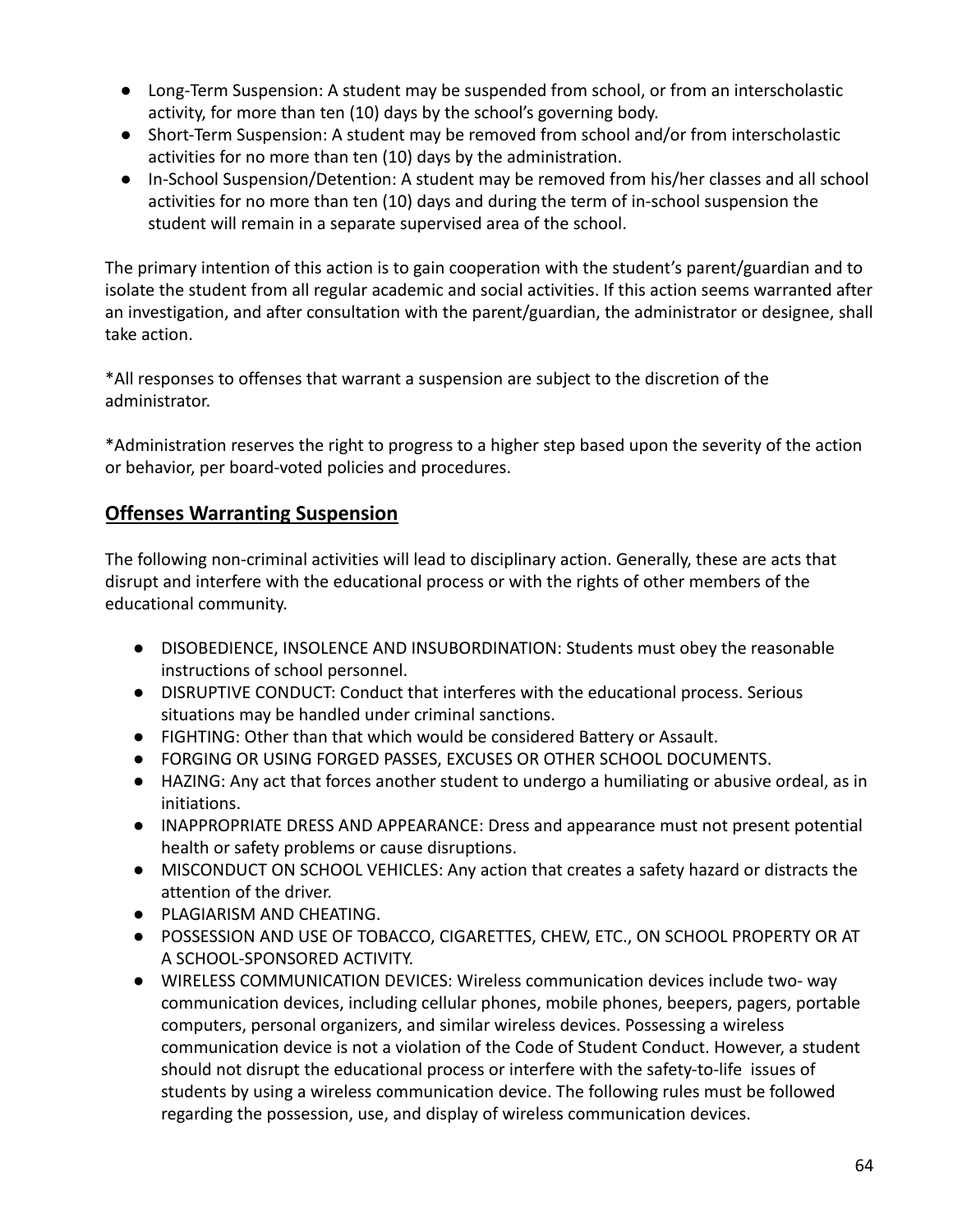- Students may possess, display, and use wireless communication devices before or after the instructional day.
- $\circ$  Students shall avoid classroom disruptions, by not displaying, using, or activating wireless communication devices during the instructional day, unless such use is deemed educational and authorized by the teacher. This includes during class, in the library, during lunch breaks, during class changes, and during any other structured activity.
- $\circ$  Students must ensure that devices are turned off during the instructional day.
- Students shall not use wireless communication devices while being transported on a school bus.
- $\circ$  Students must conceal wireless communication devices in a backpack, pocket, purse, or other container during the instructional day.
- The school is not responsible if a student's wireless communication device is lost or stolen.
- SEXUAL HARASSMENT: A student should not be sexually harassed, discriminated against, denied a benefit, or excluded from participation in any charter school educational program or activity as guaranteed by Title IX of the Educational Amendments of 1972. Sexual harassment is defined as the verbal or physical conduct of a sexual nature, imposed on the basis of sex, by an employee or agent of the school or by a student of the school. No student shall be denied or limited to the provision of aid, benefits, services or treatment protected under Title IX.
- SPREADING FALSE OR UNSUBSTANTIATED INFORMATION IN WRITING OR VERBALLY ABOUT A PERSON AND HARMING HIS/HER REPUTATION.
- TRAFFIC VIOLATIONS ON SCHOOL GROUNDS.
- TRUANCY: Being absent from school without a valid excuse acceptable to the administrator.
- PUBLIC DISPLAY OF AFFECTION: Physical contact that displays affection between students is not allowed and will be subject to the progressive discipline plan.
- GANG ACTIVITY: As set forth in the section below:
	- No student on or about school property or at any school activity:
		- Shall wear, possess, use, distribute, or sell any clothing, jewelry, emblem, badge, symbol, tattoo, sign, or other things that are indicators of membership in or affiliation with any gang.
		- Shall commit any act or omission, or use any speech, either verbal or non-verbal (gestures, handshakes, etc.) showing membership in or affiliation with a gang.
		- Shall place graffiti on or otherwise deface property on school grounds. For purposes of this regulation, the term "graffiti" means any unauthorized inscription, word, figure, or design that is marked, etched, scratched, drawn, painted on or affixed to the public or private property, real or personal, of another that defaces the property; or
		- Shall use any speech or commit any act or omission in furtherance of the interests of nay gangs or gang activity, including, but not limited to:
		- Soliciting others for membership in any gangs;
		- Requesting any person to pay protection or otherwise intimidating or threatening any person; or,
			- Committing any other illegal act or other violation of charter school rules, regulations, or policies; or,
			- Inciting other students to act with physical violence upon any other person.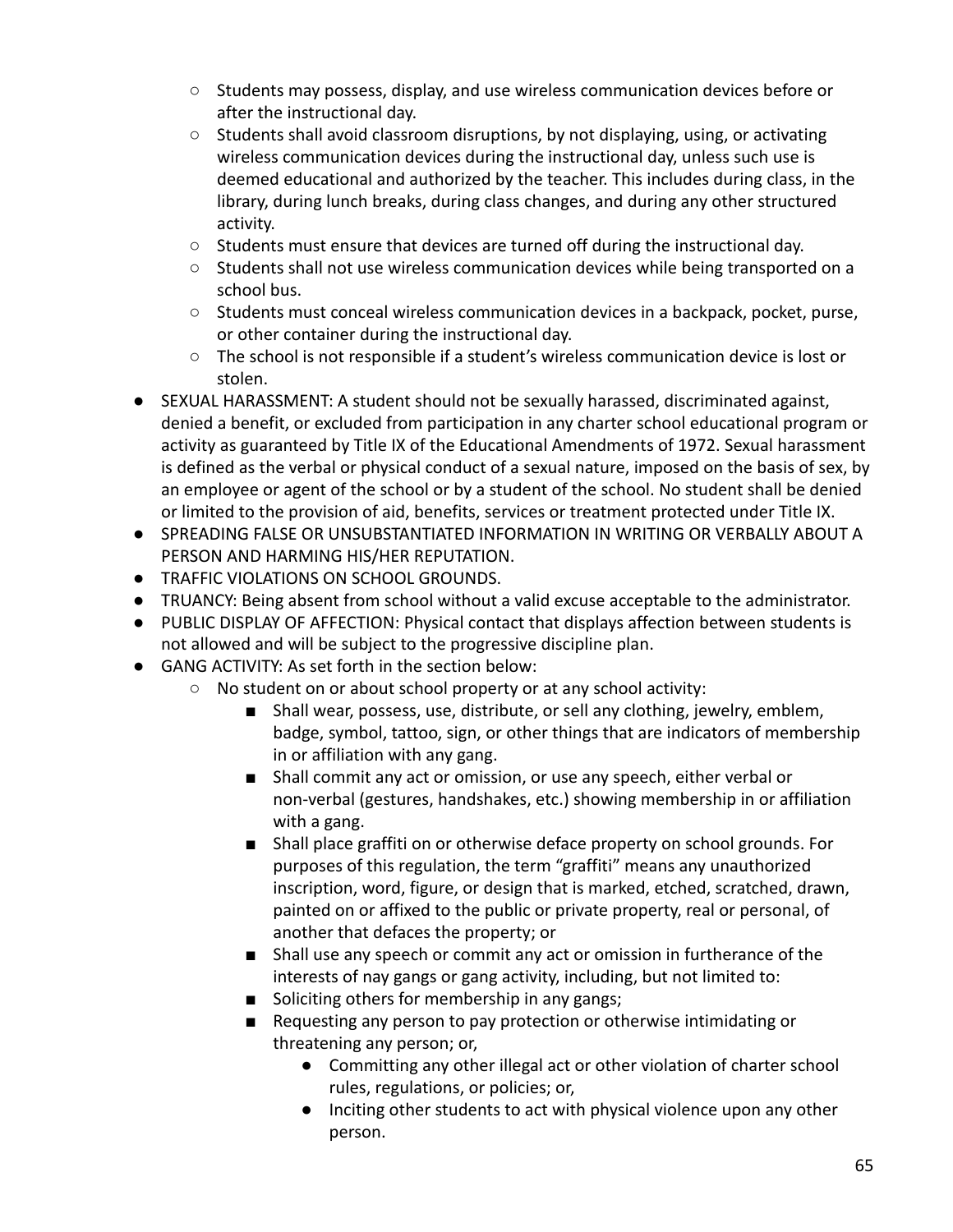## **Special Conditions of Suspension**

- A student **may not** be on school grounds or attend school-related activities during the length of a suspension.
- A student may not participate in extracurricular activities during the term of the suspension.
- Suspensions may be reflected in the student's class citizenship or school citizenship grade.
- Suspensions from school will be noted in the student's cumulative folder.
- Missed work, as a result of suspensions, may be made up per the guidelines in the Student Handbook.

### **Immediate Removal from School**

A student may be removed from school immediately for any of the following:

- Posing a continuing danger to persons or property,
- Posing an ongoing threat of disrupting the academic process,
- Selling or distributing any controlled substance, or
- Being found in possession of a dangerous weapon as provided in NRS 392.466.

When a student is removed for any reason the student shall be given an explanation of the reasons for removal. The student shall also be given an explanation of pending proceedings, to be conducted as soon as practicable after removal, for the suspension or expulsion.

The administrator shall:

- Tell the student they are investigating allegations that the student has violated laws, rule(s), state charter school policies, or the school's policies.
- Tell the student the specific laws, rule(s), or policies that are alleged to have been violated and that, if the evidence supports the allegations, there will be consequences up to and including suspension/expulsion from school. Students will be asked if they understand the allegation(s).
- Explain to the student the evidence administration has regarding the alleged violation(s).
- Ask the student if they admit or deny the allegation(s). If the student admits to violation(s), administration will assign appropriate consequences. If the student denies the allegation(s), administration will give the student the chance to explain and present their side of the story. The administrator will consider the student's explanation and, if the administrator deems it appropriate, may investigate the matter further.
- After hearing the student's explanation and evidence, the administrator will determine if there is a need for more information and, if so, obtain it before making a decision. If not, the administrator will determine what, if any, violations exist and assign appropriate consequences.
- If the student has a behavior plan, the administrator will review the plan with the student. If the student does not have a behavior plan, and the student is subject to the habitual discipline statute (NRS 392.4655), then a behavior plan may be written.
- If suspension is appropriate, the administrator shall notify the student that he/she will be suspended for (number of days) and when it will be commencing (starting date).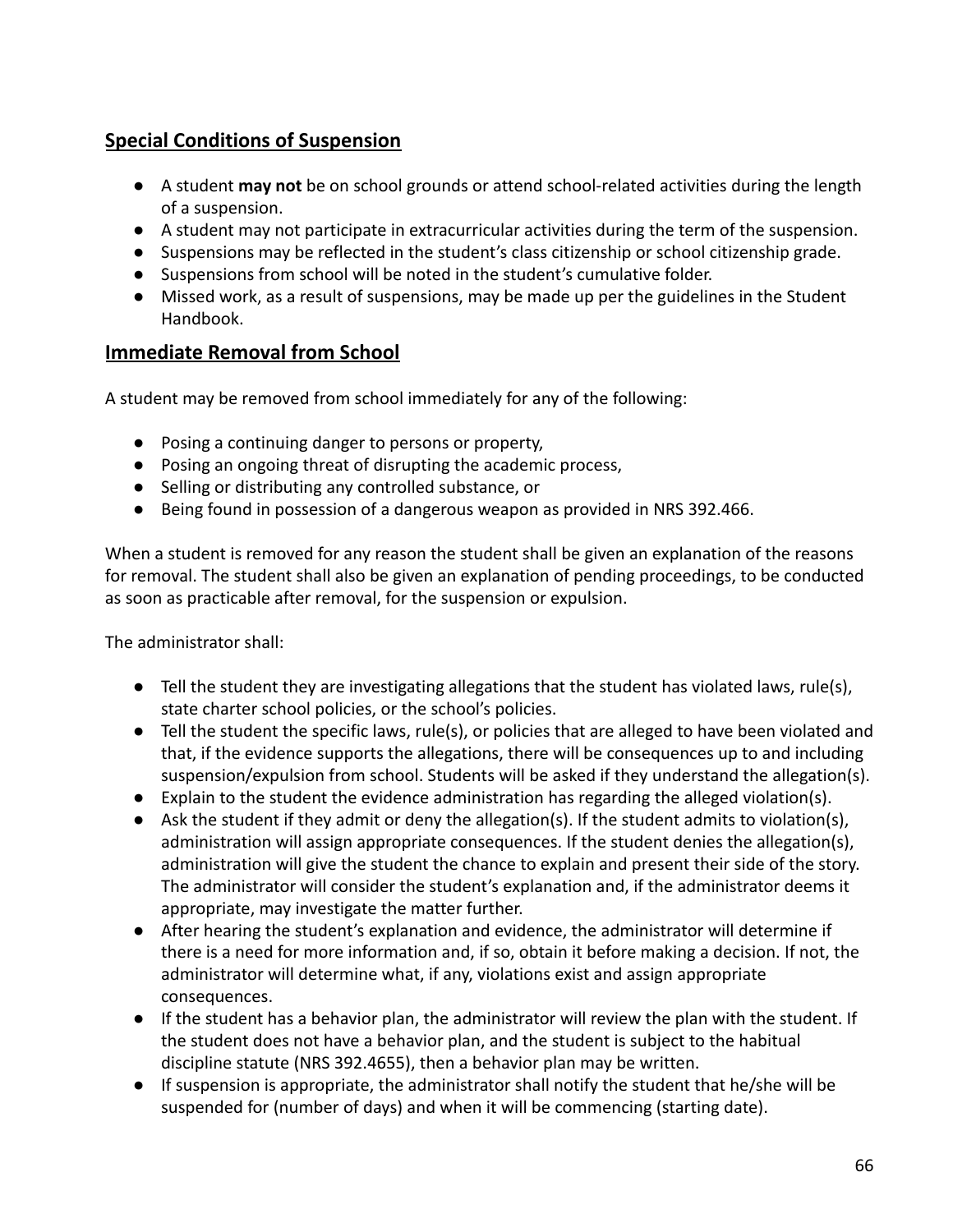● The administrator shall notify the parents of the suspension as soon as possible by phone or in person, and follow up with a notification letter, which will be placed in the student's file.

### **Habitual Suspensions**

Under NRS 392.4655, a student may be deemed a habitual disciplinary problem if the school has written evidence which documents that in one school year the student: 1) has threatened or extorted, or attempted to threaten or extort, another pupil or a teacher or other personnel employed by the school; 2) has been suspended for initiating at least two fights on school property, at an activity sponsored by the school, on a school bus or, if the fight occurs within 1 hour of the beginning or end of a school day, on the pupil's way to or from school; or, 3) has a record of five suspensions from the school for any reason.

## **Expulsion and Long-Term Suspension**

When it is determined that a student's behavior seriously interferes with the educational program or the safety or welfare of school personnel or other students, the charter school's governing body may remove the student from further attendance in the charter school in accordance with NRS 386.585.

### **State-Mandated Suspensions**

A student shall be suspended for at least a period equal to one (1) semester from the school he/she attends if:

- 1. On the first occurrence, the student commits a battery that results in the bodily injury of an employee of the school while on the premises of any public school, at any activity sponsored by a public school, or on any school bus.
- 2. On the first occurrence, the student sells or distributes any controlled substance while on the premises of any public school, at any activity sponsored by a public school, or on any school bus.
- 3. On the first occurrence, the student is found in possession of a dangerous weapon while on the premises of any public school, at any activity sponsored by a public school, or on any school bus.
- 4. The student has been deemed a Habitual Disciplinary Problem through proper procedures as described in NRS 392.4655. Habitual Disciplinary Problem is determined if, in any one (1) school year (August through June):

Any student who commits any of the conduct described in 1 through 4 above will be placed on emergency suspension pending investigation and determination of final action to be taken in the matter.

### **State-Mandated Expulsion - Permanent**

The school must permanently expel a student from the school he or she attends if:

● On the second occurrence, the student commits a battery that results in the bodily injury of an employee of the school while on the premises of any public school, at any activity sponsored by a public school, or on any school bus;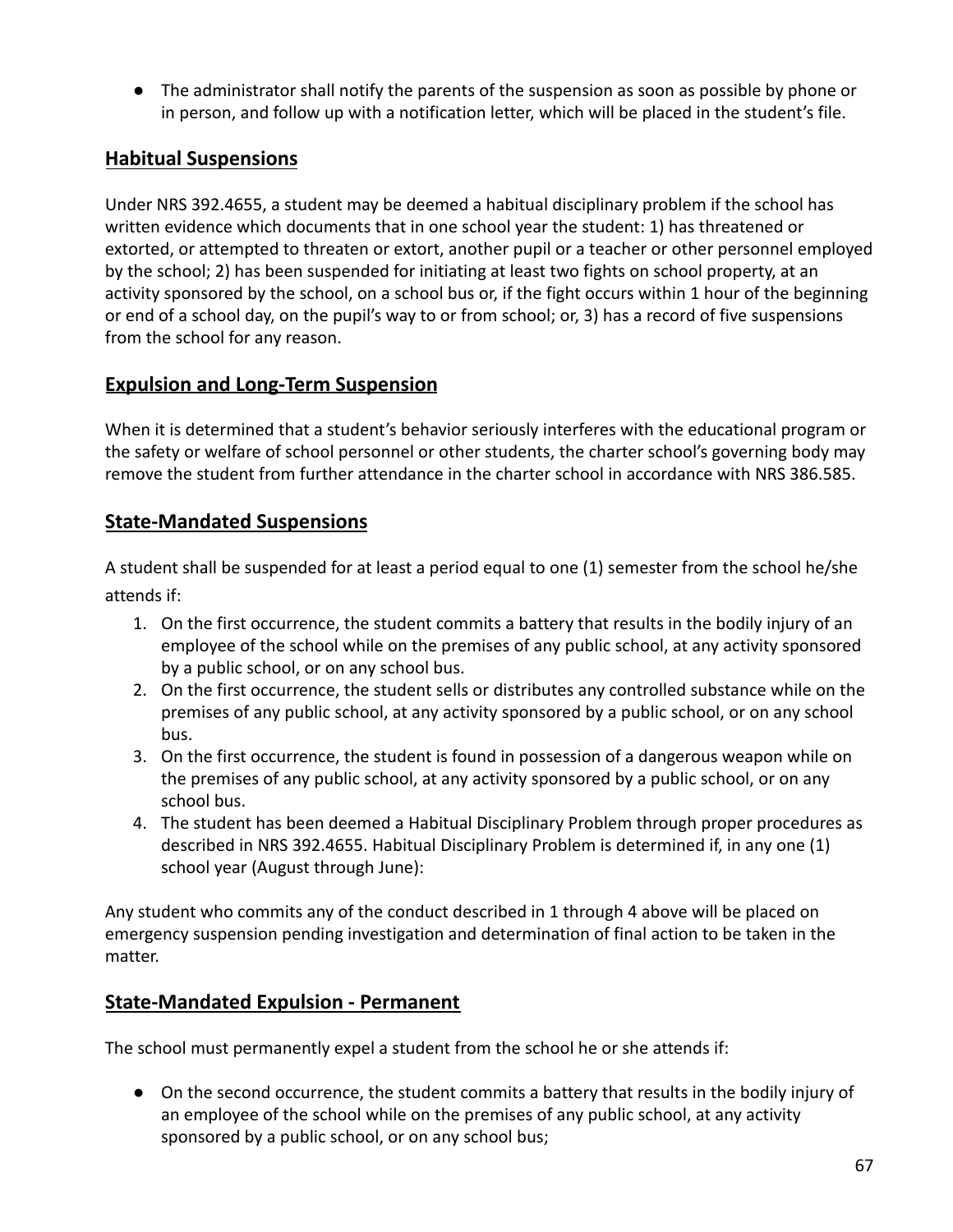- On the second occurrence, the student sells or distributes any controlled substance while on the premises of any public school, at any activity sponsored by a public school, or on any school bus;
- On the second occurrence, the student is found in possession of a dangerous weapon while on the premises of any public school, at any activity sponsored by a public school, or on any school bus.

Any student who commits the conduct described above, will be placed on emergency suspension pending investigation and determination of final action to be taken in the matter.

### **Expulsion and Long-term Suspension Hearings**

If, after an investigation, it is determined by the administrator that a long term suspension or expulsion is appropriate, the student will be provided a hearing before the school's governing body or board-appointed committee. The governing body or board-appointed committee will decide in accordance with procedures in NRS 392.467 whether or not the student shall be suspended or expelled as recommended by the school administrator.

The hearing shall be closed to the public. The governing body or board-appointed committee will make a tape recording of the hearing. Upon request the student may obtain a copy of the hearing recording. The student shall have the right to be represented by an advocate of his/her choosing. Both the student and the administrator may call witnesses and present evidence. The hearing officer shall not be required to observe the same rules of evidence observed by the courts. Hearsay testimony of students shall be admissible.

The standard of proof shall be that of a civil action: a preponderance of the evidence. The hearing officer's determination of the appropriate consequences shall be based on the seriousness of the conduct as well as the student's prior disciplinary record insofar as it affects the effectiveness, or ineffectiveness, of forms of discipline previously imposed.

# **Re-Admittance Into School**

Students may apply for re-admittance, within 45 school days from the one-year anniversary day of their expulsion by the charter school's governing body. Such requests should be made to the principal. During this period of time, the principal will direct appropriate staff personnel to conduct a review of the request to ensure that any special conditions for re-admittance, such as a psychological evaluation, are completed as well as determining the student has been a good citizen during the period of expulsion. When this review has been completed the governing body, or board-appointed committee, will decide whether or not the student may be readmitted.

The charter school's governing body or board-appointed committee will provide written notification of its decision to the student, parent/guardian, and the administrator of the charter school.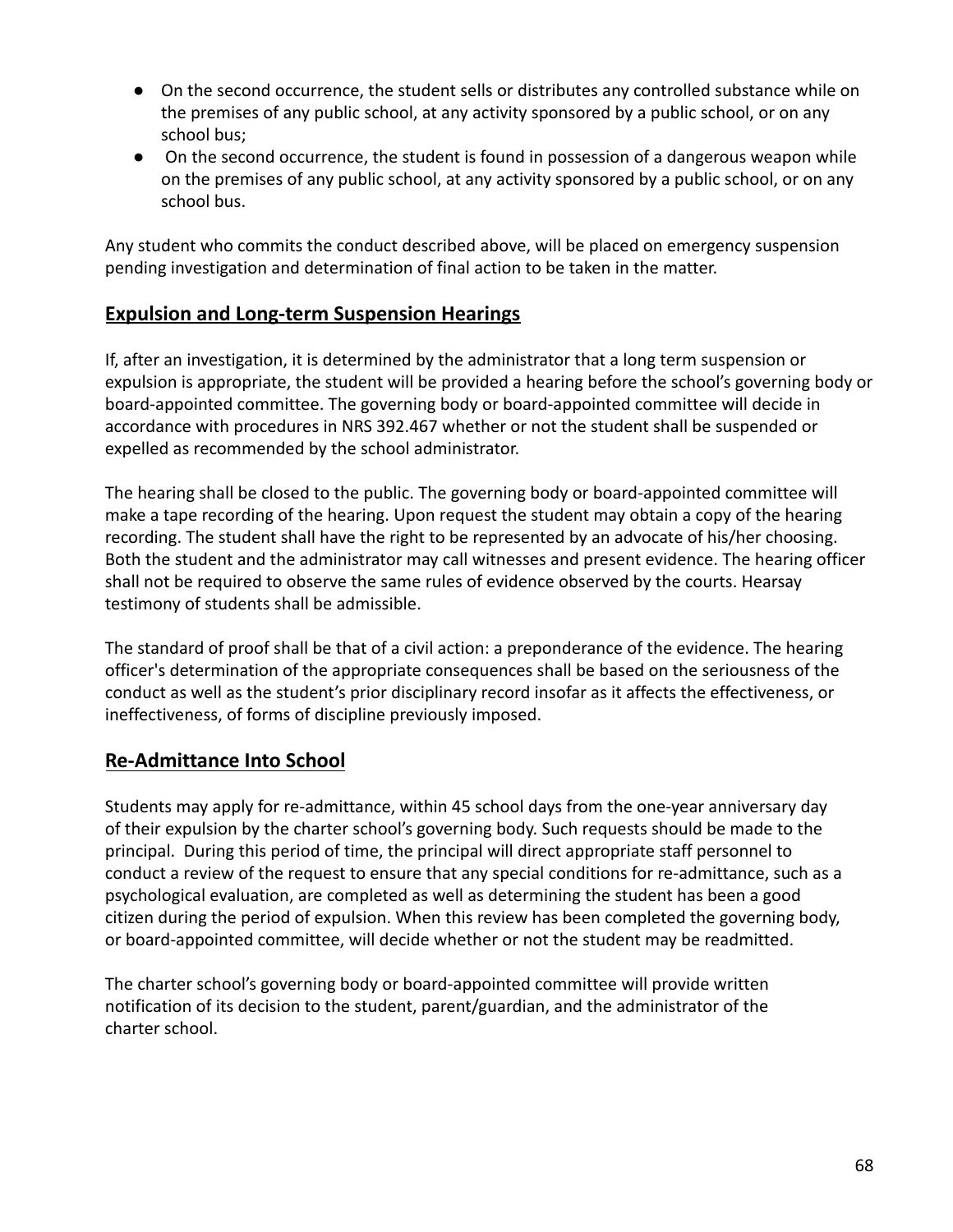## **NRS Statutes Relating to Discipline & Definitions**

The administration and designees of Pinecrest Academy will adhere to all state statutes and board voted progressive discipline procedures. Below are a few of the statues related to various components of the discipline procedures. Please refer to the NRS for more information.

# **NRS 388.122 "Bullying" defined**

Bullying means written, verbal or electronic expressions or physical acts or gestures, or any combination thereof, that are directed at a person or group of persons, or a single severe and willful act or expression that is directed at a person or group of persons, and:

- Have the effect of:
	- Physically harming a person or damaging the property or a person; or
	- Placing a person in reasonable fear of physical harm to person or damage to the property of the person; or
- Interfere with the rights of a person by:
	- Creating an intimidating or hostile educational environment for the person; or
	- Substantially interfering with the academic performance of a pupil or the ability of the person to participate in or benefit from services, activities or privileges provided by a school; or
- Are acts or conduct based upon the:
	- Actual or perceived race, color, national origin, ancestry, religion, gender identity or expression, sexual orientation, physical or mental disability of a person, sex or any other distinguishing characteristic or background of a person; or
	- Association of a person with another person having one or more of those actual or perceived characteristics.

The term includes, without limitation:

- Repeated or pervasive taunting, name-calling, belittling, mocking or use of put-downs or demeaning humor regarding the actual or perceived race, color, national origin, ancestry, religion, gender identity or expression, sexual orientation, physical or mental disability of a person, sex or any other distinguishing characteristic or background of a person;
- Behavior that is intended to harm another person by damaging or manipulating his or her relationships with others by conduct that includes, without limitation, spreading false rumors;
- Repeated or pervasive nonverbal threats or intimidation such as the use of aggressive, menacing or disrespectful gestures;
- Threats of harm to a person, to his or her possessions or to other persons, whether such threats are transmitted verbally, electronically or in writing;
- Blackmail, extortion or demands for protection money or involuntary loans or donations;
- Blocking access to any property or facility of a school;
- Stalking; and
- Physically harmful contact with or injury to another person or his or her property.

As children develop, they look to us for guidance on conflict resolution. The state makes a distinction between bullying and harassment, as will we. We will always take the most positive approach when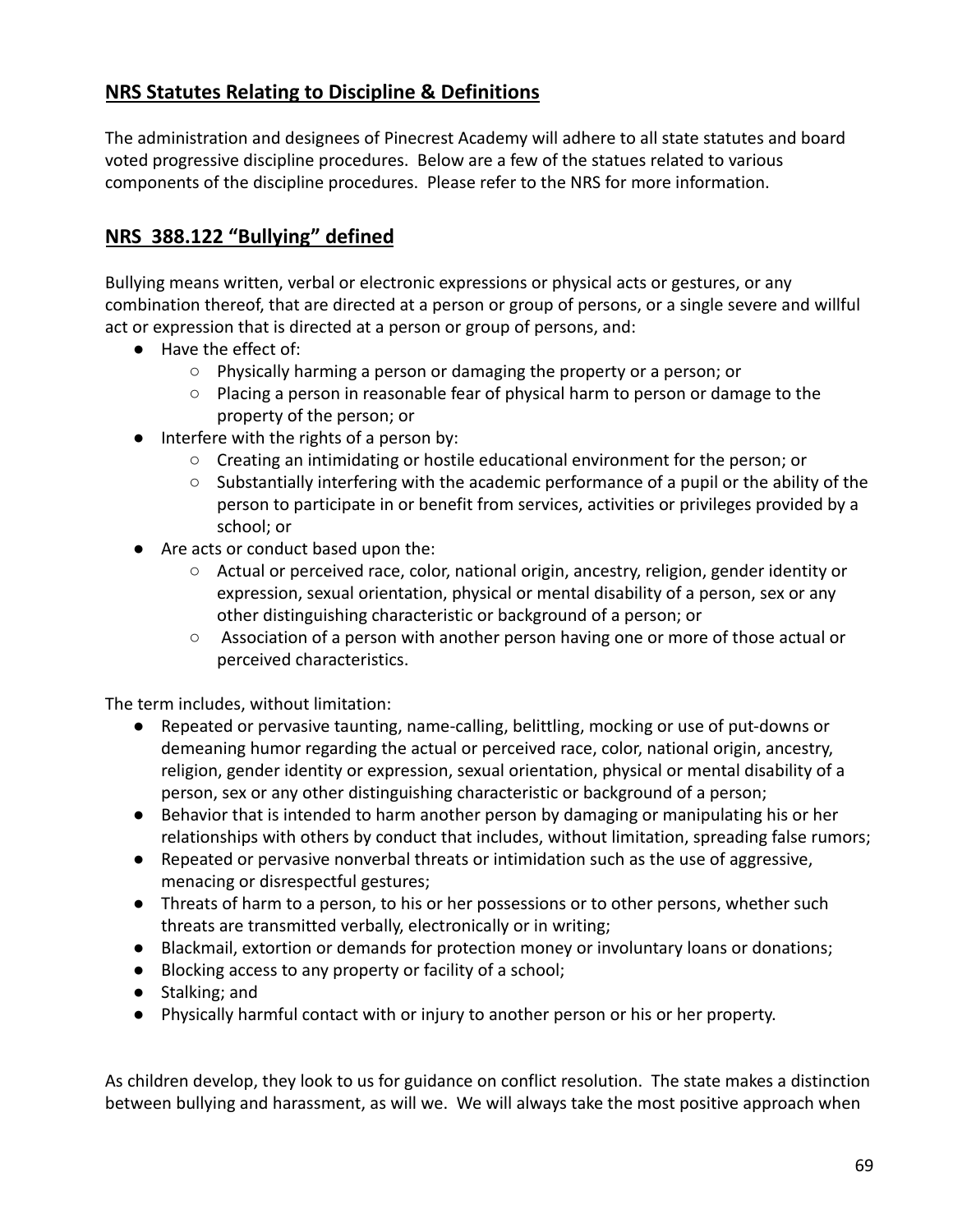dealing with conflicts; however, we are bound by state law to follow NRS guidelines regarding bullying.

### **NRS 388.125 "Harassment" defined**

Harassment means a willful act which is written, verbal or physical, or a course of conduct that is not otherwise authorized by law, is highly offensive to a reasonable person and:

- Is intended to cause or actually causes another person to suffer serious emotional distress;
- Places a person in reasonable fear of harm or serious emotional distress; or
- Creates an environment which is hostile to a pupil by interfering with the education of the pupil.

Our school is committed to a bullying, discrimination and harassment free, working, and learning environment. Bullying, discrimination and harassment adversely affect morale and productivity and interfere with students' ability to learn. Bullying, discrimination and harassment of any person on the basis of that person's actual or perceived race, color, national origin, sex (including non-conformity to gender stereotypes), sexual orientation, age, disability, and/or religious preference is prohibited. Harassing behavior, including sexually harassing behavior between members of the same or opposite sex, is prohibited. Harassment of individuals who are believed to have a relationship with persons who are protected on the basis of actual or perceived race, color, national origin, sex (including non-conformity to gender stereotypes), sexual orientation, age, disability, and/or religious preference is prohibited. Such behavior is just cause for disciplinary action.

Our school will act promptly on reports, including informal reports, complaints, and grievances of bullying, discrimination, harassment/sexual harassment, or retaliation, that come to our attention. Charter school staff who witness behavior that appears to violate this policy will take prompt measures to stop the behavior and, if necessary, separate the persons involved to protect the target of harassment. Staff will also report such apparent violations to school administration.

Our school will prohibit retaliation against any person who has made a report of alleged bullying, discrimination, harassment, or sexual harassment; or against any employee or student who has testified, or assisted, or participated in the investigation of a report. Such retaliation is itself a violation of law and will lead to disciplinary or other appropriate action against the offender.

Our school will provide education about bullying, harassment, sexual harassment, and intimidation to all students in manners appropriate to the students' ages and grade levels. Our school will also provide regular training to staff regarding the prevention of and proper response to harassment, sexual harassment, and intimidation of students. Such staff training shall be regularly scheduled at least every other year in the school in a manner calculated to reach all staff, with periodic updates as needed.

This policy applies to bullying, discrimination, harassment, and sexual harassment by an individual and/or any employee, or student on school property, while on school business, or at any school-sponsored event regardless of location.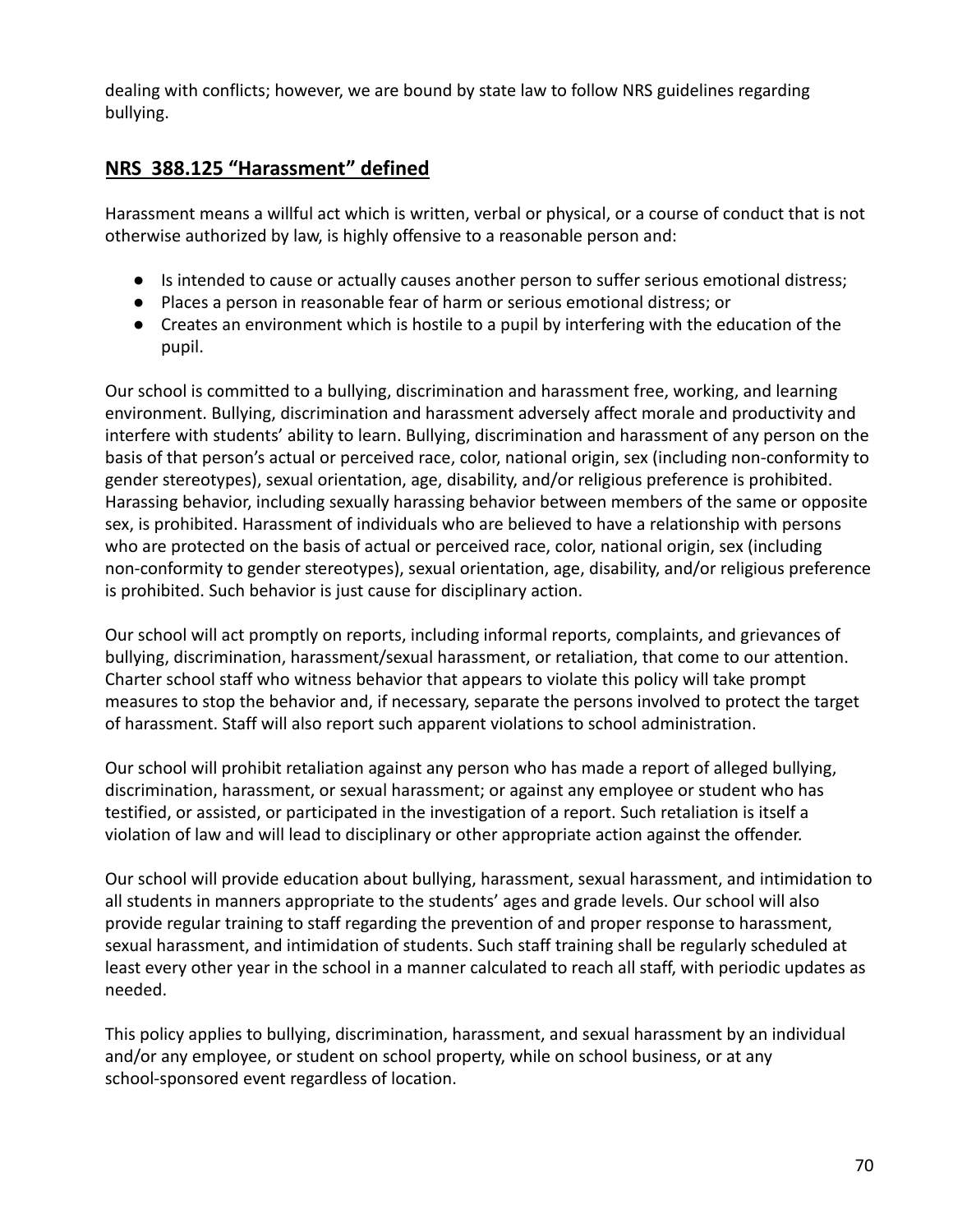### **Discrimination**

Discrimination is defined as a failure to treat all persons equally where no reasonable distinction can be found between those favored and those not favored. It is the unfair treatment or denial of normal privileges to persons because of their actual or perceived race, color, national origin, sex (including non-conformity to gender stereotypes), sexual orientation, age, disability, and/or religions preference.

### **Sexual Harassment**

Sexual harassment is generally defined as unwelcome sexual advances, requests for favors, and other verbal, nonverbal, or physical conduct of a sexual or gender-directed nature when:

- Submission is made either explicitly or implicitly a term or condition of an student's educational progress;
- Submission to, or rejection of, that conduct or communication by an individual is used as a factor in decisions affecting that student's education; or
- That conduct or communication has the purpose or effect of substantially or unreasonably interfering with a student's education or of creating an intimidating, hostile, or offensive educational environment.

An "intimidating, hostile, or offensive educational environment" means an environment in which any unwelcome behavior with sexual connotations makes a student feel uncomfortable, humiliated, or embarrassed, or any aggressive, harassing behavior in the educational setting directed toward an individual based on his/her sex and interferes with his/her ability to perform in an educational environment.

### **Retaliation**

Forms of prohibited retaliation include, but are not limited to, adverse educational or employment actions, threats, bribes, unfair treatment or grades, continued harassment, ridicule, pranks, taunting, bullying, malicious spreading of rumors, dissemination of false information, and organized ostracism regarding the student's actual or perceived race, color, national origin, age, sex (including non-conformity to gender stereotypes), sexual orientation, disability, and/or religious preference.

### **Student Driving Expectations**

SB 269 went into effect on Jan. 1, 2015. The Nevada law requires students to attend school regularly in order to apply for and keep their driver's licenses and learner's permit. Under the law, students under the age of 18 who wish to apply for a learner's permit or driver's license must submit to the DMV office at the time of application a completed DMV-301 form signed by a school official. This form will verify that the applicant has attended at least 90 percent of the school days in the current semester -- or they did not miss more than seven days of a block schedule and 10 days of a non-block schedule. The DMV-301 form is available at schools. If the student does not meet the minimum attendance requirement he/she will be unable to apply until the next semester, provided they meet the 90 percent attendance requirement. Please email your request to [sloaninfo@pinecrestnv.org](mailto:sloaninfo@pinecrestnv.org) at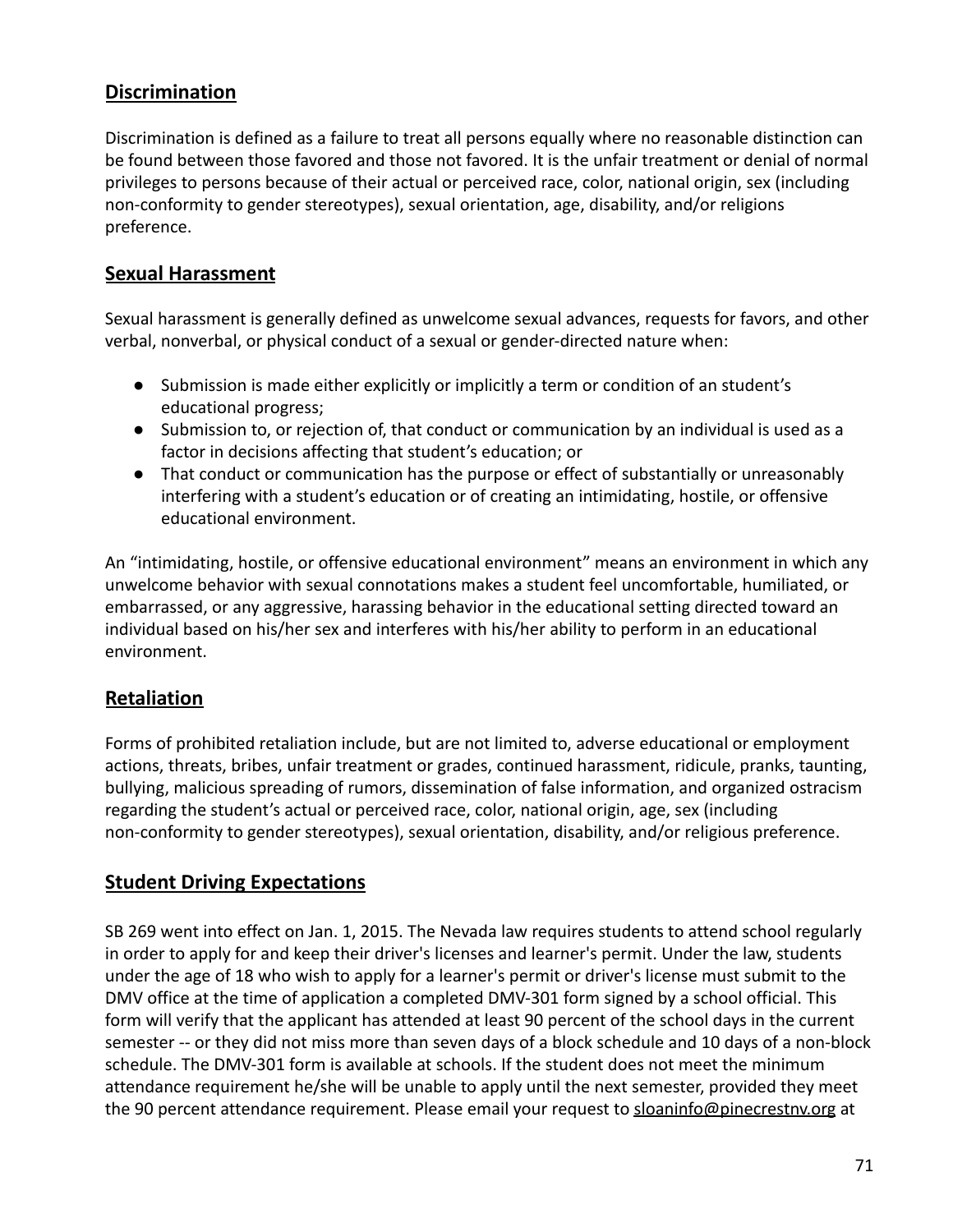least 3-5 school days prior to your students appointment. Make sure to add your contact information, your students first & last name and grade level.

HABITUAL TRUANTS: Students who are deemed habitual truants (three or more unapproved absences) could either lose their license or be ineligible to get a license for a minimum of 30 days for the first offense and 60 days for the second offense, regardless of their attendance status in the current semester. Students who turn 18 during the suspension will be required to complete the terms of the suspension. Students whose licenses or permits are suspended due to poor attendance must surrender their license or permit to school officials under Nevada law.

### **Student Parking Rules and Procedures**

- All students must display their permit by hanging it on the rear view mirror of their car.
- The speed limit on school grounds is 5 mph.
- If a parking permit is lost or stolen, students must report it to the main office immediately. Replacement cost is \$25.00.
- Permits are issued to a specific student and vehicle. Students are not allowed to share, buy or resell permits.
- All school rules apply to your car while it is on school property.
- Students must park in assigned areas. Parking in an unauthorized area may result in loss of driving privileges, other disciplinary action, and/or your car may be towed.
- An Administrator may search cars if there is sufficient cause.
- Driving through the staff parking lot and the visitor parking lot is prohibited. A permit may be revoked (fee is nonrefundable) and additional disciplinary action may occur for the following:
- Violation of the code of conduct that involves a motor vehicle.
- Speeding or reckless operation of a motor vehicle on school property.
- Falsifying permit application.
- Sharing of a permit.
- Students being in a car or the parking lot during the school day.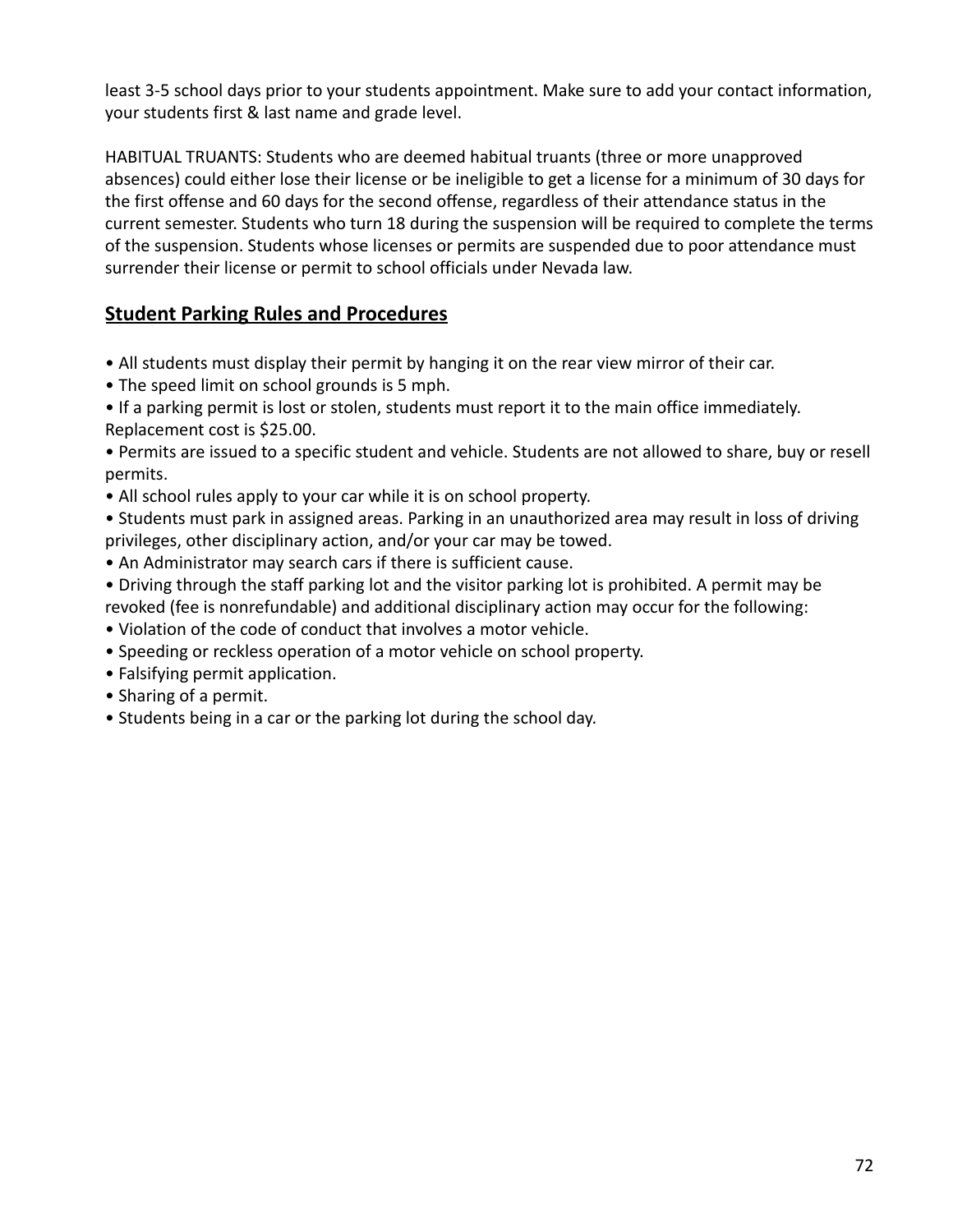# **Parent Commitment**

## **Volunteer Hours**

To ensure your child's success at school, it is imperative that you demonstrate commitment to your child's education. You do this by showing a daily interest in your child's schoolwork, and talking to your child about their day at school. Let your child know the importance of school. Make sure your child reads each night and completes homework. Check your child's homework to make sure it is done to the best of his/her ability. Praise your child when he/she does well. Together, we are making a difference for your child at Pinecrest Academy.

Pinecrest Academy prides itself on the success of our students and therefore, requests that parents/guardians become active stakeholders in their child's future. Volunteer hours can be achieved through many different means. They can be achieved by academically helping students at the school and by getting involved with school activities and events. .

#### **Procedures for Volunteering on Campus**

- Read and sign the acceptance of the Parent Volunteer Handbook.
- Schedule a time to volunteer with your child's teacher.
- The classroom teacher must provide the receptionist with the volunteer information at least 24 hours prior to the visit.
- Present valid identification to the office staff in order to obtain a visitor's pass.

Parents/visitors must sign-in at the main office and obtain a visitor's pass. In order to ensure the safety of all of our students, *NO PARENTS/VISITORS WILL BE ALLOWED BEYOND THE MAIN OFFICE WITHOUT A VISITOR'S PASS.*

*\*\*Due to COVID-19 restrictions, volunteers on campus will not be allowed unless prior approval is granted and remain incompliance with the SNHD.*

## **Regular Volunteering**

A volunteer that has regular contact with students or has unsupervised contact with students must be fingerprinted and have a background check done, according to NRS 388A.320. A volunteer having regular contact with students is now defined as:

- Volunteering 4 times in 1 month; or
- Volunteering each week for 4 or more consecutive weeks.

Background checks and fingerprints are not required if the volunteer submits sufficient evidence to the governing body or it is determined that:

● Within 6 months prior to volunteering, a federal, state, or local government entity or nonprofit entity conducted an investigation in the criminal background of the volunteer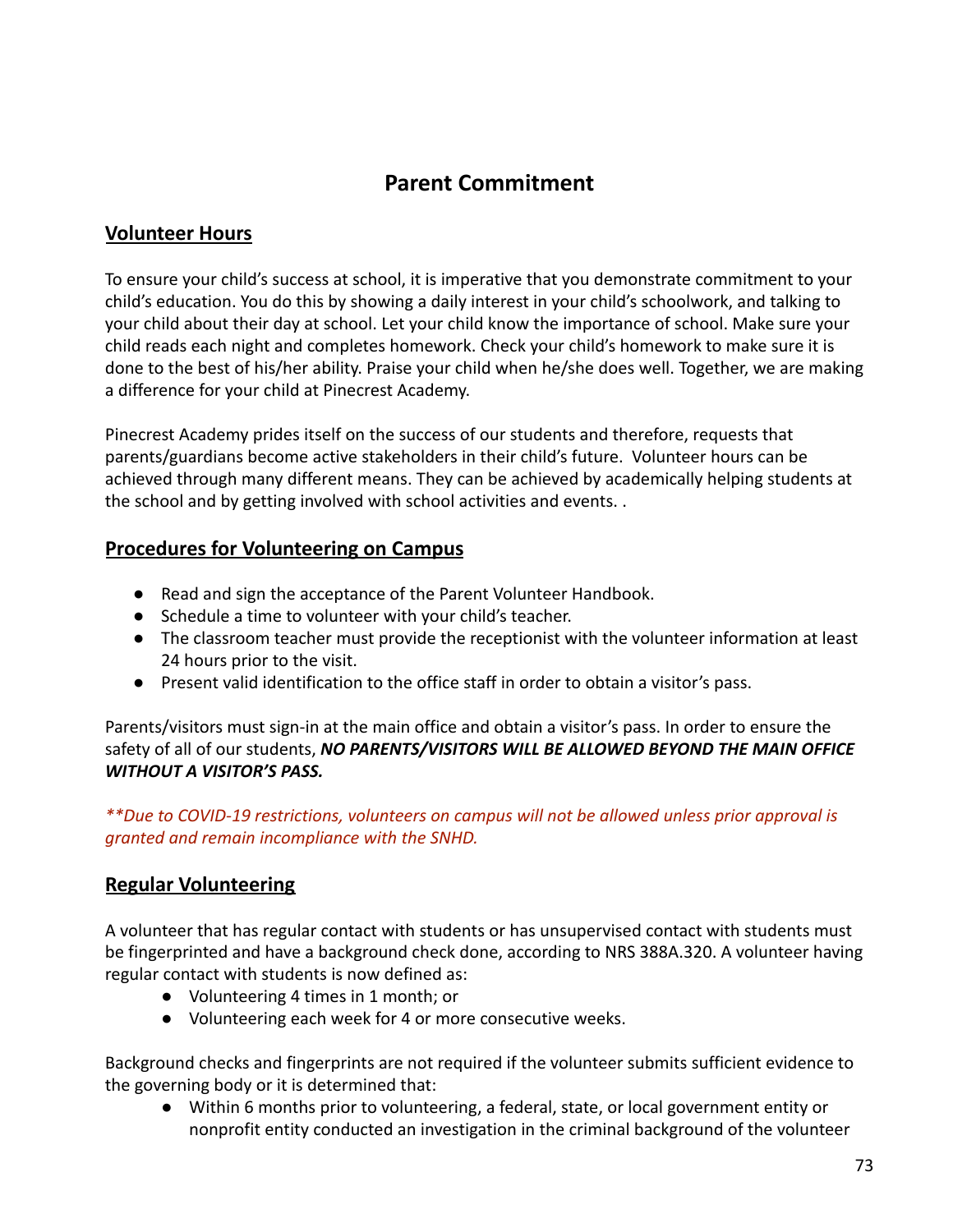that included the submission of fingerprints to the FBI **for the purpose of interacting with students at school as a volunteer**; and

● The volunteer was determined to be eligible to interact with students as a volunteer after the investigation.

Additionally, if a volunteer submits sufficient evidence or the governing body determines that:

- The volunteer is employed by a federal, state, or local governmental entity which conducted an investigation into the criminal background of the volunteer that included the submission of fingerprints to the FBI; and
- The employer subsequently determined that the person is **eligible to have unrestricted interaction with students as part of his or her official duties**, which may include an unsupervised meeting with a student at a school.